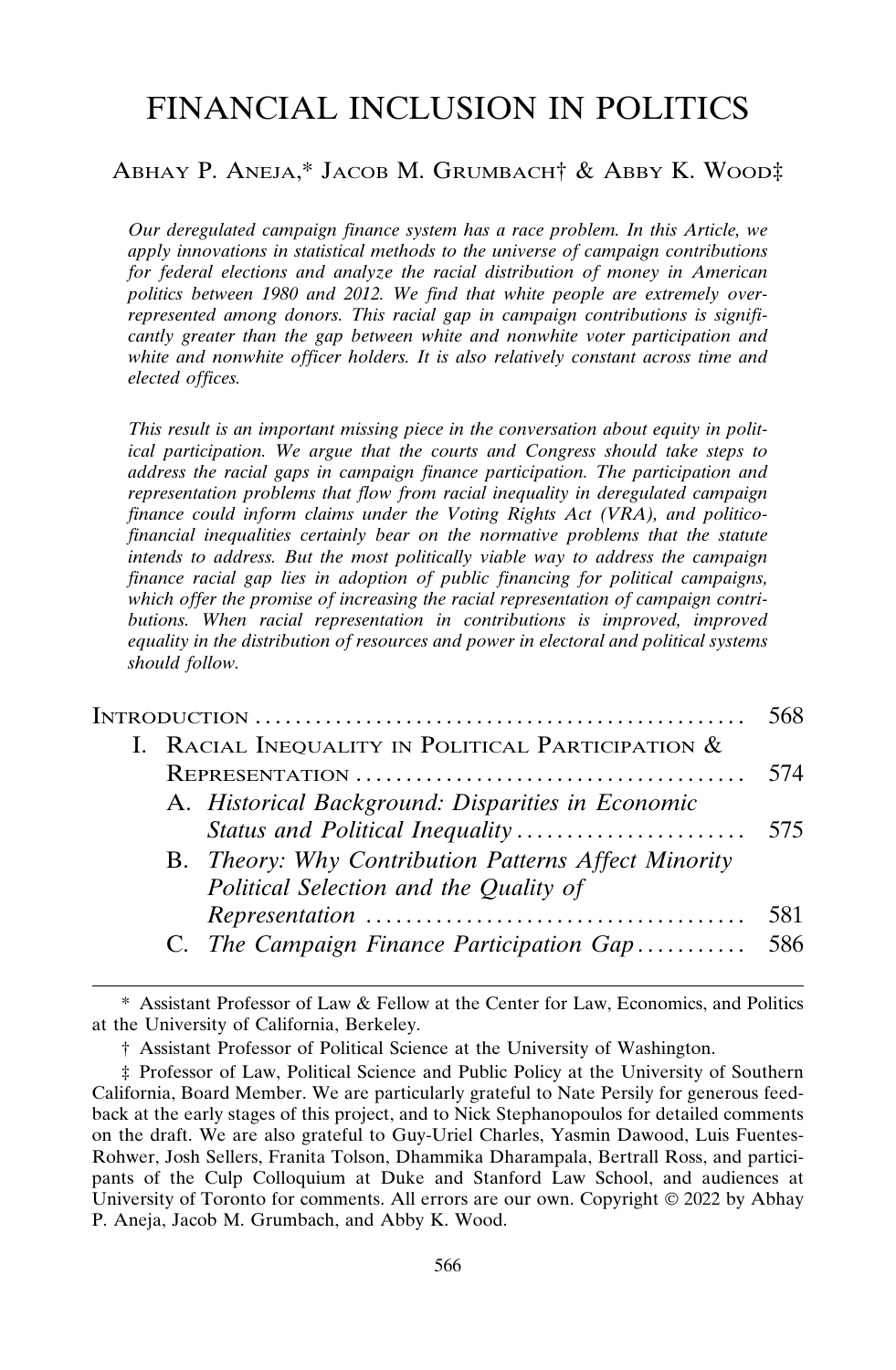|      | An Overview of the "Racial Contributions Gap":<br>1.                                            |     |
|------|-------------------------------------------------------------------------------------------------|-----|
|      | Static and Dynamic Evidence                                                                     | 586 |
|      | The Racial Composition of Money Across<br>2.                                                    | 590 |
|      | Underrepresentation in Contributions to Outside<br>3.                                           |     |
|      |                                                                                                 | 591 |
|      | D. The Participation Gap Worsens Minority                                                       |     |
|      | Representation                                                                                  | 592 |
|      | Campaign Finance Disparities and Political<br>1.                                                |     |
|      |                                                                                                 | 592 |
|      | Campaign Finance Disparities and Substantive<br>2.                                              |     |
|      |                                                                                                 | 595 |
|      | II. THE PLUTOCRATIC IMPLICATIONS OF CAMPAIGN                                                    |     |
|      | FINANCE JURISPRUDENCE                                                                           | 599 |
|      | A. Narrow "Compelling" Government Interests                                                     | 599 |
| III. | Taking Alignment and Participation Seriously<br>В.<br>CAMPAIGN FINANCE INEQUALITIES THROUGH THE | 603 |
|      | LENS OF VOTING RIGHTS                                                                           | 605 |
|      | A. Racial Inequality in Campaign Financing and the                                              |     |
|      |                                                                                                 | 606 |
|      | 1.                                                                                              | 606 |
|      | The Problem of State Action<br>2.                                                               | 609 |
|      | B. Deregulated Campaign Finance and the Voting                                                  |     |
|      |                                                                                                 | 611 |
|      | The Equal Participation Goal<br>1.                                                              | 612 |
|      | The Fair and Effective Representation Goal<br>2.                                                | 615 |
|      | 3.<br>A Modest Proposal: Campaign Finance                                                       |     |
|      | Disparities Under the "Totality of                                                              |     |
|      | Circumstances" Test                                                                             | 617 |
|      | Factor Four: Deregulated Campaign Finance<br>а.                                                 |     |
|      | Schemes Exclude Minorities from the                                                             |     |
|      | Candidate Slating Process                                                                       | 619 |
|      | Factor Nine: Deregulated Campaign Finance<br>b.<br>Schemes Reduce Responsiveness on the         |     |
|      | Part of Elected Officials to the                                                                |     |
|      | Particularized Needs of the Members of the                                                      |     |
|      | Minority Group                                                                                  | 621 |
| IV.  | THE ROLE OF PUBLIC FINANCING IN ADDRESSING                                                      |     |
|      | THESE PROBLEMS                                                                                  | 622 |
|      | A. Public Financing Can Improve Financial Inclusion                                             |     |
|      |                                                                                                 | 623 |
|      | B. Electoral Jurisdictions Should Adopt Public                                                  |     |
|      |                                                                                                 | 627 |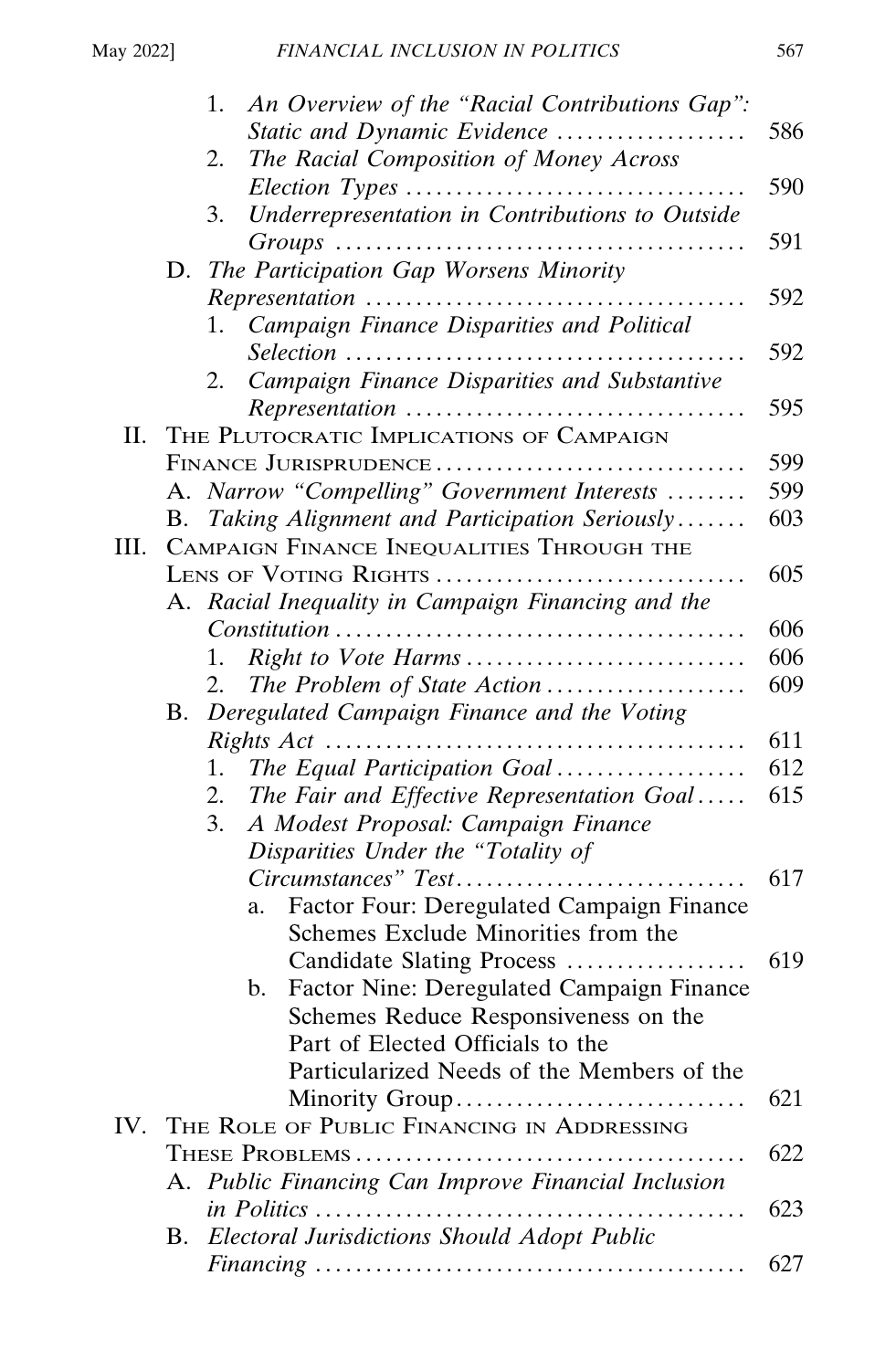#### **INTRODUCTION**

It is time for the courts to take seriously the connection between racial inequality and campaign finance in America.

In the United States, political contributions are largely unregulated. Indeed, the Supreme Court has often struck down campaign finance regulations on the theory that political spending is political speech, and restrictions on such spending violate the First Amendment.1 Much scholarly attention has been paid to one result of this deregulated environment: Rich people are able to spend massively in campaigns.2 But as our Article demonstrates, there is another implication that is equally troubling: Non-Latino whites are severely overrepresented in political contributions.

We should not be surprised by this result. The legacies of slavery and racial exclusion have generated stark racial inequalities in wealth. By striking down laws limiting political contributions and spending, the Court has elevated the speech of the wealthiest people in our society—almost all of whom are white—above the speech of poorer people in our society—many of whom are Black and Latino. Because the racial identities of campaign donors have been largely unobservable to scholars until now, however, the racial wealth gap and its implications for campaign finance jurisprudence have not played a large role in our scholarship.3

3 The main exception is a series of famous papers by Spencer Overton in around the turn of this century, which we update and extend here. *See generally* Spencer Overton, *Voices from the Past: Race, Privilege, and Campaign Finance*, 79 N.C. L. REV. 1541 (2001) [hereinafter Overton, *Voices*] (arguing that existing literature on campaign finance reform is incomplete because it ignores the sources of the wealth gaps that affect campaign

<sup>1</sup> *See* Buckley v. Valeo, 424 U.S. 1, 14–23 (1976) (per curiam).

<sup>2</sup> *E.g.*, Jamin Raskin & John Bonifaz, *Equal Protection and the Wealth Primary*, 11 YALE L. & POL'Y REV. 273, 278 (1993) (questioning whether big donors have become so dominant that they crowd out meaningful participation by smaller donors); Edward B. Foley, *Equal-Dollars-Per-Voter: A Constitutional Principle of Campaign Finance*, 94 COLUM. L. REV. 1204, 1213 (1994) (arguing that the allowing massive donations robs people of the equal opportunity to persuade others to their own view point). These arguments often make an analogy to the voting context ("one-dollar, one vote"). *See, e.g.*, David Cole, *First Amendment Antitrust: The End of Laissez-Faire in Campaign Finance*, 9 YALE L. & POL'Y REV. 236, 244 (1991) ("Unless [monetary] political participation is in some measure equalized, the 'one person, one vote' guarantee is in danger of being reduced to a formalistic symbol."); Foley, *supra*, at 1237 (arguing that it is no more wrong for a citizen to be able to purchase a vote than it is for a citizen to be able to purchase the right to persuade others); Kathleen M. Sullivan, *Political Money and Freedom of Speech*, 30 U.C. DAVIS L. REV. 663, 671–72 (1997) (arguing that each person should have an equal formal opportunity to influence the outcome of an election).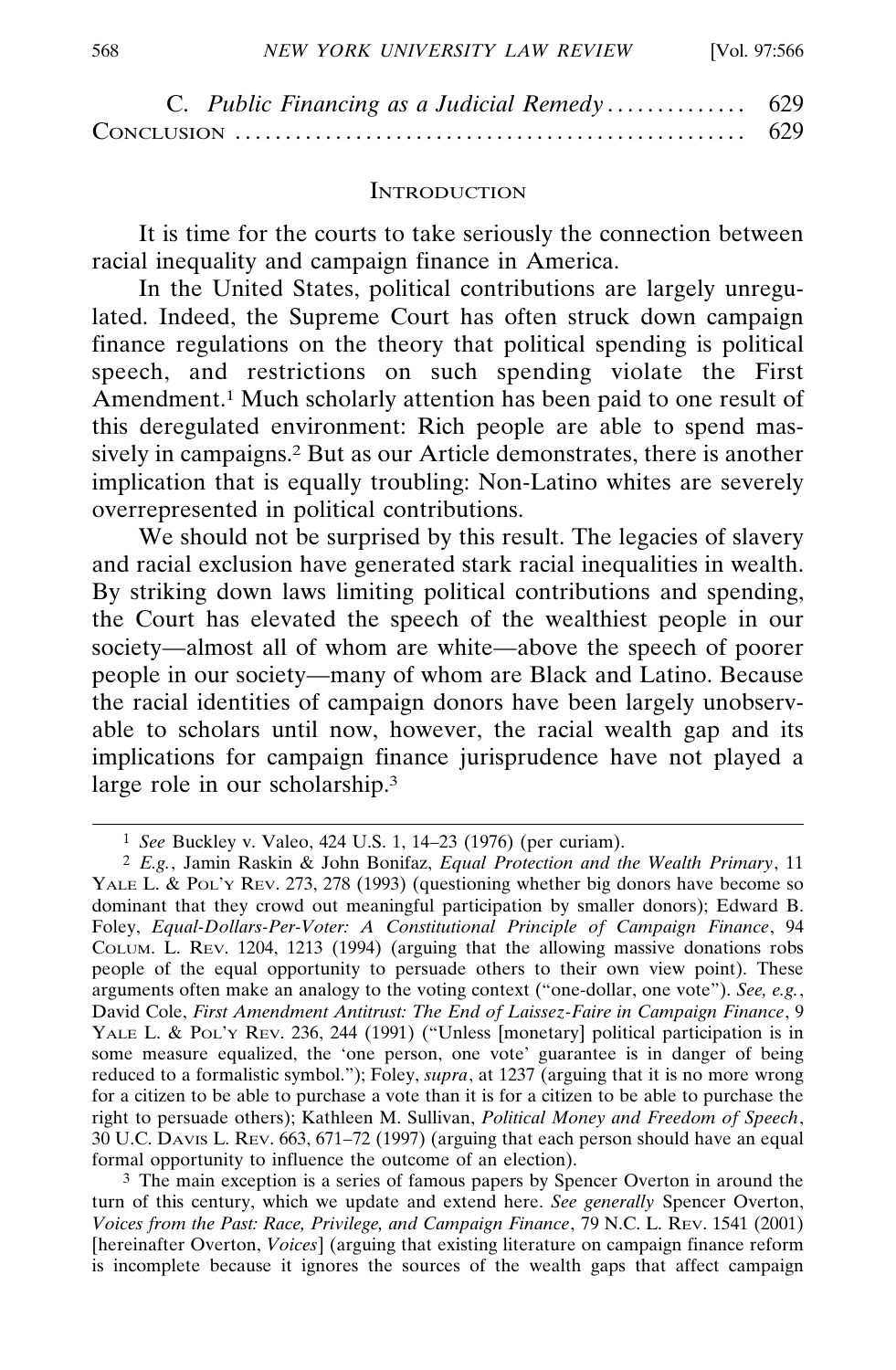Our study provides the crucial missing piece to this conversation. The new data we present here help to establish that, while everyone's campaign donations, or "speech" and "association," are theoretically protected under the Court's deregulation of campaign finance, the people who are most able to enjoy that protection by contributing to campaigns are not only wealthy, they are almost all white.4 Consistent with speculation by some observers in the past, campaign finance deregulation has had disproportionate racial impacts.<sup>5</sup>

More recently, social scientists have established many linkages between political donations, access, and power. Here, we contribute the racial evidence to support and expand the argument: The advantages that accrue to donors accrue disproportionately to white people, since white people donate ninety-one percent of all individual campaign contributions.6 The flood of white money into our campaigns has systematic effects that not only affect who gets to run, but who is elected, who gains access to elected officials, whose preferred policies are enacted, and who is represented by elected officials that look like them. As white donors accrue these benefits, the racial wealth gap expands further, making the playing field even less racially equal in subsequent elections. Figure 1 illustrates this argument. This figure shows the flow of racial wealth inequality through our campaign finance, electoral, and policymaking systems. Donating, running for office, voting, lobbying elected officials, and influencing the policymaking process are all forms of political participation.

5 *See generally* Overton, *Voices*, *supra* note 3; Overton, *More Equal*, *supra* note 3.

finance); Spencer Overton, *But Some Are More Equal: Race, Exclusion, and Campaign Finance*, 80 TEX. L. REV. 987 (2002) [hereinafter Overton, *More Equal*] (arguing that reform proposals which ignore the role of race in campaign finance are woefully incomplete).

<sup>4</sup> DAVID B. MAGLEBY, JAY GOODLIFFE & JOSEPH A. OLSEN, WHO DONATES IN CAMPAIGNS: THE IMPORTANCE OF MESSAGE, MESSENGER, MEDIUM, AND STRUCTURE 40 (2018) ("Donors to presidential and congressional candidates . . . have overwhelmingly been rich, well-educated, middle-aged, white males; and the word *overwhelmingly* is not an exaggeration."). Magleby, Goodliffe, and Olsen use a survey to study a sample of donors from two presidential elections. They managed to contact just under 7,000 donors—a tremendous survey effort but one that falls short of the data we have now. Here, we use the entire set of itemized contributions (over 87 million) to all federal campaigns from 1980 to 2012.

<sup>6</sup> This finding is once again consistent with the findings of Magleby, Goodliffe and Olsen. *See* MAGLEBY ET AL., *supra* note 4, at 47 (finding that between eighty-seven and eighty-nine percent of donors to presidential elections in their random sample of donors from 2008 and 2012 were white).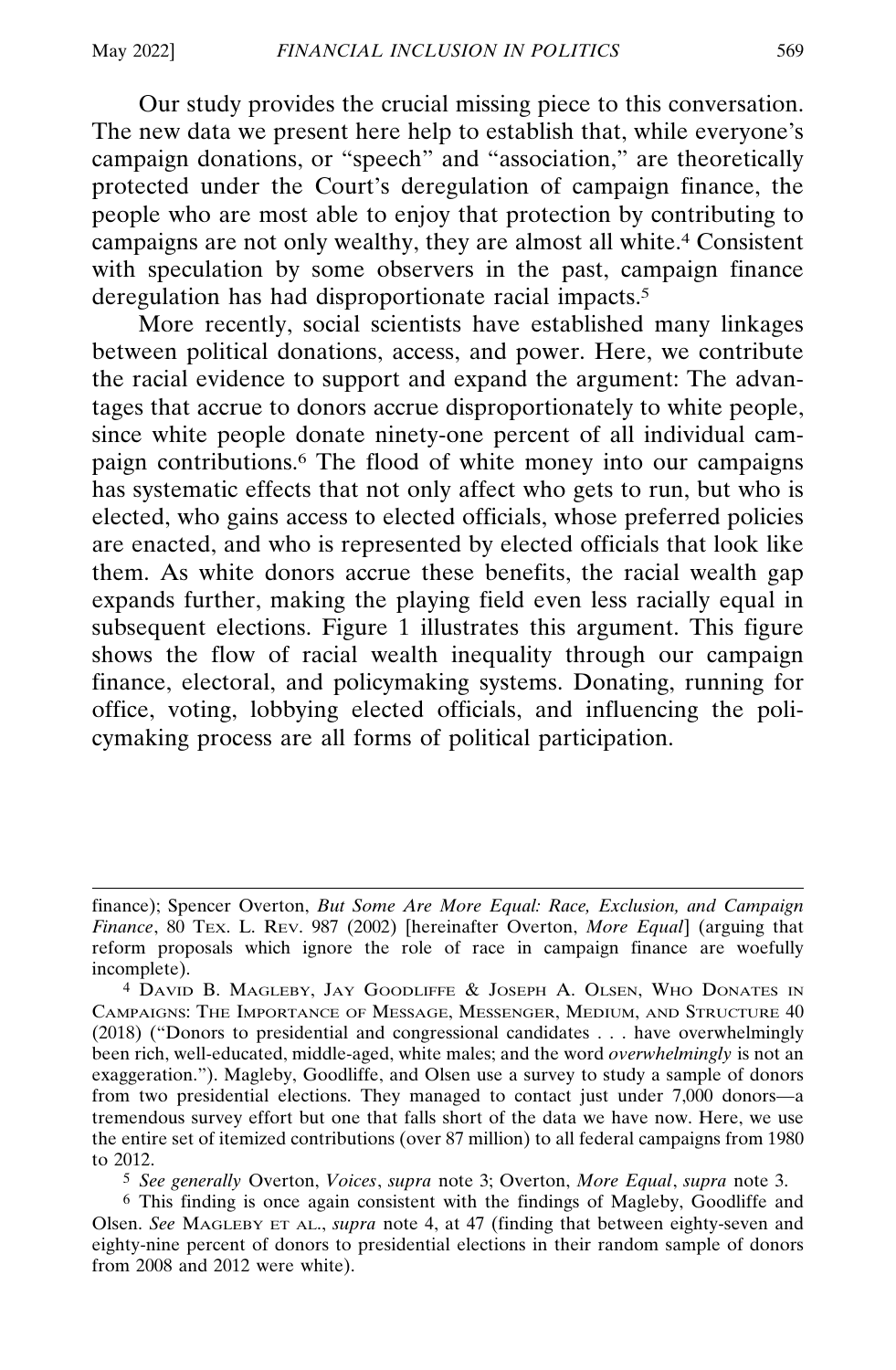



Despite major changes in civil rights policy and an increasingly diverse electorate, the racial wealth gap in the United States continues to grow,<sup>7</sup> with the median white family holding over ten times more wealth than the median Black family. One potential cause is the outsized influence of white donors in electoral politics, an influence that is growing over time as campaigns get more expensive.8 It is nearly impossible to change policy to reduce the racial wealth gap when campaign donations influence who is on the ballot (the "selectorate") and ultimately *who governs*. 9

Campaign finance and voting should be thought of as parts of a broader, continuous, and mutually reinforcing system. Campaign financing determines who has viable candidacies. It determines which candidates are more likely to be elected.10 It also determines who has greater access to elected officials as they consider legislation.11 Campaign financing is more than just political speech; it is a key gateway to meaningful participation in elections, voting, and policymaking influence. The narrow First Amendment approach to campaign finance is, therefore, ripe for reconsideration.

<sup>7</sup> *See* THOMAS SHAPIRO, TATJANA MESCHEDE & SAM OSORO, INST. ON ASSETS AND Soc. Pol'y, The Roots of the Widening Racial Wealth Gap: Explaining the BLACK-WHITE ECONOMIC DIVIDE 1 (2013), https://drum.lib.umd.edu/bitstream/handle/ 1903/24590/racialwealthgapbrief.pdf [https://perma.cc/X9DM-KLPD].

<sup>8</sup> *See* Karl Evers-Hillstrom, *Most Expensive Ever: 2020 Election Cost \$14.4 Billion*, OPEN SECRETS, (Feb. 11, 2021, 1:14 PM), https://www.opensecrets.org/news/2021/02/2020 cycle-cost-14p4-billion-doubling-16 [https://perma.cc/377L-3ZPV] (discussing how political spending in the 2020 election totaled \$14.4 billion, making the election the most expensive of all time).

<sup>9</sup> *See generally* Abhay P. Aneja, *Voting for Welfare*, 109 CALIF. L. REV. 2013 (2021) (arguing that taking on economic inequality is only possible where the disadvantaged group is sufficiently powerful).

<sup>10</sup> *See* Adam Bonica, *Professional Networks, Early Fundraising, and Electoral Success*, 16 ELECTION L.J. 153, 154 (2017) (pointing out that there is a close relationship between fundraising and primary election outcomes).

<sup>11</sup> *See infra* Section I.B.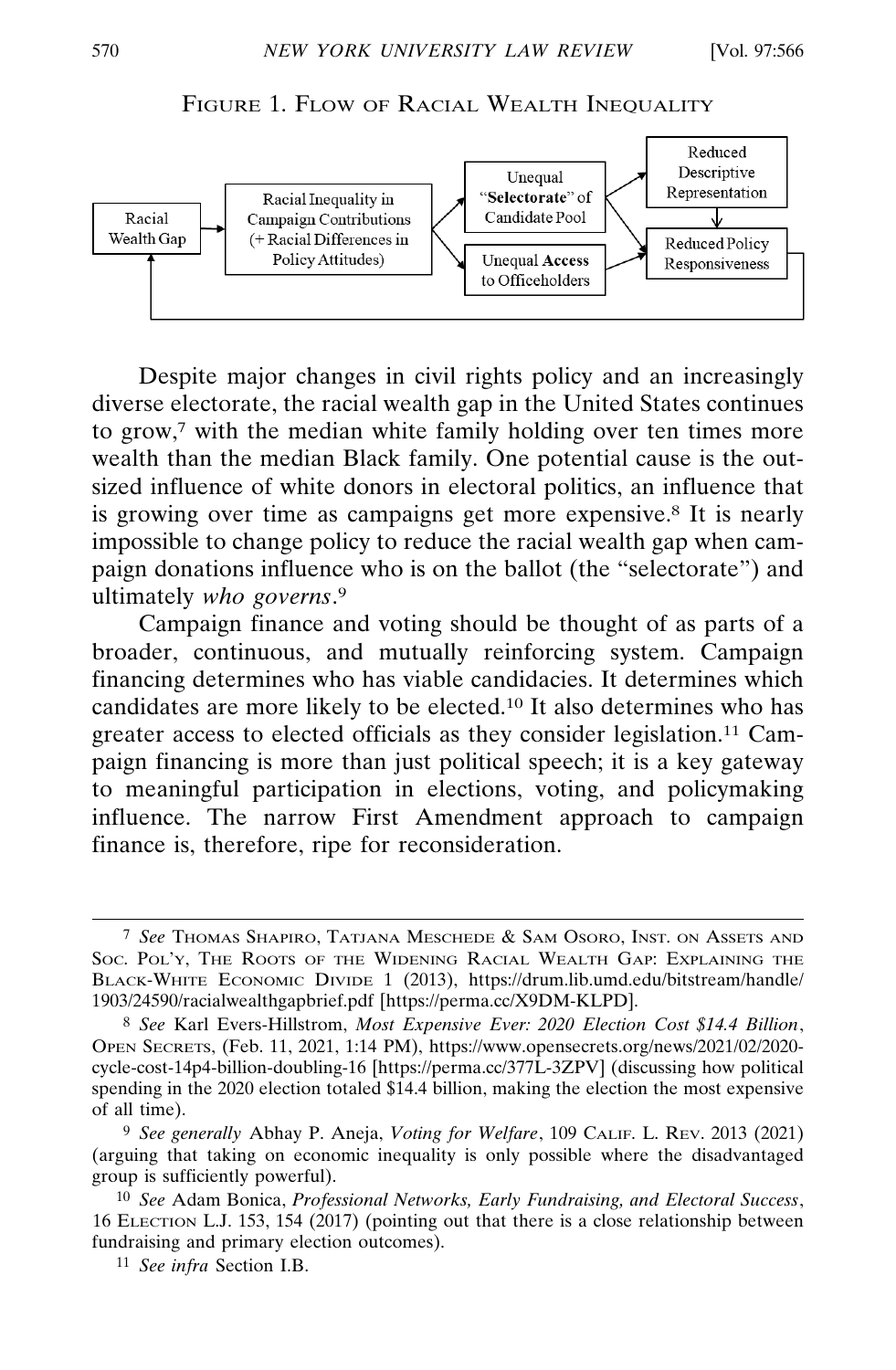Little scholarly attention has been given to the fact that racial minorities constitute a disproportionately small share of donors<sup>12</sup> and the legal ramifications that follow from this fact. Thus, we now consider how racial political inequality under deregulated campaign finance practices may trigger the special protections afforded to racial minorities with regard to the right to vote under the VRA. The statute provides courts substantial latitude to determine whether a jurisdiction engages in political discrimination against racial minorities.13 This latitude is a feature, not a bug, when it comes to conceptualizing the absence of campaign finance regulation as a voting rights injury. Both the unequal opportunity of minorities to influence electoral politics through contributions, as well as the representational harms that arise because of minorities' low average economic status, are analogues of the classic VRA injuries of vote denial and vote dilution.

The Court's race-blind approach to campaign finance thus sits uncomfortably beside American ideals of equal protection and voting rights. Plaintiffs raising an Equal Protection claim based on the state's failure to act to regulate campaign finance in an effort to correct these inequalities would have an uphill battle.14 The Court's voting rights jurisprudence, on the other hand, embraces state efforts to treat voters equally and views with great skepticism systems which deny or dilute votes, including minorities' votes, particularly under the VRA.15 Because *McCutcheon v. FEC* acknowledged a "right to participate,"16 there is an opening to harmonize the voting rights and campaign finance jurisprudence. The Court should conceptualize both voting

13 The original VRA provided the courts with little concrete guidance on how to diagnose a voting rights violation. To offer courts contemporaneous guidance on how to interpret the amended section 2, the Senate Judiciary Committee issued a report (the "Senate Report") that enumerated a set of factors to consider when determining if a political system was "equally open" to minority voters. Christopher S. Elmendorf, Kevin M. Quinn & Marisa A. Abrajano, *Racially Polarized Voting*, 83 U. CHI. L. REV. 587, 597–98 (2016) (citing S REP. NO. 97-417, at 28–29 (1982) (listing all seven factors). These factors were derived from the analytical framework of White v. Regester, 412 U.S. 755 (1973), and reaffirmed by Zimmer v. McKeithen, 485 F.2d 1297 (5th Cir. 1973) (en banc).

14 Today's court would probably fail to find state action. *See infra* Section III.A.2.

15 Thornburg v. Gingles, 478 U.S. 30, 31 (1986). *See also* Ohio State Conf. of NAACP v. Husted, 768 F.3d 524, 554 (6th Cir. 2014), *vacated*, No. 14-3877, 2014 WL 10384647 (6th Cir. Oct. 1, 2014); League of Women Voters of N.C. v. North Carolina, 769 F.3d 224, 240 (4th Cir. 2014) ("[W]e agree with the Sixth Circuit that a Section 2 vote-denial claim consists of two elements . . . ."); Veasey v. Abbott, 830 F.3d 216, 244 (5th Cir. 2016) ("We now adopt the two-part framework employed by the Fourth and Sixth Circuits . . . .").

16 McCutcheon v. FEC, 572 U.S. 185, 203 (2014) (plurality opinion).

<sup>12</sup> Exceptions include work by Terry Smith and Spencer Overton, as well as recent work by Joshua Sellers, David Magleby, Jay Goodliffe, and Joseph Olsen. *See* Overton, *Voices*, *supra* note 3; Overton, *More Equal*, *supra* note 3; Joshua S. Sellers, *Election Law and White Identity Politics*, 87 FORDHAM L. REV. 1515 (2019); MAGLEBY ET AL., *supra* note 4.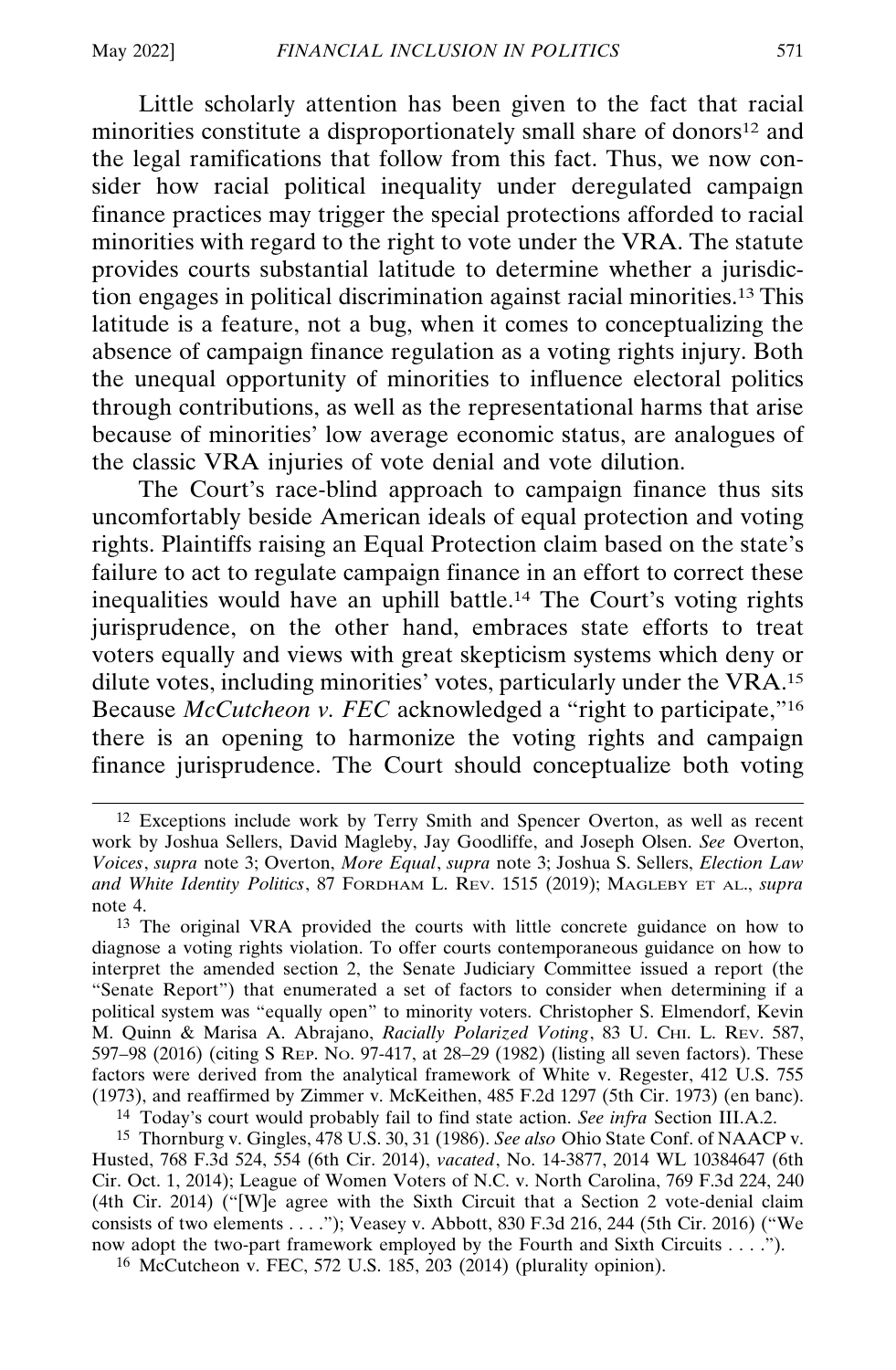and contributing to campaigns as forms of political participation worthy of protection.<sup>17</sup>

We are, of course, not the first scholars to suggest that the First Amendment approach to campaign finance regulation should be revisited,18 nor that it is an overly narrow approach to a continuous electoral process.19 We are not even the first to argue that campaign finance deregulation falls unevenly on class<sup>20</sup> and racial<sup>21</sup> lines. However, most of the work so far in this vein has flown from deep normative concerns, supported by very limited data available at the time of the writing. Our contribution to this debate comes from the rich data and statistical analysis that we bring to bear on these issues, and our exploration of how this data should affect our jurisprudence.

We begin with Federal Elections Commission (FEC) data available in Bonica's Database on Ideology and Money in Elections (DIME).22 The dataset is comprised of over 87 million individual contributions from 27 million Americans from 1980 through 2012, amounting to over \$33 billion in total.23 With this dataset in hand, we can generate data on the racial identities of campaign donors using an innovative statistical technique to predict an individual's (censuscategorized) race using the information in their name and geographic location.24 This technique provides, for the first time, the opportunity for comprehensive, externally valid estimates of the racial makeup of money in American politics. It allows us to add an empirically verified

18 *See e.g.*, Jessica A. Levinson, *The Original Sin of Campaign Finance Law: Why* Buckley v. Valeo *Is Wrong*, 47 U. RICH. L. REV. 881, 882 (2013) ("To solve what ails our government . . . [a] re-examination of the Court's decision to equate political money . . . to political speech is overdue."); Foley, *supra* note 2, at 1206 (arguing that constitutional law is doing exactly the opposite of what it should be doing in prohibiting campaign finance restrictions, and that it should instead require them); Richard Briffault, *On Dejudicializing American Campaign Finance Law*, 27 GA. ST. U. L. REV. 887, 898–900 (2011) (arguing that the distinction between contributions and personal expenditures which the court makes in allocating First Amendment protection is problematic).

19 *See* Yablon, *supra* note 17, at 700–01.

20 *See* Raskin & Bonifaz, *supra* note 2, at 277.

21 *See generally* Overton, *Voices*, *supra* note 3; Overton, *More Equal*, *supra* note 3.

22 Adam Bonica, *Database on Ideology, Money in Politics, and Elections: Public Version 2.0*, STAN. U. LIBR. (Mar. 11, 2016, 2:01 PM), https://data.stanford.edu/dime [https://perma.cc/S9TW-FLC3]. This dataset uses FEC data compiled by the Sunlight Foundation and the National Institute for Money in Politics.

23 *Id.*

24 The method applied is documented in a recent paper by Jacob M. Grumbach and Alexander Sahn. *See* Jacob M. Grumbach & Alexander Sahn, *Race and Representation in Campaign Finance*, 114 AM. POL. SCI. REV. 206, 210–11 (2020).

<sup>17</sup> *See* Robert Yablon, *Voting, Spending, and the Right to Participate*, 111 NW. U. L. REV. 655, 691–92 (2017) (arguing that voting and other forms of political participation should not be treated so differently by the court, and, instead, should be seen as different manifestations of the same right).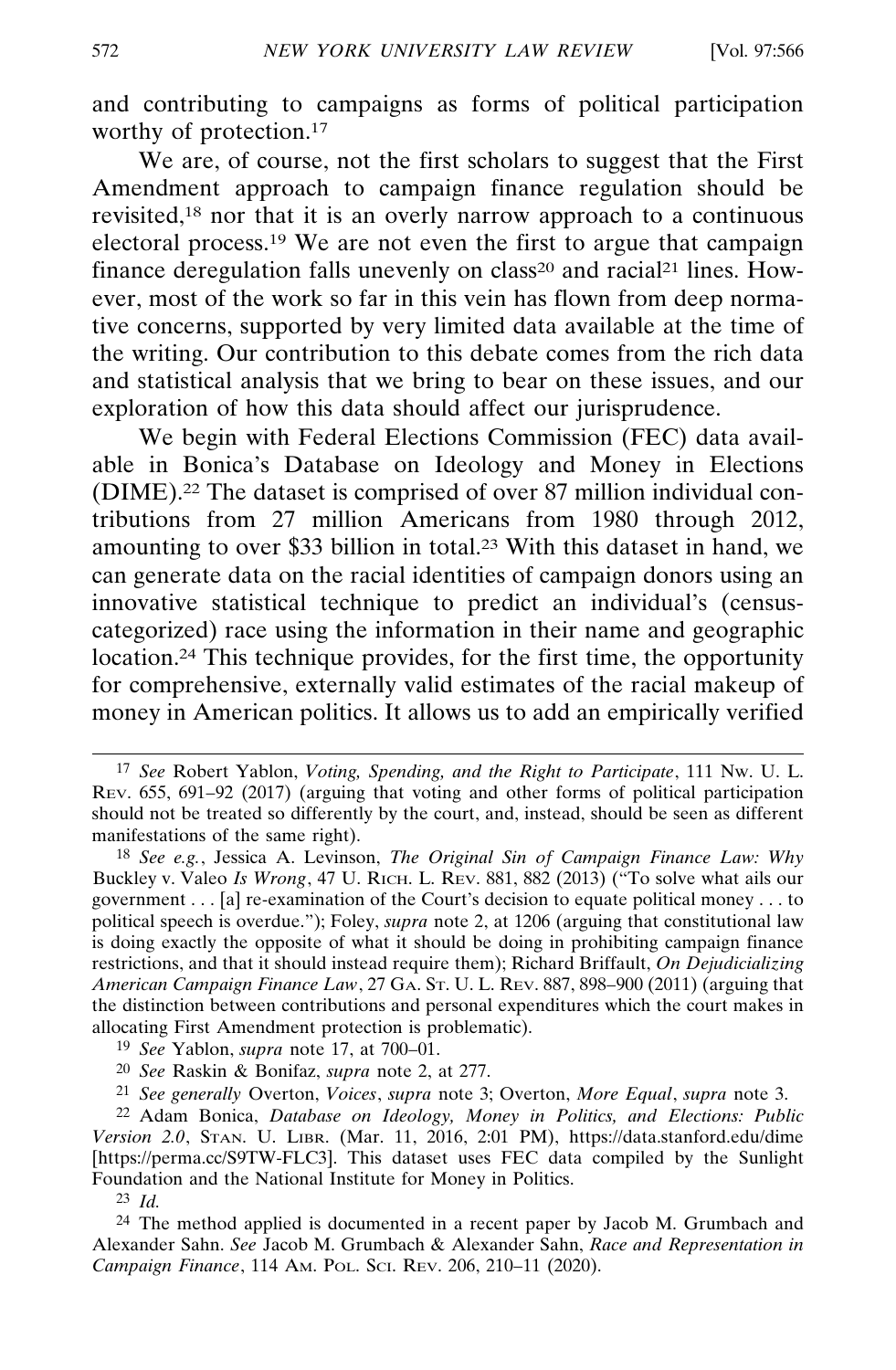racial dimension to the hairy problem of campaign financing in this country.

After statistically describing the racial makeup of campaign contributions, we use the data to explore the relationship between race, contribution, and representation. First, we show that fundraising is an obstacle for racial minority candidates. Specifically, our analysis shows that, all else equal, more expensive elections decrease the likelihood that racial minority candidates run for office relative to white candidates. Second, we show that campaign contributions from racial minorities affect representation in Congress. When Black donors contribute greater shares of campaign contributions, it results in more liberal-leaning legislative voting from their congressional representative, all else equal. As we also show, this brings congressional representation more in line with the political attitudes of Black constituents.

Public financing is the main policy tool to address racial inequalities in campaign finance. Public financing holds promise for correcting unequal donor power, diversifying the donor and candidate pool, and improving representation for constituents, who are more likely to be donors in publicly funded systems than in privately funded systems.25 There are only a handful of robust public financing programs in the United States.26 As a result, studying them is difficult, because the number of observations is, necessarily, very small.27 However, recent studies suggest that public financing programs have had some of the salutary effects promised by reformers.<sup>28</sup>

For purposes of legitimacy and public buy-in, we will argue that public financing should be implemented by the policymakers at the federal, state, county, and city level. But we also do not concede the possibility that courts could require public financing in response to

<sup>25</sup> *See generally* Nirali Vyas, Chisun Lee & Gregory Clark, *Small Donor Public Financing Could Advance Race and Gender Equity in Congress*, BRENNAN CTR. FOR JUST. (Oct. 15, 2020), https://www.brennancenter.org/our-work/research-reports/small-donorpublic-financing-could-advance-race-and-gender-equity [https://perma.cc/B34V-L9FU].

<sup>26</sup> Neil Mahotra, *The Impact of Public Financing on Electoral Competition: Evidence from Arizona and Maine*, 8 ST. POL. & POL'Y Q. 263, 264 (2008) ("Only two states have offered complete public financing of state legislative campaigns for multiple election cycles: Arizona and Maine.").

<sup>27</sup> Robert M. Stern, *Public Financing in the States and Municipalities in Public Financing in American Elections* (Costas Panagopoulos ed., 2011), 62–65.

<sup>28</sup> Malhotra, *supra* note 26, at 263; PUBLIC FINANCING IN AMERICAN ELECTIONS, *supra* note 27; Patrick D. Donnay & Graham P. Ramsden, *Public Financing of Legislative Elections: Lessons from Minnesota*," 20 LEGIS. STUD. Q. 351, 351 (1995); Brian J. McCabe & Jennifer A. Heerwig, *Diversifying the Donor Pool: How Did Seattle's Democracy Voucher Program Reshape Participation in Municipal Campaign Finance?*, 18 ELECTION L. J. 323, 323 (2019).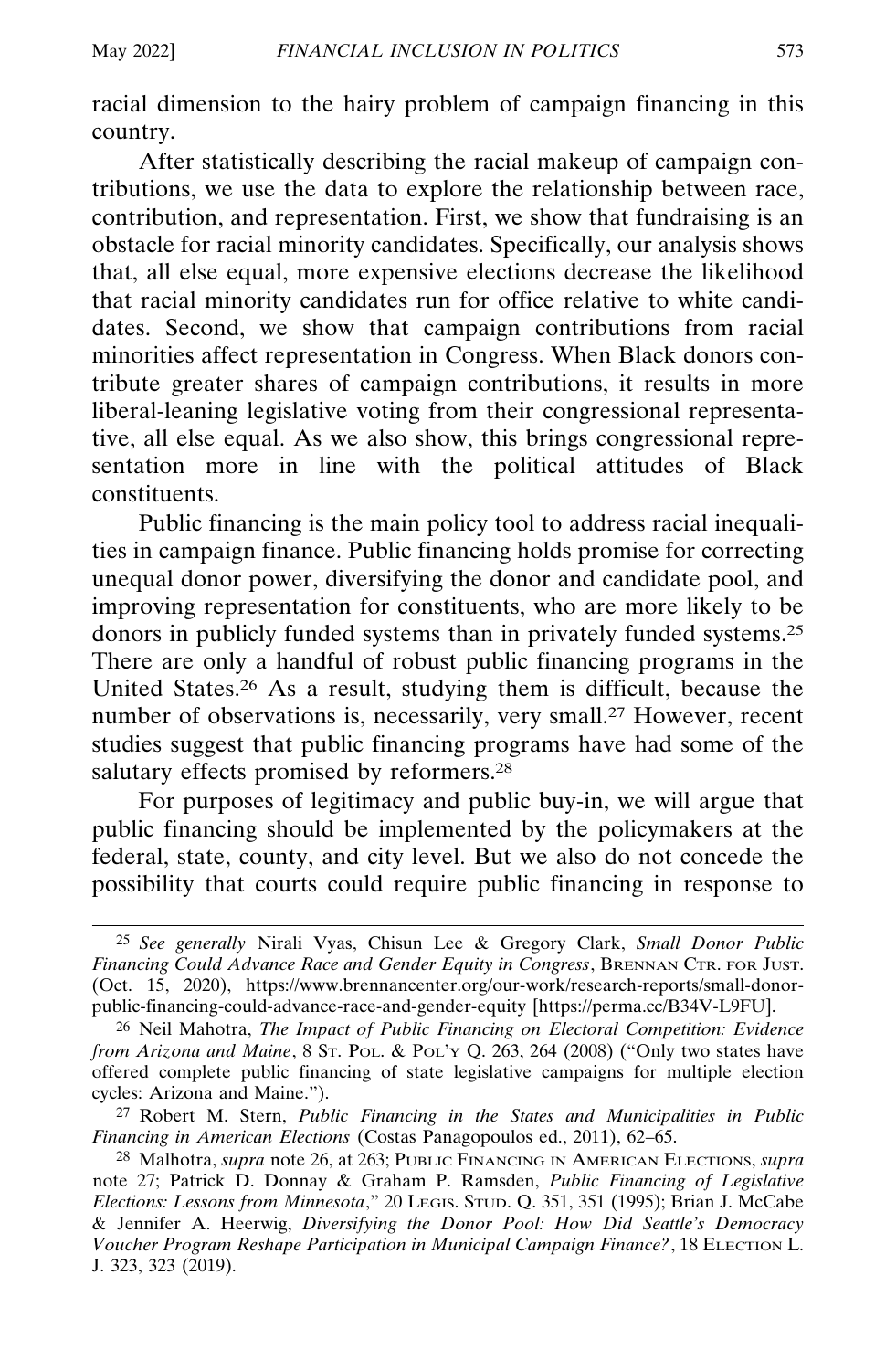challenges under the Voting Rights Act. Public financing can help equalize opportunities for minority voters and candidates to participate meaningfully in the political process, as is mandated under the Voting Rights Act and the Constitution. Judicial imposition of public financing is a second-best solution; nevertheless, we believe that raceblind jurisprudence in the campaign finance context is untenable in the face of new data on the racial distribution of political contributions. Courts have forced states to do equally—if not more—ambitious reforms, from prison reform to school financing.

This Article proceeds as follows. Part I briefly explains the racial wealth gap and its persistence over time, building the foundation for our argument that a race-blind approach to campaign finance is inapposite. We then demonstrate our empirical findings on white dominance of campaign financing; in Part II, we argue that the Court's deregulation of campaign finance contributes to underrepresentation of racial minorities in the political sphere. Part III explains how deregulation of campaign finance has opened the door to an Equal Protection or Voting Rights Act challenge, though we are clear-eyed about these claims' chances of succeeding in the current moment. Finally, we offer reformers a way through in Part IV, explaining policy options that may ameliorate some of the ways racial inequality in campaign finance disadvantages minorities in the political process.

### I

# RACIAL INEQUALITY IN POLITICAL PARTICIPATION & **REPRESENTATION**

Wealth provides individuals the ability to contribute money to political campaigns. However, wealth holding is racially unequal, which leads to unequal opportunity to participate in the campaign finance system.29 In this Part, we first provide historical background on the origins of the racial wealth gap in the United States, which has led to a racial gap in campaign contributing. Second, we explain how campaign contributions affect electoral politics and political representation, based on social science produced in the past twenty years.

If campaign contributions influence political representation, then racial disparities in contributing have consequences for representation. Our final task in this Part—and one of our central contributions of the Article—is to use novel data on the racial identities of cam-

<sup>29</sup> Neil Bhutta, Andrew C. Chang & Lisa J. Dettling. *Disparities in Wealth by Race and Ethnicity in the 2019 Survey of Consumer Finances*, BD. OF GOVERNORS OF THE FED. RSRV. SYS. (2020), https://www.federalreserve.gov/econres/notes/feds-notes/disparities-inwealth-by-race-and-ethnicity-in-the-2019-survey-of-consumer-finances-20200928.htm [https://perma.cc/RQ4Z-WSX4].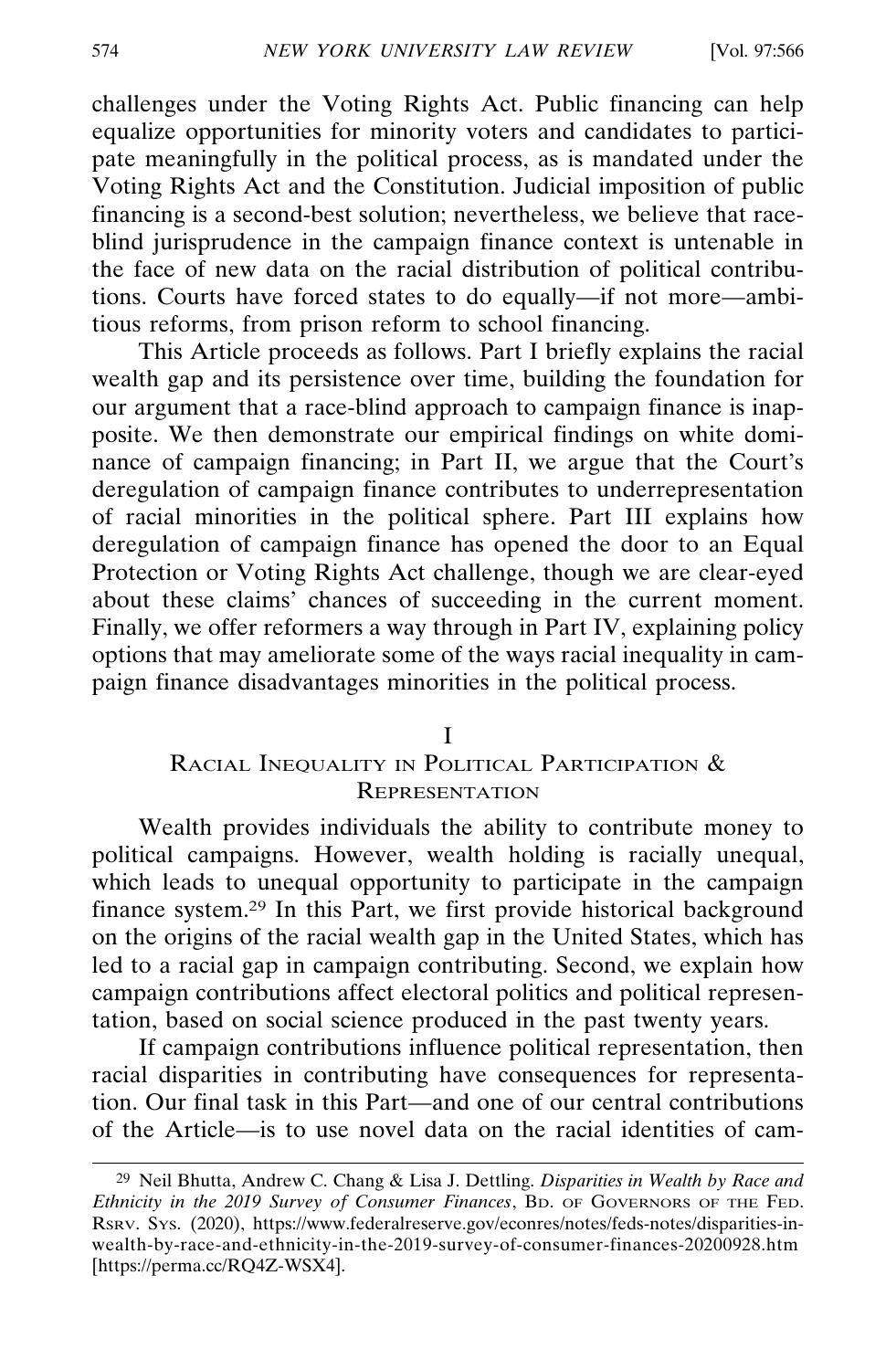paign donors to analyze these racial disparities and their consequences. We show that the advantages that accrue to donors accrue to white people, who dominate the donor class in a way that far outstrips their share of the American population and electorate. As Overton argues, if state discrimination has widened the racial wealth gap, and campaign contributions affect the quality of minority representation, then campaign finance structures that rely on private money will have representational consequences.30

# *A. Historical Background: Disparities in Economic Status and Political Inequality*

The racial distribution of economic status in the United States paints a stark picture of inequality. For instance, the earning gap between Black and white men is as large today as it was before the Civil Rights era,<sup>31</sup> and Black unemployment has for decades been an order of magnitude higher than the white unemployment rate.32 Across various data sources and methods of measurement, white families also hold significantly more wealth than both Black and Latino families. Social scientists like Thomas Shapiro estimate that the median white family possesses over \$236,000 more wealth than the median Black family—a gap that has tripled since 1984.33 This empirical fact holds despite increased educational attainment among racial minorities in the post-Civil Rights period.34

In order to draw the connection between racial economic disparities, campaign financing, and public policy, we provide a brief history of how American public policies have contributed to racial differences

33 THOMAS SHAPIRO, TATJANA MESCHEDE & SAM OSORO, INST. ON ASSETS & SOC. POL'Y, THE ROOTS OF THE WIDENING RACIAL WEALTH GAP: EXPLAINING THE BLACK-WHITE ECONOMIC DIVIDE 1 (2013), https://heller.brandeis.edu/iasp/pdfs/racial-wealthequity/racial-wealth-gap/roots-widening-racial-wealth-gap.pdf [https://perma.cc/C7ZP-GDQ6]; *see also* Nick Noel, Duwain Pinder, Shelly Stewart & Jason Wright, *The Economic Impact of Closing the Racial Wealth Gap*, MCKINSEY & CO. (Aug. 13, 2019), https:// www.mckinsey.com/industries/public-sector/our-insights/the-economic-impact-of-closingthe-racial-wealth-gap [https://perma.cc/VYZ8-P5NU] ("The median white family had more than ten times the wealth of the median black family in 2016 . . . . In fact, the racial wealth gap between black and white families grew from about \$100,000 in 1992 to \$154,000 in 2016.").

34 *See* SHAPIRO ET AL., *supra* note 33, at 5–6.

<sup>30</sup> Overton, *More Equal*, *supra* note 3, at 1002–03.

<sup>31</sup> *See* Patrick Bayer & Kerwin Kofi Charles, *Divergent Paths: A New Perspective on Earnings Differences Between Black and White Men Since 1940*, 133 Q.J. ECON. 1459, 1459 (2018) ("[T]he median black man's relative position in the earnings distribution has remained essentially constant since 1940.").

<sup>32</sup> *See generally* Robert W. Fairlie & William A. Sundstrom, *The Racial Unemployment Gap in Long-Run Perspective*, 87 AM. ECON. REV. 306 (1997) (tracking the unemployment gap from 1880 to the current day).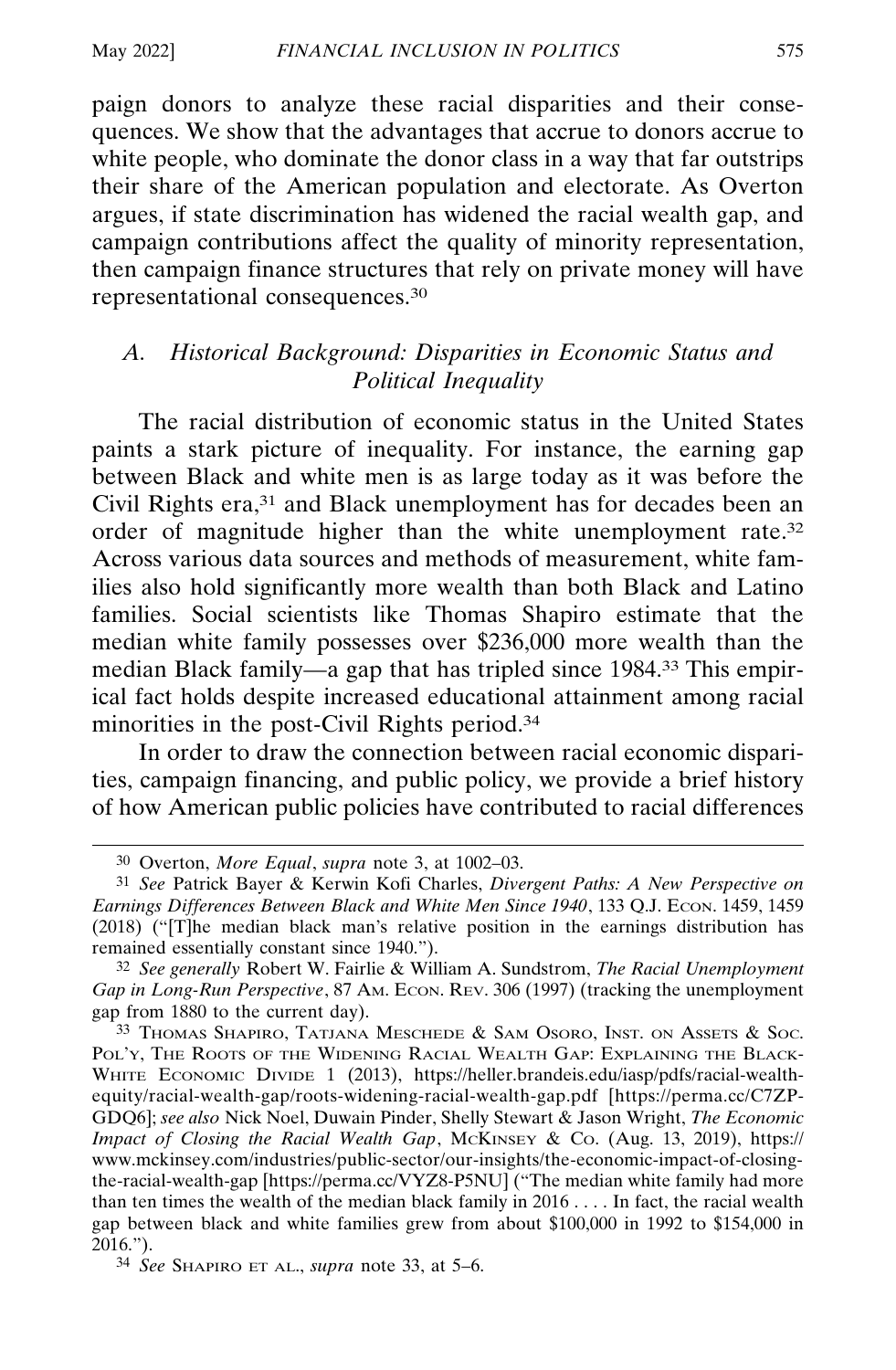in economic status that we observe today. As other law of democracy scholars have noted, these differences have underappreciated implications for racial minorities' ability to participate in the political process through financial support of their preferred candidates.35 In the first centuries of the Republic, laws permitting chattel slavery (and Indian removal) facilitated the labor coercion of nonwhites, and a transfer of income and wealth to whites.<sup>36</sup> In 1860, eighty-nine percent of Black Americans were enslaved.37 The best evidence from economic historians suggests that by the end of the Civil War, per capita Black income was roughly twenty-five percent of whites'.38

Reconstruction introduced a brief period of relative equal political opportunity and good-faith representation of minorities in America. Black citizens were elected to local and state offices for the first time.39 Democratic inclusion in turn produced social and economic gains for Black people.40 Representatives in turn focused on improving the economic conditions of newly emancipated Black Americans.41 This period witnessed Black families benefitting from public goods for the first time.42 Access to government resources during this period of relative political equality had downstream benefits. Investments in schooling, for example, contributed to shrinking Black-white educational and earnings gaps.43

The prosperity of the Reconstruction period dissipated quickly, however. Southern whites reacted to Reconstruction by passing a suite of policies that eliminated Black voting clout and economic

38 Robert A. Margo, *Obama, Katrina, and the Persistence of Racial Inequality*, 76 J. ECON. HIST. 301, 306 (2016).

39 *See* Trevon D. Logan, *Do Black Politicians Matter? Evidence from Reconstruction*, 80 J. ECON. HIST. 1, 6 (2020). *See generally* ERIC FONER, RECONSTRUCTION: AMERICA'S UNFINISHED REVOLUTION, 1863–1877 (Perennial Classics 2014) (1988) (providing a survey of advancements in the period immediately following the Civil War).

40 *See* Logan, *supra* note 39, at 27 (presenting a table showing that Black officeholders during Reconstruction increased per capita county tax revenues).

41 *See id.*

42 *See id.* at 4 (showing that Black politicians generated greater tax revenue and greater literacy for Black males).

<sup>35</sup> *See generally* Overton, *Voices*, *supra* note 3; Overton, *More Equal*, *supra* note 3.

<sup>36</sup> *See* Cheryl I. Harris, *Whiteness as Property*, 106 HARV. L. REV. 1707, 1718 (1993) ("Through slavery, race and economic domination were fused.").

<sup>37</sup> *The Making of African American Identity: Volume 1, 1500-1865*, NAT'L HUMANS. CTR., https://nationalhumanitiescenter.org/pds/maai/enslavement/text3/text3read.htm [https://perma.cc/XDP5-8F87].

<sup>43</sup> *See* Marianne H. Wanamaker, *150 Years of Economic Progress for African American Men: Measuring Outcomes and Sizing Up Roadblocks*, 32 ECON. HIST. DEVELOPING REGIONS 211, 214–15 (2017) (discussing how Black students were "on relatively equal footing to whites in terms of school access").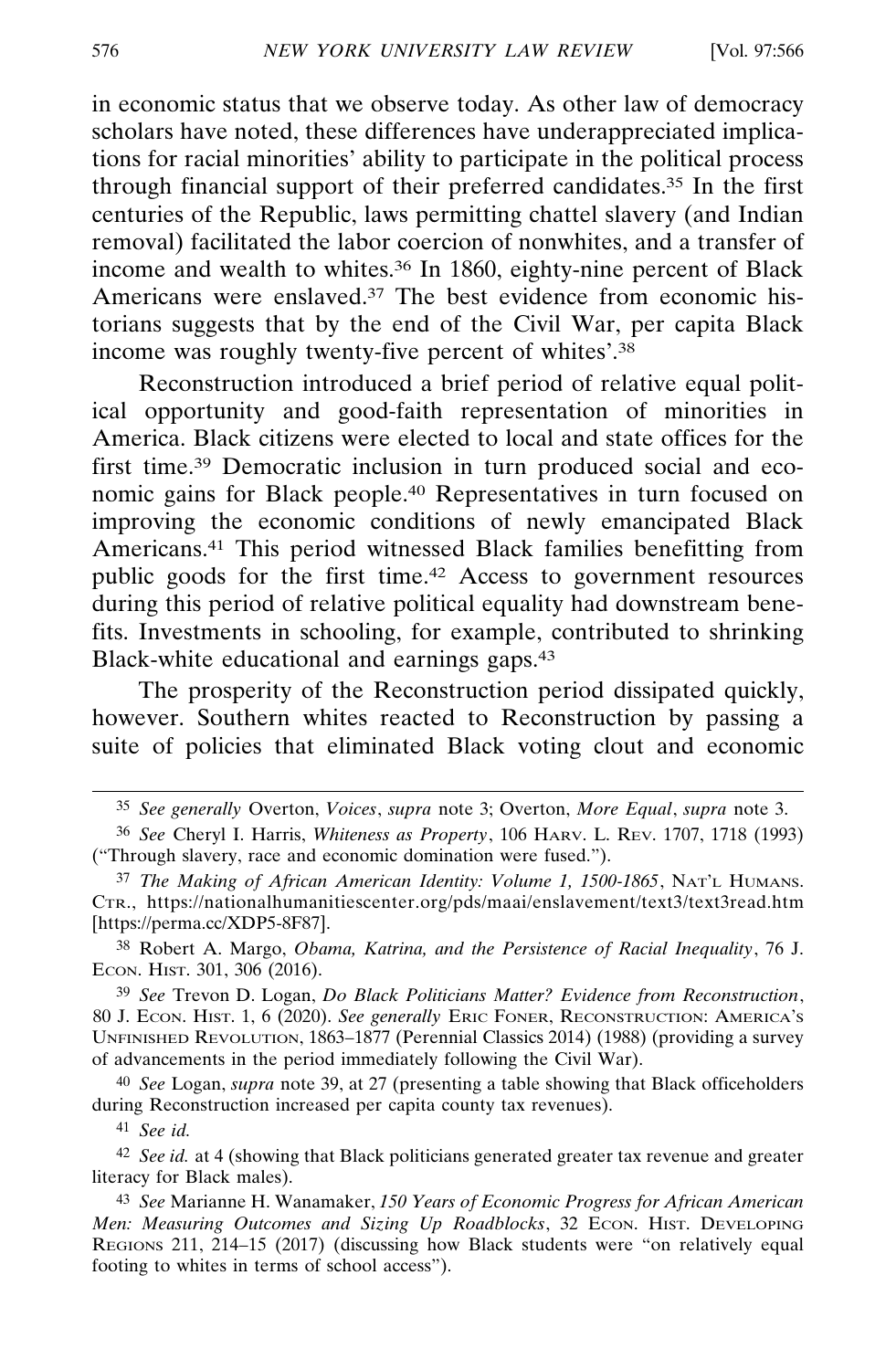power.44 These "Jim Crow" laws took many forms—including poll taxes, literacy tests, vouchers for good moral character, disqualifications for crimes of moral turpitude, and whites-only primaries.45 The Supreme Court essentially endorsed this suppression. *Giles v. Harris*, for example, neutered the Fifteenth Amendment by divesting federal courts of the power to enforce the Amendment's guarantees.<sup>46</sup>

Jim Crow suppression left Black Americans in positions of extreme, concentrated economic disadvantage.47 Black political participation in the South, where most Black Americans lived, plummeted. In some states, Black voting participation hovered in the single digits.48 The exclusion of Black Americans from politics facilitated numerous forms of labor repression, such as the passage of vagrancy<sup>49</sup> and anti-enticement<sup>50</sup> laws, as well as racial violence that went unad-

46 Giles v. Harris, 198 U.S. 475 (1903) (holding that federal courts could not hear cases brought against state officials claiming that those officials were conspiring to prevent Black citizens from voting).

47 *See* Jennifer Roback, *Southern Labor Law in the Jim Crow Era: Exploitative or Competitive?*, 51 U. CHI. L. REV. 1161, 1161 n.1 (1984) (arguing that the economic legacy of the postbellum South was an outgrowth of political restrictions on Black Americans which can be viewed "as a legal and political system that had economic consequences. The labor laws . . . are examples of economic legislation passed under the umbrella of disenfranchisement"); Wanamaker, *supra* note 43, at 214–15 (describing the eroding socioeconomic wellbeing of Black Americans during the Jim Crow period). *See generally* Celeste K. Carruthers & Marianne H. Wanamaker, *Separate and Unequal in the Labor Market: Human Capital and the Jim Crow Wage Gap*, 35 J. LAB. ECON. 655 (2017) (describing wage and occupational status gaps in the South using Census data from 1940); William J. Collins & Marianne H. Wanamaker, *African American Intergenerational Economic Mobility Since 1880* (Nat'l Bureau of Econ. Rsch., Working Paper No. 23395, 2021), https://www.nber.org/system/files/working\_papers/w23395/w23395.pdf [https:// perma.cc/H6G6-2BFW] (finding large disparities in economic mobility between Black and white Americans starting in the Jim Crow Era).

48 *See* John Lewis & Archie E. Allen, *Black Voter Registration Efforts in the South*, 48 NOTRE DAME L. 105, 112 (1972) (citing statistics indicating that Black registration across the South was just 40.8%, compared to 63.1% for whites, and in Mississippi, it was just 6.7%, compared to 70.2% for whites).

49 *See* Roback, *supra* note 47, at 1164 (defining vagrancy laws as laws "designed to prevent blacks from being unemployed or otherwise out of the labor force" and explaining that these laws were designed to limit wage competition in the labor force).

50 *Id.* at 1166–68 (describing the use of anti-enticement laws to prevent employers from "enticing" a worker away with higher wages, thereby keeping Black labor prices stagnant and low).

<sup>44</sup> *See generally* ERIC FONER, RECONSTRUCTION: AMERICA'S UNFINISHED REVOLUTION, 1863–1877 (Perennial Classics 2014) (1988).

<sup>45</sup> *See* Daniel B. Jones, Werner Troesken & Randall Walsh, *Political Participation in a Violent Society: The Impact of Lynching on Voter Turnout in the Post-Reconstruction South*, 129 J. DEV. ECON. 29, 33 (2017) (listing all Jim Crow-style political restrictions and their dates of enactment, by state); *see also* J. MORGAN KOUSSER, THE SHAPING OF SOUTHERN POLITICS: SUFFRAGE RESTRICTION AND THE ESTABLISHMENT OF THE ONE-PARTY SOUTH, 1880–1910, at 38–39 (1974).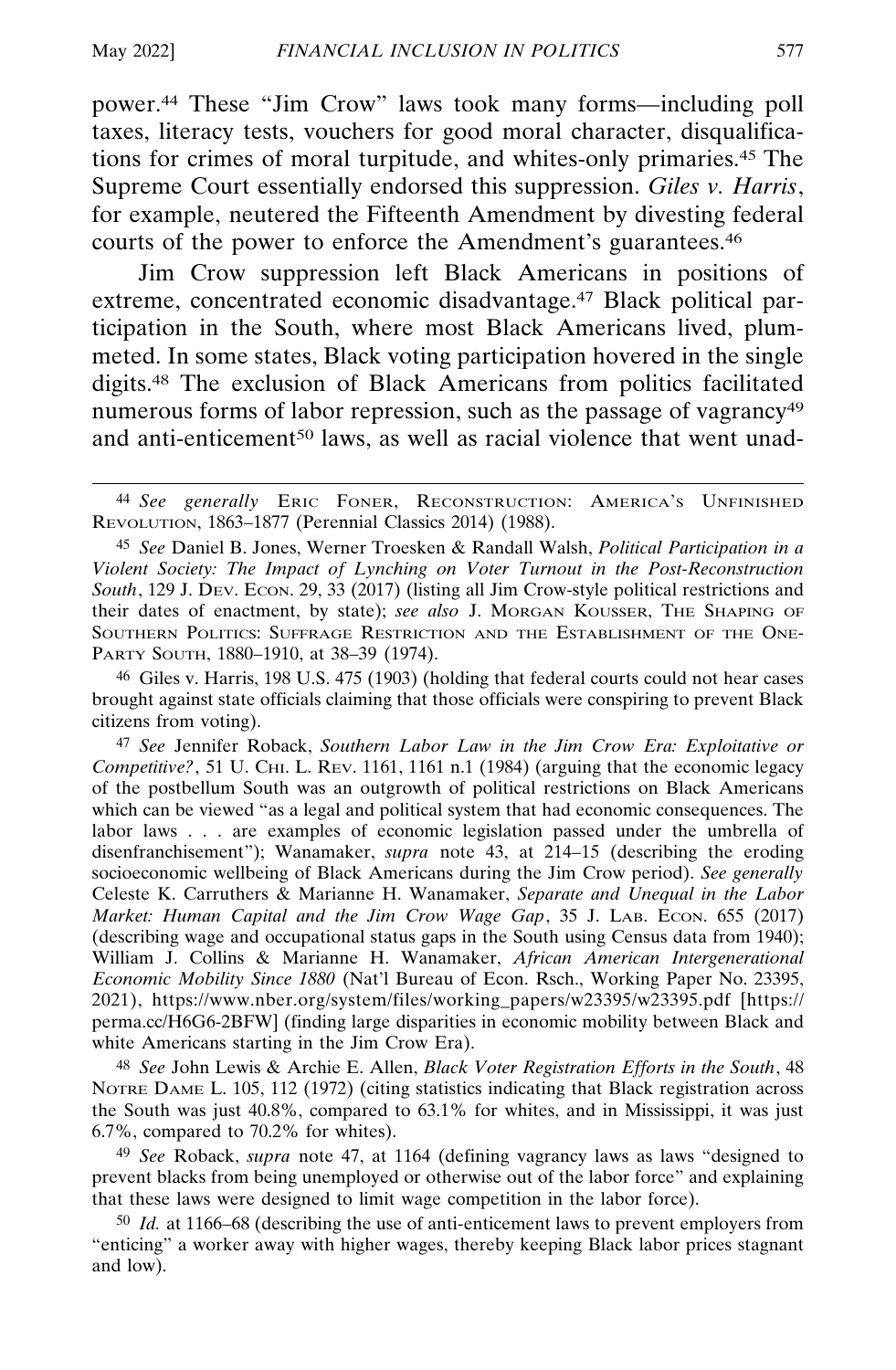dressed by state authorities.51 These formal and informal institutions kept Black labor cheap for white property owners, and maintained a social order favored overwhelmingly by white citizens.<sup>52</sup> Political domination by white voters also led to laws segregating Black and white Americans in all dimensions of social life—within restaurants, buses, and railroads.53

In addition to discriminatory laws, Black exclusion from politics shaped government spending on Black communities. Without the political clout to affect the distribution of public goods and social welfare expenditure, the quality of segregated Black schools deteriorated and remained low for decades.54 Substandard Black schools limited the opportunities for children and depressed earning opportunities later in life—a fact well established by labor economists today.55

Minorities in the North were not shielded from the impact of state-sanctioned discrimination. In the aftermath of the Great Depression, the Roosevelt Administration created the Home Owners' Loan Corporation (HOLC) in 1933 to stabilize rapidly deteriorating housing markets.<sup>56</sup> The agency lent money to distressed mortgagors in order to "resurrect[] the American mortgage markets."57 Ostensibly to manage the risk involved in home credit provision, though, the agency designated areas that were worthy of government subsidization.58 Unsurprisingly, these maps led to the systematic exclusion of

54 For excellent studies on how Jim Crow political disenfranchisement decreased the quality of schools attended by Black children and caused an economic loss for Black laborers while improving the economic conditions of landowners, see generally Suresh Naidu, *Suffrage, Schooling, and Sorting in the Post-Bellum U.S. South* (Nat'l Bureau of Econ. Rsch., Working Paper No. 18129, 2012), https://www.nber.org/system/files/ working\_papers/w18129/w18129.pdf [https://perma.cc/HV44-MTHA]; Robert A. Margo, *Race Differences in Public School Expenditures: Disfranchisement and School Finance in Louisiana, 1890-1910*, 6 SOC. SCI. HIST. 9 (1982) (focusing on schools).

55 *See* Wanamaker, *supra* note 43, at 215 (explaining that up to fifty percent of the Black-white wage gap by 1940 was attributable to differences in school quality).

56 *See* LOUIS HYMAN, DEBTOR NATION: THE HISTORY OF AMERICA IN RED INK 46–47 (2011) (explaining the function of HOLC and its limitations).

57 *Id.* at 49.

58 CHLOE N. THURSTON, AT THE BOUNDARIES OF HOMEOWNERSHIP: CREDIT, DISCRIMINATION, AND THE AMERICAN STATE 48–49 (2018).

<sup>51</sup> *See* Jones et al., *supra* note 45, at 41–44 (documenting the occurrences of lynching between 1882 and 1912). *See generally* STEWART E. TOLNAY & E. M. BECK, A FESTIVAL OF VIOLENCE: AN ANALYSIS OF SOUTHERN LYNCHINGS, 1882–1930 (1995) (identifying the economic and social factors that led to occurrences of lynching).

<sup>52</sup> *See* Roback, *supra* note 47, at 1162 ("The planters wanted to collude to hold down black wages, both to increase their own profits and to solidify the dominant position of the white race.").

<sup>53</sup> *See* Wanamaker, *supra* note 43, at 215 ("Disenfranchisement efforts hit full steam, and various new laws and regulations served to segregate blacks and whites in every dimension imaginable, including economic ones.").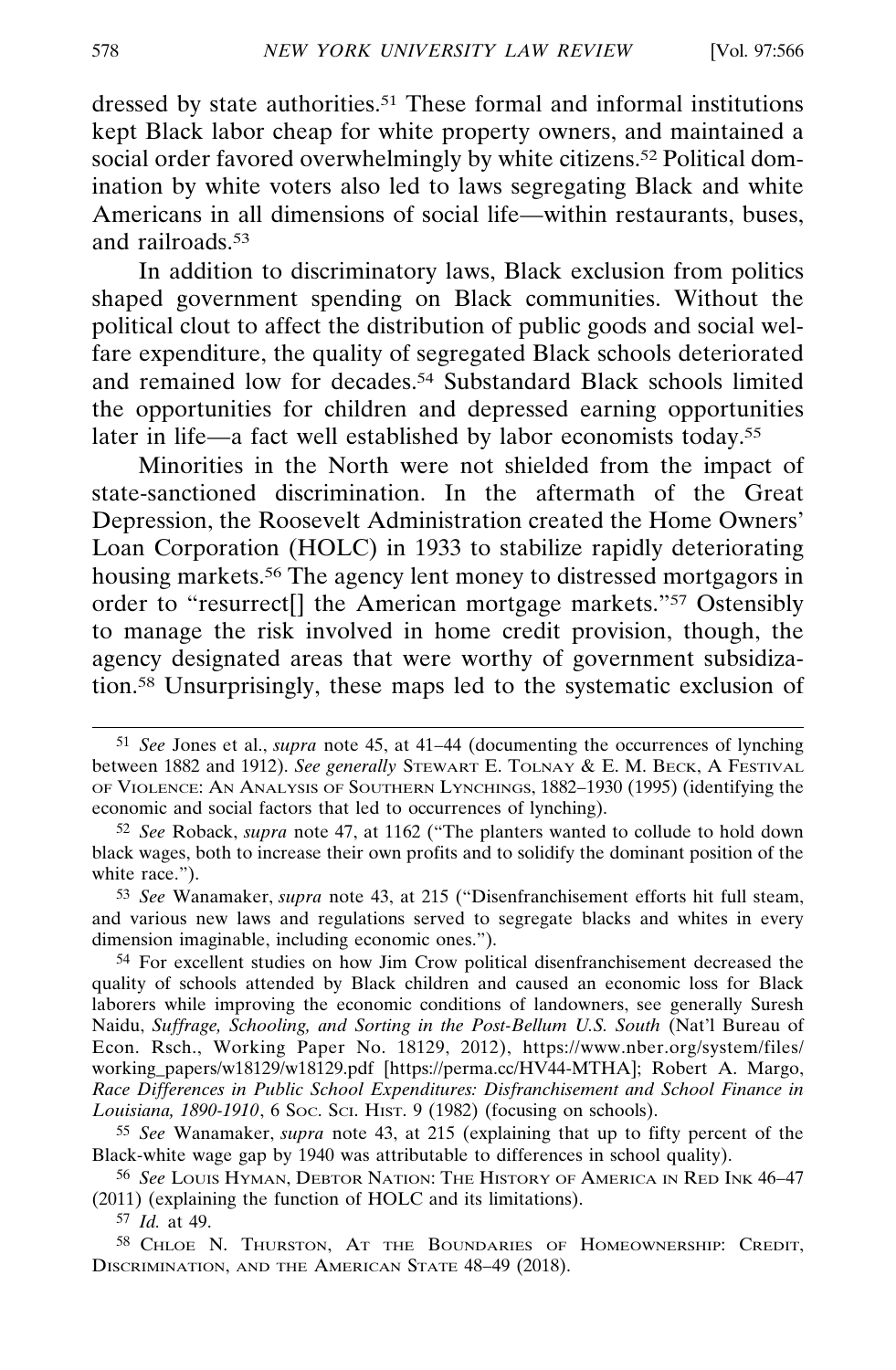people of color from home borrowing—a practice widely known as "redlining."59

In response to this state-sponsored economic subordination, the Civil Rights movement emerged. Individual civil rights were intended not only to confer equal citizenship status but also to improve the economic mobility of Black Americans.60 The fruits of this movement included the Civil Rights Act, the Economic Opportunity Acts, and the Voting Rights Act—all of which were part of a broad-based assault on racial and economic inequality.61 Protecting Black constituents' voice in government was viewed as essential to ensuring a fair redistribution of resources, as well as equal employment and educational opportunities.<sup>62</sup> The redistribution, in turn, was viewed as necessary to reverse the condition of the economically and politically disenfranchised<sup>63</sup>—many of whom were mired in poverty after centuries of slavery, and another eighty years of state-sanctioned discrimination.64

To be sure, as Chief Justice Roberts noted in *Shelby County v. Holder*, things did improve in the United States as a product of civil

61 Aneja, *supra* note 9, at 2031–32 (describing the goals of all three laws and their intended impact on ethno-racial disadvantage).

62 Steven F. Lawson, *Freedom Then, Freedom Now: The Historiography of the Civil Rights Movement*, 96 AM. HIST. REV. 456, 463 (1991) (discussing how many at the forefront of the civil rights movement, including the "backbone of the Montgomery bus boycott, . . . viewed economic woes and political disfranchisement as deeply intertwined"); *see also* Interview by Blackside, Inc. with Bayard Rustin, *in Eyes on the Prize: America's Civil Rights Years (1954-1965)*, WASH. UNIV. LIBRS., FILM & MEDIA ARCHIVE (1979), http://digital.wustl.edu/e/eop/eopweb/rus0015.0145.091bayardrustin.html [https://perma.cc/ KWK6-VU4A] (speaking of how, in order to change conditions of poor unemployment, health, and education for Black people, enfranchised Black people would "have to go into the ballot box").

63 John Lewis, Chairman, Student Non-Violent Coordinating Comm., Speech at the March on Washington (Aug. 28, 1963), https://snccdigital.org/inside-sncc/policy-statements/ march-washington-speech [https://perma.cc/KZ3B-X4W6] ("We all recognize the fact that if any radical social, political and economic changes are to take place in our society, the people, the masses, must bring them about.").

64 For example, Bayard Rustin urged concerted political action not just for symbolic rights, but for instrumental gains, in order obtain decent jobs, good wages, and opportunities to advance socioeconomically. Rustin believed Black political action was necessary "to destroy an[y] unjust laws and discriminatory practices," for "total freedom," and for "equal pay and equal opportunity." Bayard Rustin, *The Meaning of Birmingham*, LIBERATION, June 1963, https://www.crmvet.org/info/bhammean.htm [https://perma.cc/ E33X-NJB2].

<sup>59</sup> *See* RICHARD ROTHSTEIN, THE COLOR OF LAW: A FORGOTTEN HISTORY OF HOW OUR GOVERNMENT SEGREGATED AMERICA 64–65 (2017) (describing the mechanisms by which the maps created by HOLC ended up excluding Black families from the benefits HOLC provided).

<sup>60</sup> *See* RISA L. GOLUBOFF, THE LOST PROMISE OF CIVIL RIGHTS 74 (2007) (describing civil rights measures designed to confer mobility on Southern farm workers).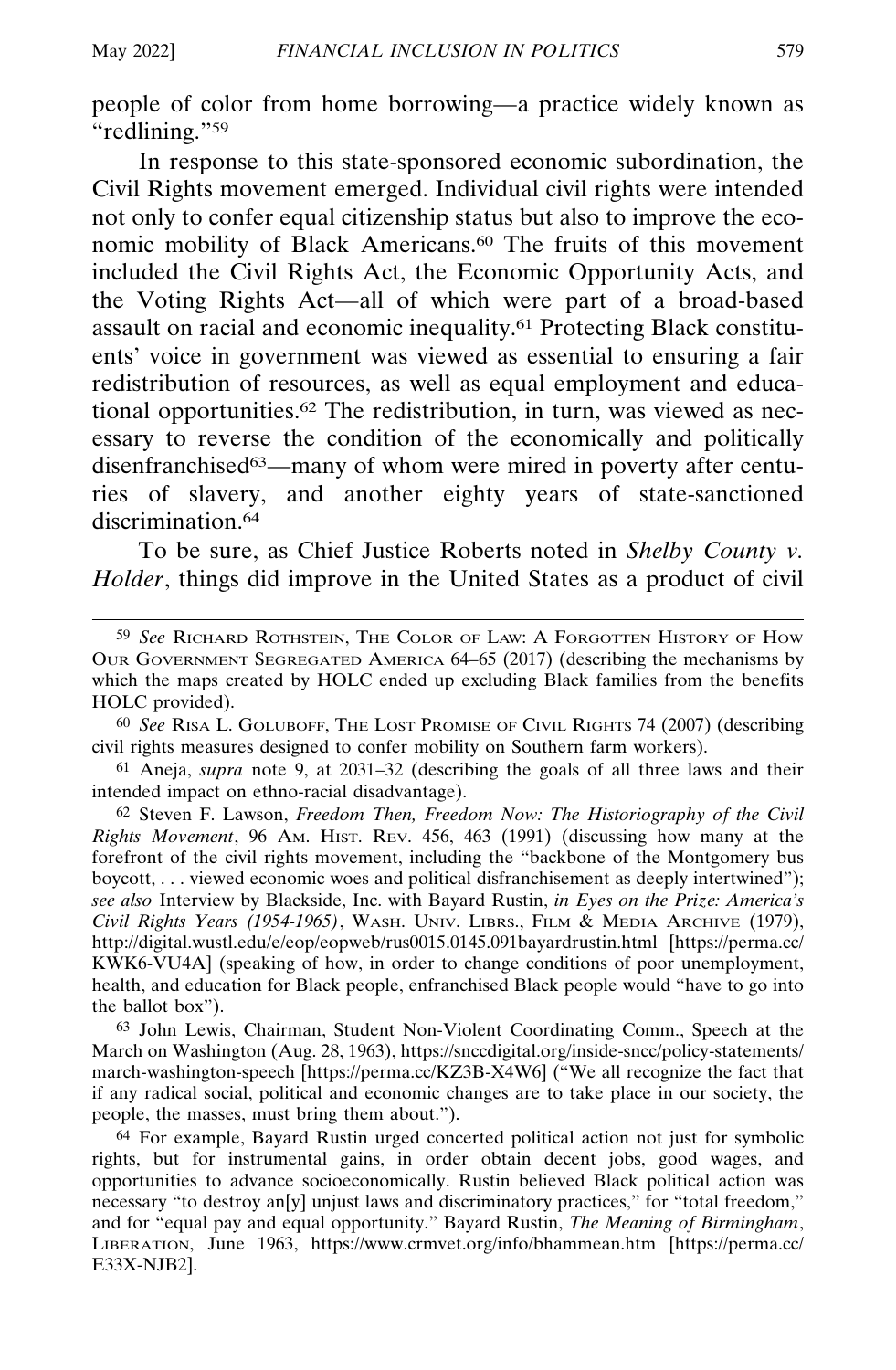rights policies aimed to empower minorities socially and politically.65 The end of legal racial discrimination in voting, employment, public accommodations, and housing led to at least a decade of rapid progress in the economic conditions of racial minorities in America.66 Between 1959 and 1969, Black poverty rates decreased from 48% to 30%, while Black family income increased by 53%.67 The Black middle class doubled in size from 1960 to 1970, partly in direct response to pressures stemming from civil rights policies.<sup>68</sup>

Civil rights policies alone could not rectify the damage done by centuries of state neglect of minority wellbeing. While the economic gaps between whites and minorities converged temporarily, improvement plateaued starting in the 1980s and continuing through the present day. Racial disparities exist on many measures of substantive wellbeing today. The unemployment rate for Black workers has for decades been double that of white workers,<sup>69</sup> and these disparities are not explained by racial differences in educational attainment.70 Black people are three times more likely to live in poverty as whites—essentially the same rate observed fifty years ago.71 As alluded to at the beginning of the Section, the racial differences in wealth have been staggeringly large for generations.

Research from economics, political science, and sociology suggests that the persistence of racial inequality is due in part to deliberate policy choices. Minority voters, however, appear powerless to address these social ills through the political process.72 Given the somber facts of persistent economic inequality along racial lines,

68 *See generally* BART LANDRY, THE NEW BLACK MIDDLE CLASS (1987).

69 *See* Fairlie & Sundstrom, *supra* note 32, at 307 fig.1 (demonstrating the increasing gap in unemployment between Black workers and white workers).

70 *See* MARY C. DALY, BART HOBIJN & JOSEPH H. PEDTKE, FED. RSRV. BANK OF S.F., DISAPPOINTING FACTS ABOUT THE BLACK-WHITE WAGE GAP 4 (Anita Todd ed. 2017), https://www.frbsf.org/economic-research/publications/economic-letter/2017/september/ disappointing-facts-about-black-white-wage-gap [https://perma.cc/3WBH-VM2W] (noting that a "significant portion" of the gap is "*unexplained*," and only five percentage points of the gap can be explained through educational attainment).

 $71$  In 1959, the 55.1% Black poverty rate was over three times that of whites. Michael A. Fletcher, *Fifty Years After March on Washington, Economic Gap Between Blacks, Whites Persists*, WASH. POST. (Aug. 28, 2013), https://www.washingtonpost.com/business/ economy/50-years-after-the-march-the-economicracial-gap-persists/2013/08/27/9081f012- 0e66-11e3-8cdd-bcdc09410972 [https://perma.cc/H566-AA9F].

 $72$  This may be true both because they lack the numerical force, as well as the de facto power that comes with being the economically dominant class.

<sup>65</sup> 570 U.S. 529, 547–49 (2013).

<sup>66</sup> *See generally* Marta Tienda & Leif Jensen, *Poverty and Minorities: A Quarter-Century Profile of Color and Socioeconomic Disadvantage*, *in* DIVIDED OPPORTUNITIES: MINORITIES, POVERTY, AND SOCIAL POLICY 23 (Gary D. Sandefur & Marta Tienda eds., 1988).

<sup>67</sup> *Id*. at 27, 31.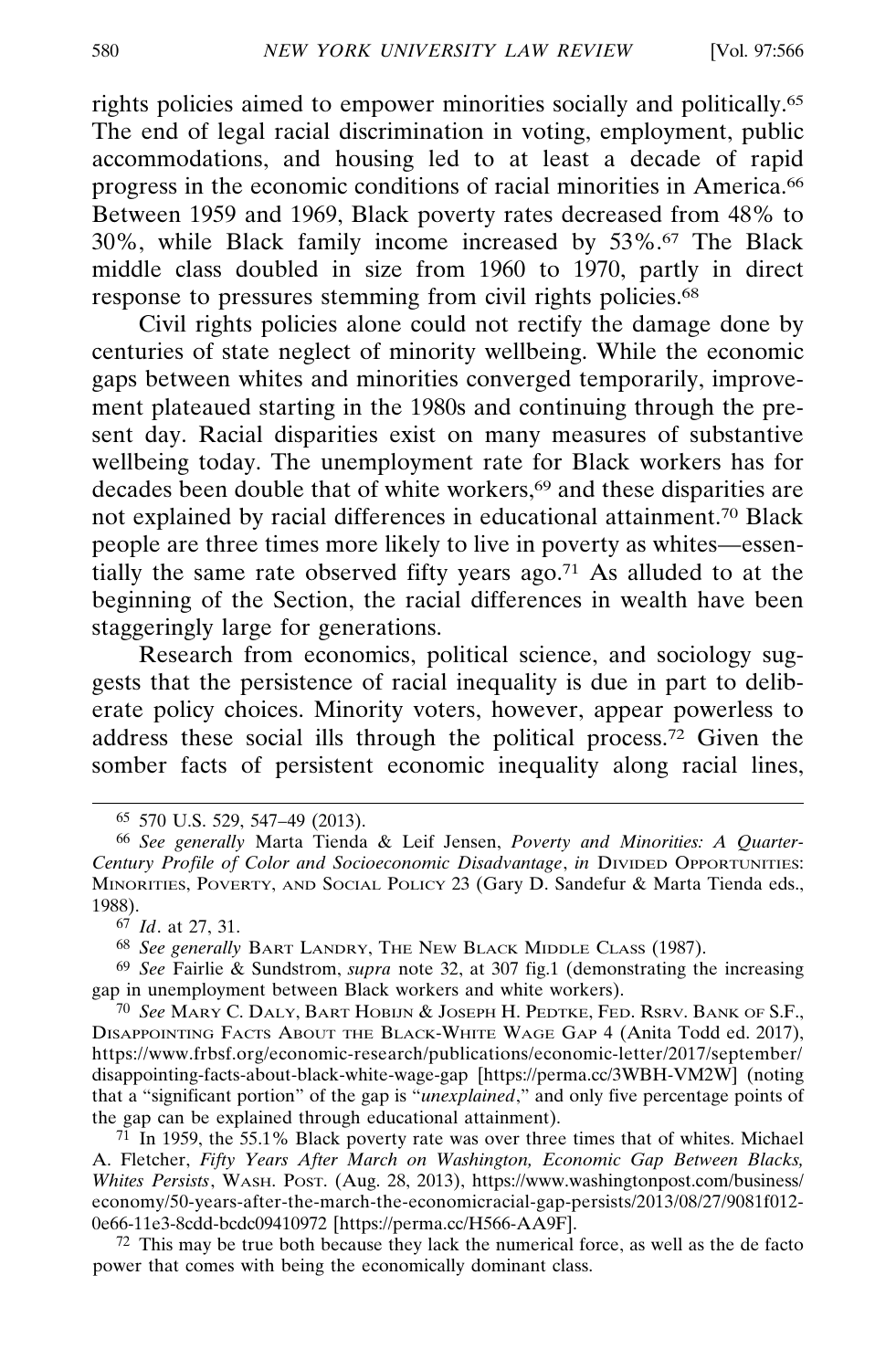scholars in the law of democracy should be asking themselves: Why have democratic institutions failed to respond?

One reason may be that the financial barriers to meaningful participation in politics—the type of participation that brings about policy change—are prohibitive for racial minorities. We discuss in the next Section the relationship between democratic structures financed primarily through private money and the responsiveness to minority interests. Black and Latino Americans simply lack the same level of economic resources (e.g., income and wealth) held by white Americans, highlighting a cyclical relationship between poverty and political underrepresentation. The racial wealth gap affects the amount of money that families from different ethnic and racial backgrounds can spend, including in politics. As we explain below, campaign contributors gain better access to elected representatives than noncontributors. So, whereas we now have a formal equality of access to the ballot box,73 equality of access to our representatives is still far off.

# *B. Theory: Why Contribution Patterns Affect Minority Political Selection and the Quality of Representation*

The racial wealth gap described in the previous Section is likely to produce a racial gap in campaign contributions. Such a contributions gap will produce racially unequal political outcomes if campaign contributions buy influence. In this Section, we present evidence from social science research on the multiple ways in which campaign contributions affect (1) who is on the ballot (casting donors as the "selectorate"),  $(2)$  who gets access to elected officials, and  $(3)$  who gets their desired policies.

First, campaign contributions may influence the composition of the population of candidates. If so, campaign donors serve as a kind of "selectorate," determining which candidates run viable or successful election campaigns. Contributions may increase the probability that a candidate wins a primary or general election contest, determining the composition of individuals who serve in office. Research by political scientist Adam Bonica shows that early fundraising is key to securing party nomination in the primary election process.74 Quantitative studies suggest that early money is an effective way for individuals and

<sup>73</sup> *See* Voting Rights Act of 1965, Pub. L. No. 89-110, 79 Stat. 437 (1965) (barring all attempts by a state to deny the right to vote on account of race or color). However, there are still plenty of systematic barriers to vote, but that is beyond the scope of this paper.

<sup>74</sup> Adam Bonica, *Professional Networks, Early Fundraising, and Electoral Success*, 16 ELECTION L.J. 153, 154 (2017).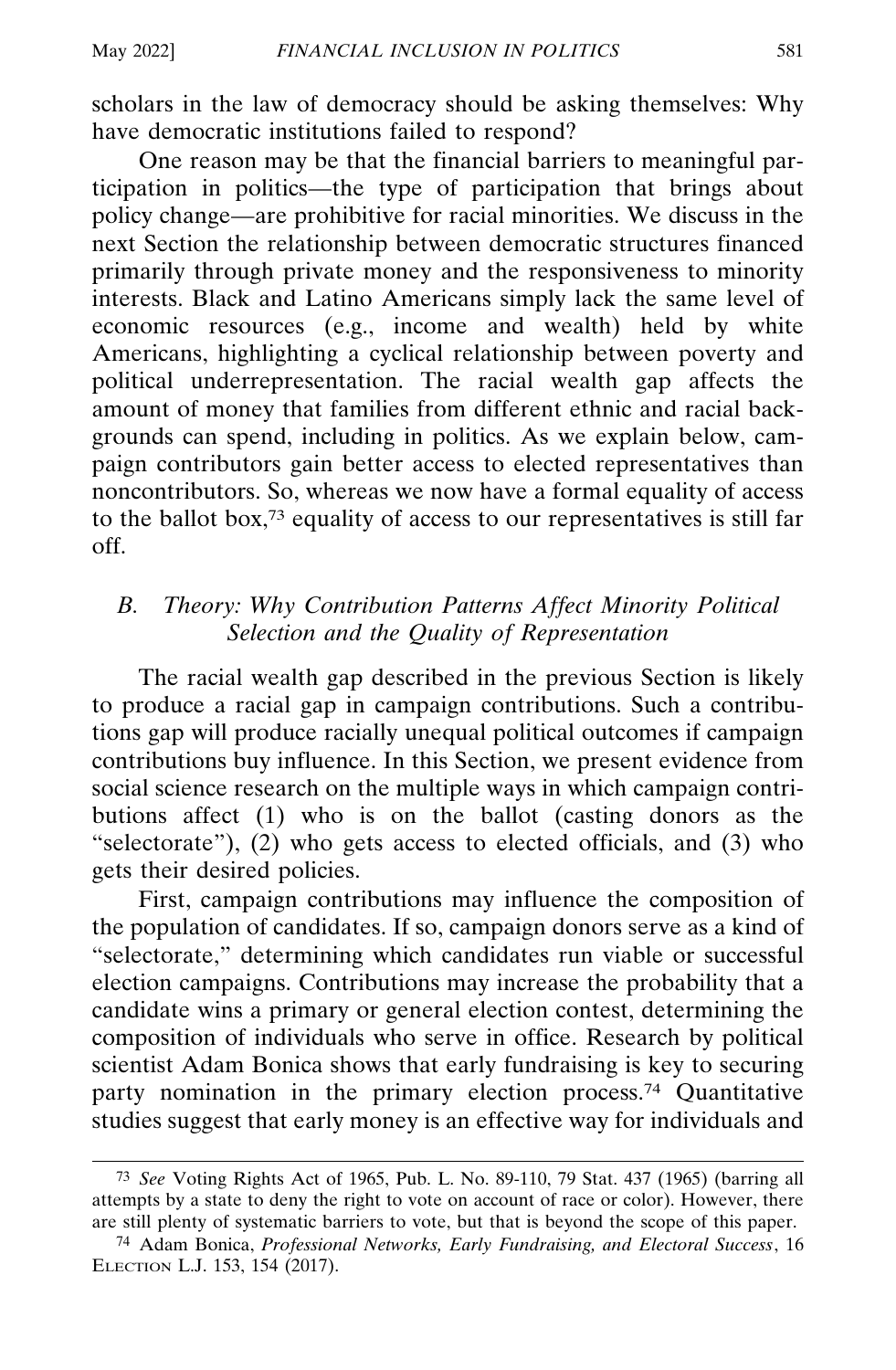groups, such as party insiders,  $75$  lawyers,  $76$  and other interest groups,  $77$ to shape the candidate pool. This fundraising can both "clear the field" by scaring off potential high-quality opponents and increase the competitiveness of a favored but otherwise unlikely candidate.

Second, campaign contributions can buy *access* to politicians.78 For instance, a pathbreaking study by political scientists Joshua Kalla and David Broockman provides causal evidence that donors are more likely to be granted a meeting with their congressional representative than nondonor constituents.79 Access to a politician's time and attention provides individuals the potential to lobby on policy issues. Such lobbying may directly influence the politician's opinion on a given policy issue. It also may affect the politician's agenda, moving the donor's policy priorities to the top of the list. Access and lobbying are potentially advantageous strategies for donors, as they may be able to influence the "fine print" of legislation and agency rules in ways that

77 *See generally* Jacob M. Grumbach, *Interest Group Activists and the Polarization of State Legislatures*, 45 LEGIS. STUD. Q. 5 (2020) (finding that the effect interest group activist donations have on the political process is most impactful early in the candidate selection process).

78 David Austen-Smith, *Campaign Contributions and Access*, 89 AM. POL. SCI. REV. 566, 575 (1995); Richard L. Hasen, *Campaign Finance Laws and the Rupert Murdoch Problem*, 77 TEX. L. REV. 1627, 1645 (1999) ("[M]oney buys access, giving the contributor . . . a greater chance of . . . mak[ing] an argument in favor of the contributor's position on legislation. . . . [N]on-contributors are much less likely to have [this advantage]. Those buying access are using their campaign expenditures as part of a *legislative strategy* to influence . . . the legislative process."); Christine Stapleton, *Trump in Palm Beach: For 2020 Fundraising, Mar-a-Lago Is a Money Machine*, PALM BEACH POST (Feb. 21, 2020, 8:55 AM), https://www.palmbeachpost.com/story/news/politics/elections/2020/02/21/trumpin-palm-beach-for-2020-fundraising-mar-a-lago-is-money-machine/112238262 [https:// perma.cc/8VCK-MRH3] ("'Every dollar is important but when I have someone tapping on my shoulder to close a \$100 donation and I'm speaking to a six-figure guy, it's not good use of our time,' Trump Jr. said . . . ."); *see also* Richard L. Hall & Frank W. Wayman, *Buying Time: Moneyed Interests and the Mobilization of Bias in Congressional Committees*, 84 AM. POL. SCI. REV. 797, 814 (1990) (finding that campaign contributions "mobilize" legislators who are already likely to support an interest group's positions and that contributions bought the "marginal time, energy, and legislative resources that committee participation requires").

79 *See* Joshua L. Kalla & David E. Broockman, *Campaign Contributions Facilitate Access to Congressional Officials: A Randomized Field Experiment*, 60 AM. J. POL. SCI. 545, 552 tbl.1 (2016) (finding that 2.4% of offices arranged a meeting with a constituent whereas 12.5% did so when the attendee was revealed to be a donor).

<sup>75</sup> Hans J.G. Hassell, *Party Control of Party Primaries: Party Influence in Nominations for the US Senate*, 78 J. POL. 75, 81 (2016); HANS J.G. HASSELL, THE PARTY'S PRIMARY: CONTROL OF CONGRESSIONAL NOMINATIONS 31 (2018).

<sup>76</sup> *See generally* Adam Bonica, *Why Are There So Many Lawyers in Congress?*, 45 LEGIS. STUD. Q. 253 (2020) (finding that the advantage lawyers have in early fundraising explains their success in being elected at higher rates than candidates from other professions).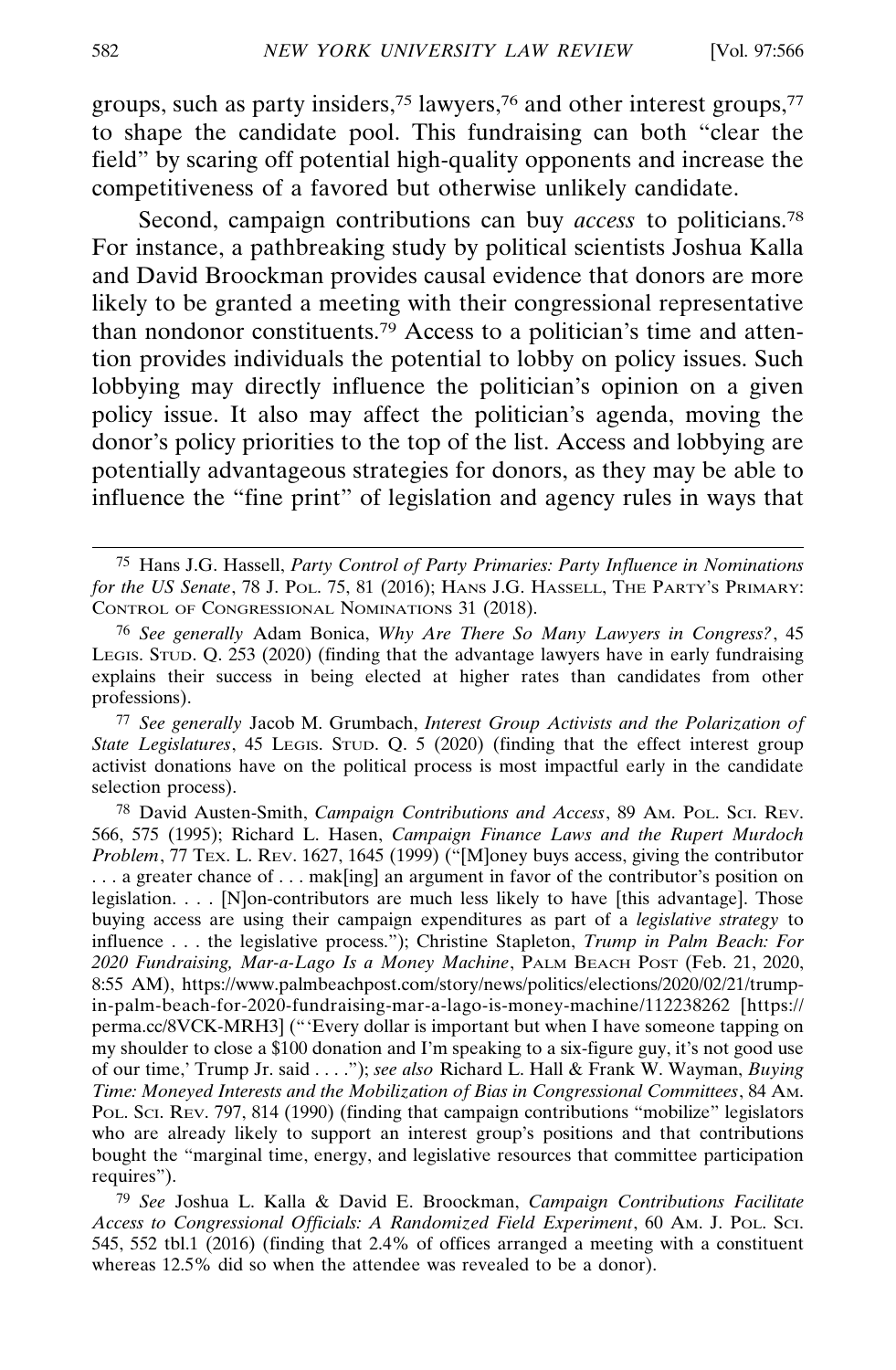are obscure to ordinary voters—limiting punishment through elections, or, in the case of business donors, consumer markets.

Finally, common in the mass public is the belief that campaign contributions serve as quid pro quo bribes in which a donor contributes to a politician's campaign in exchange for an action such as voting for a particular piece of legislation. Given that bribery is illegal and there are strong incentives to avoid being caught doing it, it is unsurprising that quantitative studies find little clear evidence of quid pro quo on legislative votes.<sup>80</sup> Nevertheless, there is evidence that lobbying organizations use campaign contributions to buy amendments to legislation,<sup>81</sup> which is more difficult to detect than vote buying.

Social scientists have provided additional contextual evidence to the notion that money in politics influences political outcomes, lending greater credence to the notion that contributions buy access and shape the candidate pool. For instance, political scientists Sanford C. Gordon, Catherine Hafer, and Dimitri Landa show that corporate executives whose pay is more tied to firm performance are more likely to contribute to campaigns, suggesting an instrumental influence strategy rather than a taste-based explanation for giving.82 Corporations that contribute more tend to be less compliant with regulation.83 Corporations whose business models are more exposed to regulation tend to give more to the members of Congress in committees that oversee relevant regulatory agencies.84

<sup>80</sup> *See* Gregory Wawro, *A Panel Probit Analysis of Campaign Contributions and Roll-Call Votes*, 45 AM. J. POL. SCI. 563, 576 (2001) (finding that contributions from PACs do not result in decisions by politicians that directly favor PAC preferences). In practical terms, quantitative research designs are unlikely to detect vote buying. It is unlikely that contributions within legal limits would convert, for instance, a member of Congress from supporting to opposing abortion rights. In addition, the set of roll-call votes that appear on legislative agendas are strategic, a fundamental challenge for quantitative analyses of influence on legislative votes.

<sup>81</sup> Amy Melissa McKay, *Buying Amendments? Lobbyists' Campaign Contributions and Microlegislation in the Creation of the Affordable Care Act*, 45 LEGIS. STUD. Q. 327, 350–51 (2019).

<sup>82</sup> *See* Sanford C. Gordon, Catherine Hafer & Dimitri Landa, *Consumption or Investment? On Motivations for Political Giving*, 69 J. POL. 1057, 1068–69 (2007) (noting that corporate executives make political donations because of "investment motivations," such as increasing the likelihood of being able to meet with a politician).

<sup>83</sup> *See* Sanford C. Gordon & Catherine Hafer, *Flexing Muscle: Corporate Political Expenditures as Signals to the Bureaucracy*, 99 AM. POL. SCI. REV. 245, 258 (2005) (finding, for example, that the Nuclear Regulatory Commission (NRC) reduces inspections at nuclear plants whose operators contribute more).

<sup>84</sup> *See* Alexander Fouirnaies & Andrew B. Hall, The Exposure Theory of Access: Why Some Firms Seek More Access to Incumbents Than Others 21–22 (Feb. 29, 2016) (unpublished manuscript), https://www.andrewbenjaminhall.com/Fouirnaies\_Hall\_ Regulation.pdf [https://perma.cc/AH7G-TA29].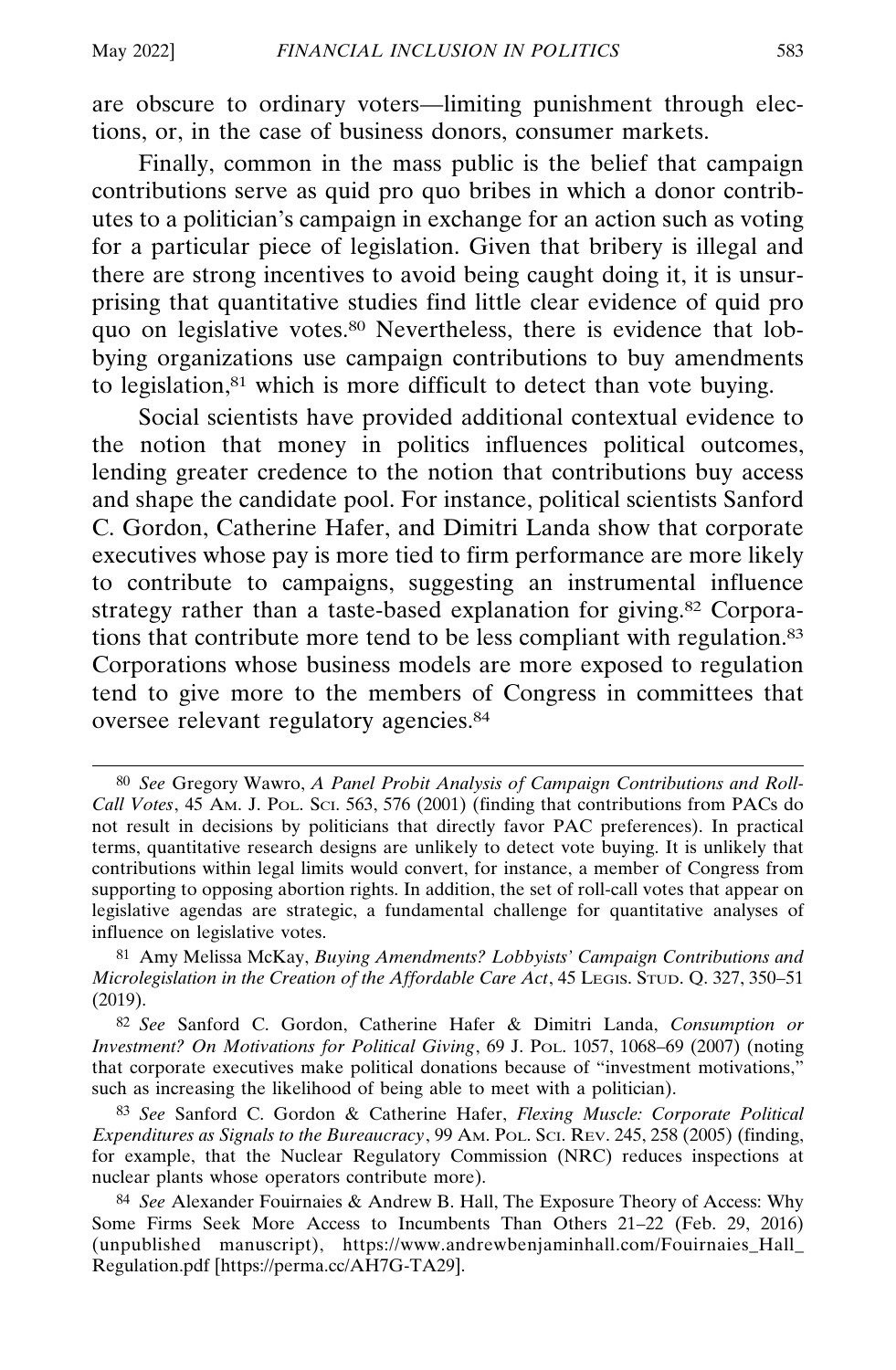Both the access effect and the selectorate effect of contributions disrupt traditional models of representation, the relationship between the governing and the governed. The *delegate model* of representation posits that politicians should be responsive to dynamics in the opinions of their constituents and continually update their issue positions based on the desires of citizens in their districts.85 It is easy to see how unequal political influence via campaign contribution gaps can disrupt this model of representation. Contributions buy access to politicians, giving donors greater opportunity to communicate their preferences to officeholders and potentially even persuade politicians to take actions they would not have taken otherwise.

Indeed, social science evidence suggests that legislators are more responsive to donor opinion than constituent opinion. Specifically, the correlation between donors' policy attitudes and legislative roll-call votes is stronger than the correlation between a legislative district's constituent opinion and the legislator's votes.86 Such misalignment may, by itself, give rise to a cognizable claim by reformers. As Nicholas Stephanopoulos has written, the "promotion of *alignment* between voters' policy preferences and their government's policy outputs" is a government interest of "the gravest importance."<sup>87</sup> Stephanopoulos argues for alignment in policy views between the constituency's median voter and the representative as well as with actual policy outcomes.88 Because of the systematic skew in representation that social scientists are able to document, we are a long way from alignment between the constituency and its elected representatives.

In contrast to the delegate model, the *trustee model* of representation suggests that politicians should faithfully pursue the *interests* of their constituents, but with considerable autonomy and opportunity to use expert judgment in doing so.<sup>89</sup> Going back to the eighteenthcentury political philosophy of Edmund Burke, constituents in the trustee model should select representatives who will faithfully pursue

<sup>85</sup> *See generally* Donald J. McCrone & James H. Kuklinski, *The Delegate Theory of Representation*, 23 AM. J. POL. SCI. 278 (1979) (explaining the delegate theory of representation and the conditions necessary for it to apply).

<sup>86</sup> Brandice Canes-Wrone & Nathan Gibson, *Does Money Buy Congressional Love? Individual Donors and Legislative Voting*, 46 CONGRESS & PRESIDENCY 1, 14–15 (2019).

<sup>87</sup> Nicholas O. Stephanopoulos, *Aligning Campaign Finance Law*, 101 VA. L. REV. 1425, 1428 (2015).

<sup>88</sup> *Id.*

<sup>89</sup> *See* Edmund Burke, Speech to the Electors of Bristol (Nov. 3, 1774), *in* 2 THE WORKS OF THE RIGHT HONORABLE EDMUND BURKE 95–96 (3d ed. Boston, Little, Brown, & Co. 1869) (explaining to his electors that he will serve his electors' interests but informed through his own judgment, even if such judgment conflicts with their opinion); Jane Mansbridge, *Clarifying the Concept of Representation*, 105 AM. POL. SCI. REV. 621, 623 (2011).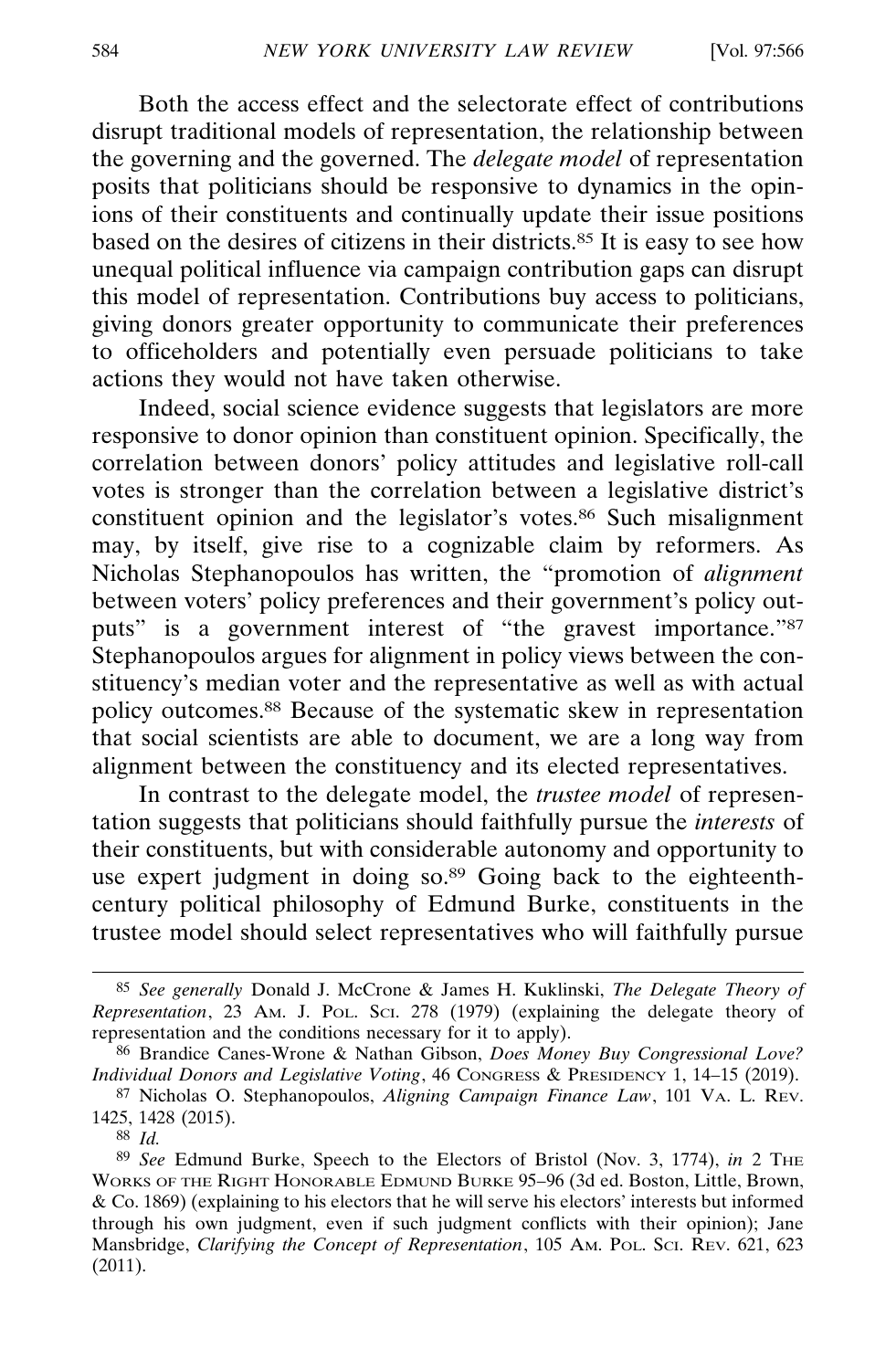the best interest of their constituents, even though it may at times conflict with constituent opinion. However, donors' role as a selectorate allows them to systematically shape the characteristics of the trustees.

Racial minority (and women) voters often use descriptive identity as a cue for selecting a representative that will faithfully serve as a trustee to the interests of the group in the polity.90 Indeed, a large body of social science evidence shows that descriptive representation matters for substantive representation.91 Black members of Congress are more likely to sponsor and vote for civil rights bills, and they are more likely to vote for bills favored by Black Americans.92 Even in terms of basic communication with constituents, white legislators respond less often to the average communiqué from a Black constituent than from a white constituent, but Black legislators do not.93

91 *See, e.g.*, Daniel M. Butler & David E. Broockman, *Do Politicians Racially Discriminate Against Constituents? A Field Experiment on State Legislators*, 55 AM. J. POL. SCI. 463 (2011) (observing differential treatment of constituent requests to legislators based on the racial identity of the legislator and the putative racial identity of the requesting constituent); CHRISTIAN R. GROSE, CONGRESS IN BLACK AND WHITE: RACE AND REPRESENTATION IN WASHINGTON AND AT HOME 8 (2011) (concluding that "descriptive representation yields substantive representation in Congress").

92 *See* Grose, *supra* note 91, at 83 (noting that Black legislators are five percent more pro-civil rights than non-Black legislators); Michael D. Minta, *Legislative Oversight and the Substantive Representation of Black and Latino Interests in Congress*, 34 LEGIS. STUD. Q. 193, 202–04 (2009); *see also* Robert R. Preuhs, *The Conditional Effects of Minority Descriptive Representation: Black Legislators and Policy Influence in the American States*, 68 J. POLITICS 585, 586 (2006) (noting that the lack of minority representation in Congress has so far prevented comprehensive studies on the matter).

93 *See* Butler & Broockman, *supra* note 91, at 471.

<sup>90</sup> *See* Jane Mansbridge, *Should Blacks Represent Blacks and Women Represent Women? A Contingent "Yes"*, 61 J. POL. 628, 638 (1999); Andy Baker & Corey Cook, *Representing Black Interests and Promoting Black Culture: The Importance of African American Descriptive Representation in the U.S. House*, 2 DU BOIS REV.: SOC. SCI. RSCH. ON RACE 227, 236 (2005) (explaining that it is "being Black *per se* . . . that drove African American members of Congress to pursue the . . . interests of their racial group" and that this is "strong evidence for the effectiveness of descriptive representation"). *See also* Celeste M. Montoya, Christina Bejarano, Nadia E. Brown & Sarah Allen Gershon, *The Intersectional Dynamics of Descriptive Representation*, POL. & GENDER: FIRSTVIEW (Mar. 16, 2021), https://www.cambridge.org/core/journals/politics-and-gender/article/ intersectional-dynamics-of-descriptive-representation/

E01BC0B489B95DAF714DE3BBC720A6F8 [https://perma.cc/KHW7-L4HL] (arguing that descriptive representation has both a substantive and symbolic impact on politics and procedure); Susan A. Banducci, Todd Donovan & Jeffrey A. Karp, *Minority Representation, Empowerment, and Participation*, 66 J. POL. 534 (2004); Melinda S. Jackson, *Priming the Sleeping Giant: The Dynamics of Latino Political Identity and Vote Choice*, 32 POL. PSYCH. 691 (2011) (analyzing the impact of group identity on the preferences of Latino voters); Rene R. Rocha, Caroline J. Tolbert, Daniel C. Bowen & Christopher J. Clark, *Race and Turnout: Does Descriptive Representation in State* Legislatures Increase Minority Voting?, 63 POL. Rsc*H. Q. 890 (2010)* (finding increased participation among Black and Latino voters in states with high rates of descriptive representation in their legislatures).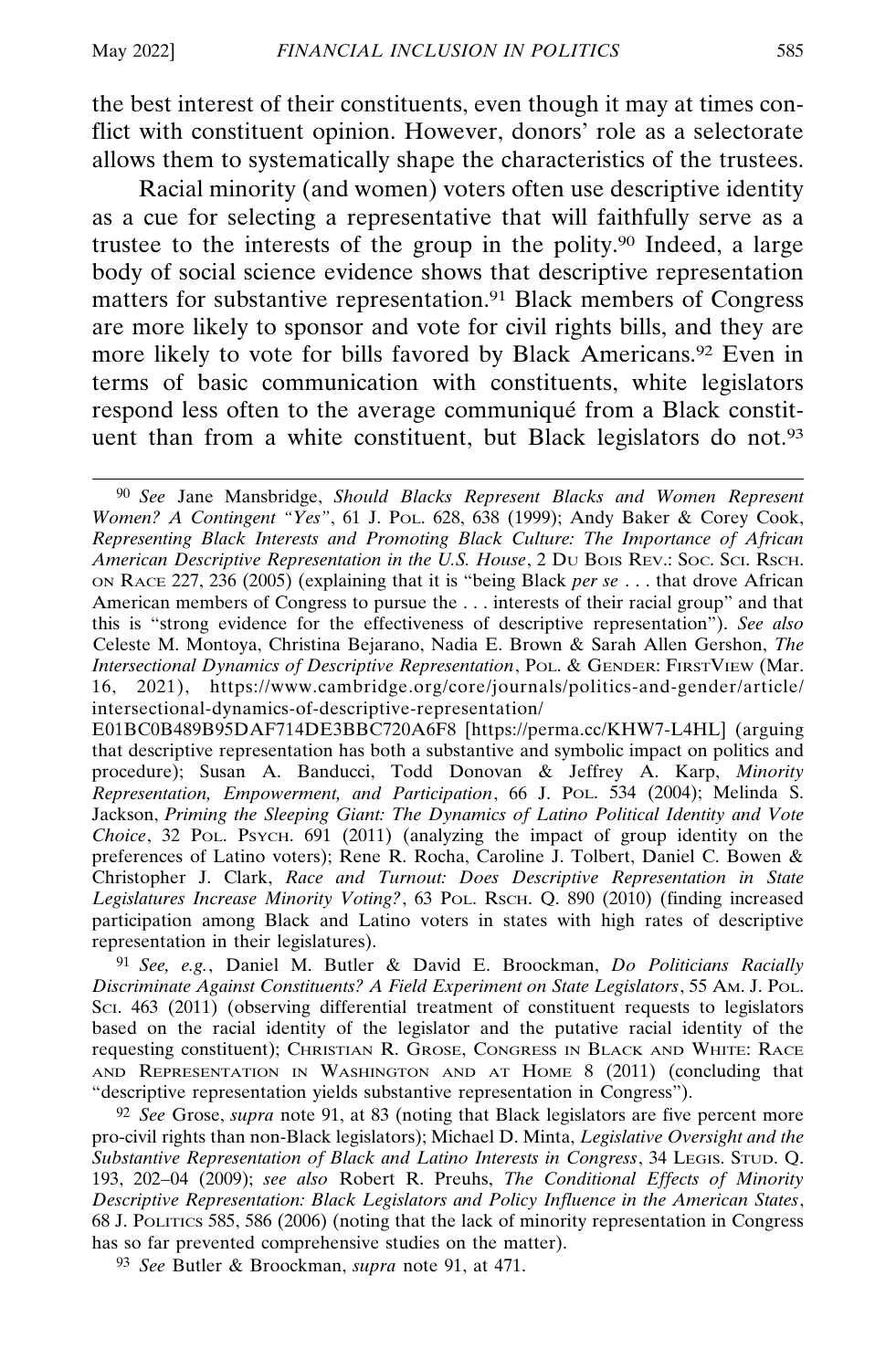However, as a disproportionately small share of donors, racial minorities have little ability to act as a selectorate.

In summary, campaign contributions can produce de facto quid pro quo arrangements, but they are especially important for buying *access* to officeholders and allowing donors to be a "selectorate" that shapes the pool of viable candidates early in the political process. Since contributions facilitate these forms of influence over candidates and officeholders, campaign finance deregulation poses profound challenges to traditional models of representation if racial minorities are excluded from this form of participation. In the next Section, we present our results on the racial makeup of campaign contributors in American politics.

# *C. The Campaign Finance Participation Gap*

# *1. An Overview of the "Racial Contributions Gap": Static and Dynamic Evidence*

We now turn to the main results of our analysis of the racial distribution of campaign contributions. Below, Figure 2 shows the racial makeup of important political actors. In each panel of the figure, the light gray bar represents the percent of the group that is Asian American, while the darkest gray and medium gray bars represent the percent of the group that is Black or Latino, respectively. In each group, the remaining share is white. We do not display bars for the white percentages, because they would render the Asian, Black, and Latino bars mostly illegible.

The leftmost panel shows the racial composition of registered voters in the United States (as of 2012, given that this is the last year covered in our campaign finance data, though later we analyze the racial composition of voters in many elections over time). The middle panel shows the racial composition of the 113th Congress. In the rightmost panel, we show the percent of campaign contributions that come from Asian, Black, and Latino donors.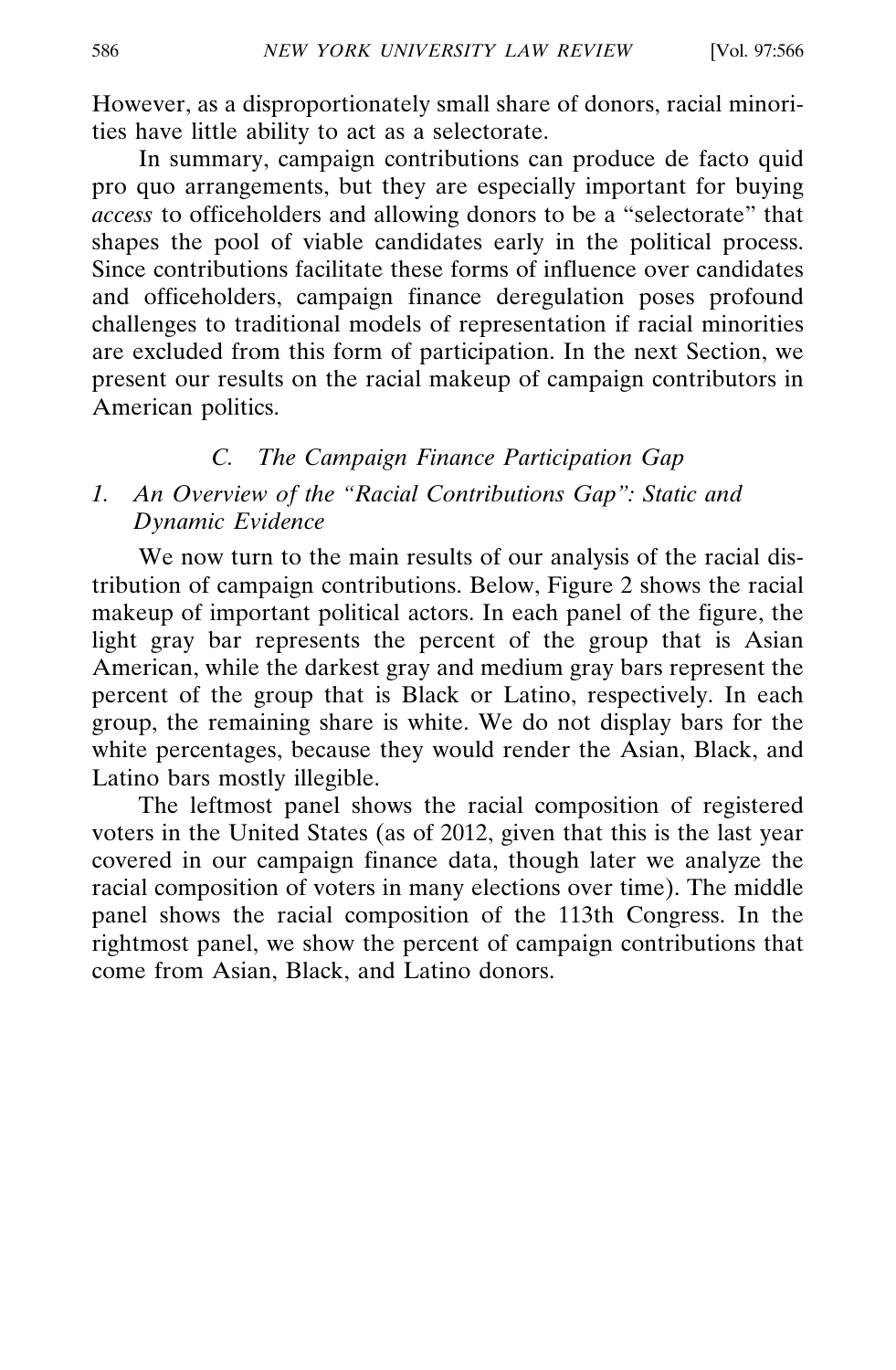

FIGURE 2. BY-RACE DISTRIBUTION OF POLITICAL ACTORS<sup>94</sup>

As is immediately apparent, racial minorities make up larger proportions of the U.S. electorate and even of members of Congress than they do among campaign contributions. Registered voters are about 1% Asian, 11% Black, and 8% Latino. Members of the 113th Congress were 2% Asian, 8% Black, and 6% Latino. Congress has since diversified further. Nearly one-fourth of members of the 116th Congress (2019–2020) are racial minorities.<sup>95</sup>

Although racial minorities are still underrepresented among U.S. voters and members of Congress compared to their shares of the overall adult citizen population, campaign contributions are even more unrepresentative. We estimate that 91% of individual campaign contributions to state and federal candidates between 1980 and 2012 came from non-Latino white donors, 1.92% came from Asian American donors, 4.79% from Black donors, and 2.26% from Latino donors. Until now, there has been relatively little population-level evidence of the enormous bias in the composition of campaign contributions. Given our discussion of theoretical expectations in Section I.B, this racially skewed distribution has potentially powerful implications

<sup>94</sup> Contributions (right panel) include all individual hard money contributions to candidates for U.S. House, U.S. Senate, U.S. President, governor, and state legislator (1980–2012). Member of Congress demographics are from the 113th Congress.

<sup>95</sup> Katherine Schaeffer, *Racial, Ethnic Diversity Increases Yet Again with the 117th Congress*, PEW RSCH. CTR. (Jan. 28, 2021), https://www.pewresearch.org/fact-tank/2021/01/ 28/racial-ethnic-diversity-increases-yet-again-with-the-117th-congress [https://perma.cc/ 9F73-F9K5].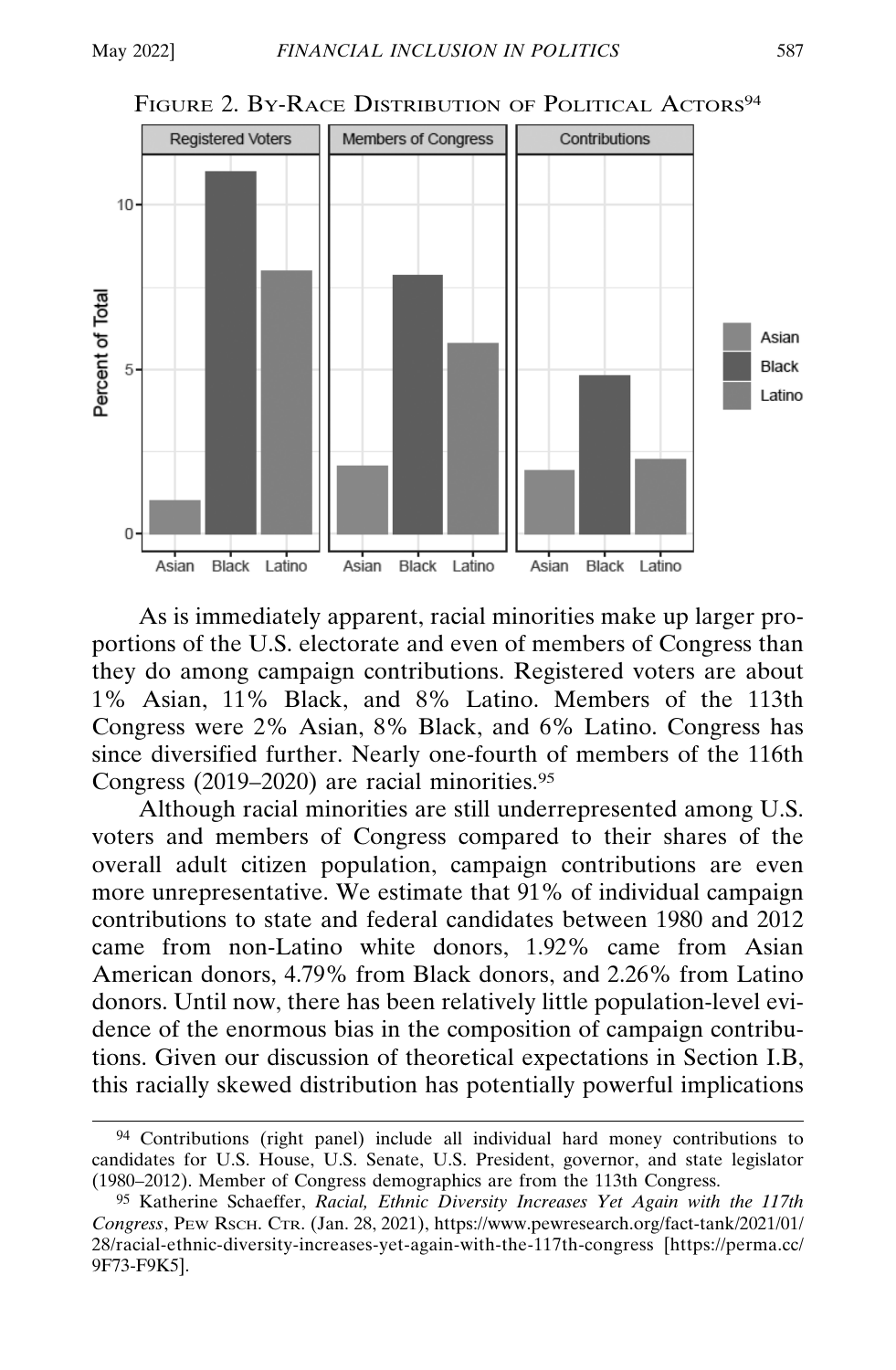for the exercise of minority political rights and minorities' representation in government.96



In Figure 3 above, we further highlight the scale of the racial gap in campaign finance, comparing voting and contributing. Figure 3 estimates participation rates by race over time. The participation rate is the percent of a racial group that engages in a form of participation voting or contributing money—in a given election cycle. The denominator for a participation rate is the number of people of each racial group in the voting age public. Note that because donating money to campaigns is a much less common activity than voting, the y-axis scales differ for voting and donating.

The left panel of Figure 3 is a familiar graph of voter turnout rates by racial group over time. Of note is the substantial increase in African American voter turnout through the 1990s and 2000s, which by 2008 surpasses the white turnout rate. Voter turnout among Asian, Latino, and white Americans also increases slightly during this period. Overall, the white-minority gap in turnout declines over these years,

<sup>96</sup> *See supra* Section I.B.

<sup>97</sup> Voter turnout rates are from the CPS. Voter Supplement. Donation rates, the percent of each racial group that makes campaign contributions, are based on name and geographic racial predictions of all donors to candidates for U.S. House, U.S. Senate, U.S. President, governor, and state legislator, with census counts of voting age public as the denominator. Turnout rate and donate rate are in percentage points [0, 100].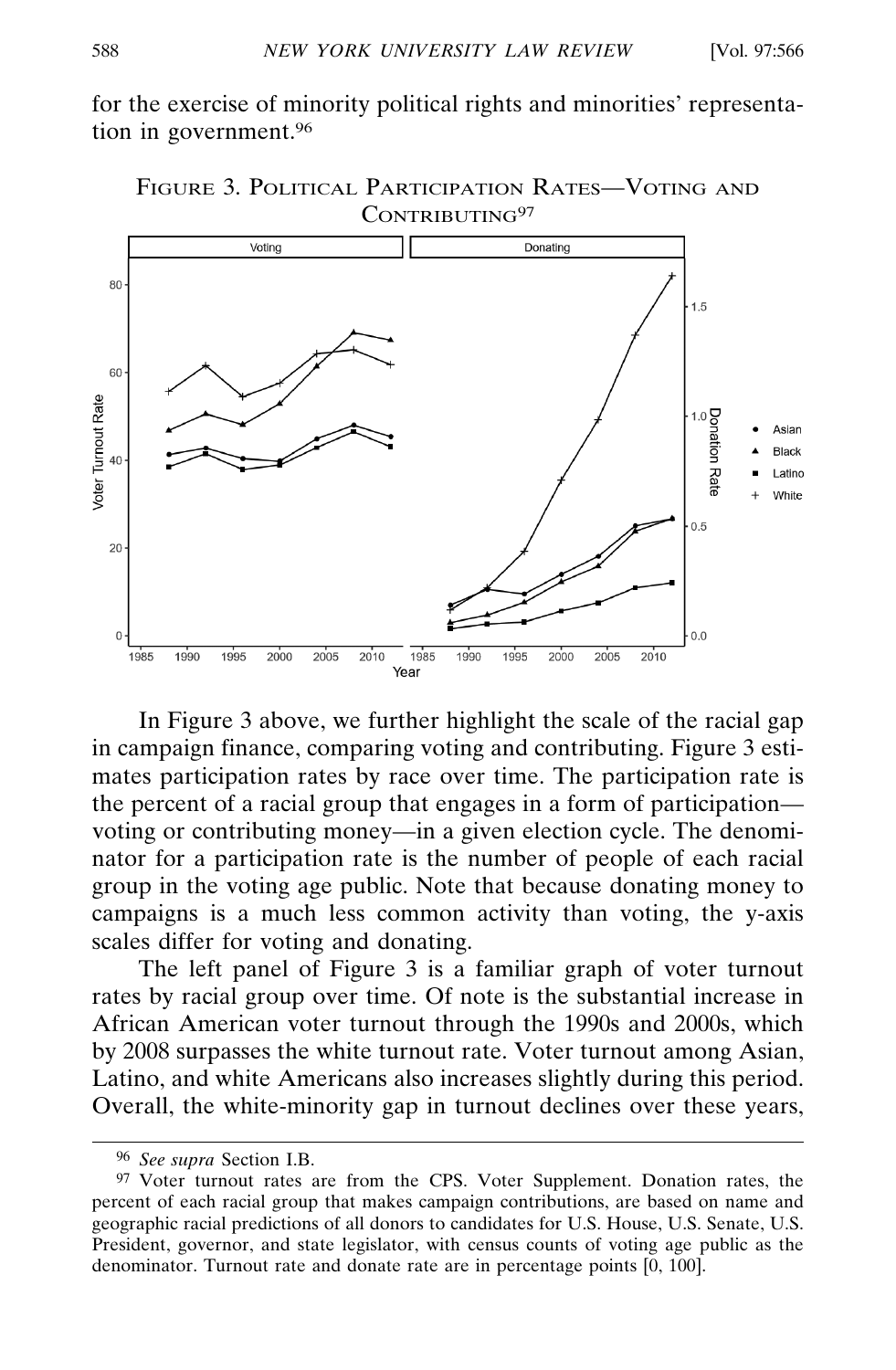driven in part by increased Asian and Latino turnout, but mostly from increased Black turnout.

By contrast, the right panel, which focuses on the campaign contribution rate, shows a very different trend. In the right panel we see all racial groups increase their contribution rates since the 1980s and 1990s, but at very different paces. The Asian, Black, and Latino contribution rates increase somewhat; by 2012, more than 1 in 200 (0.5%) Asian and Black American adults contributes to a campaign. But the increased contribution rate among white Americans dwarfs all others. The white contribution rate shows a staggering fourteen-fold increase between 1988 and 2012.





Our analysis of rates of participation in contributing shows increased contributing from individuals of all races over time, but a larger increase for white individuals. Here we present analysis that shows more clearly the percent of contributions from each racial

<sup>98</sup> Each year, white people comprise between eighty-nine and ninety-one percent of individual contributions; other racial groups are severely under-represented among the donor pool.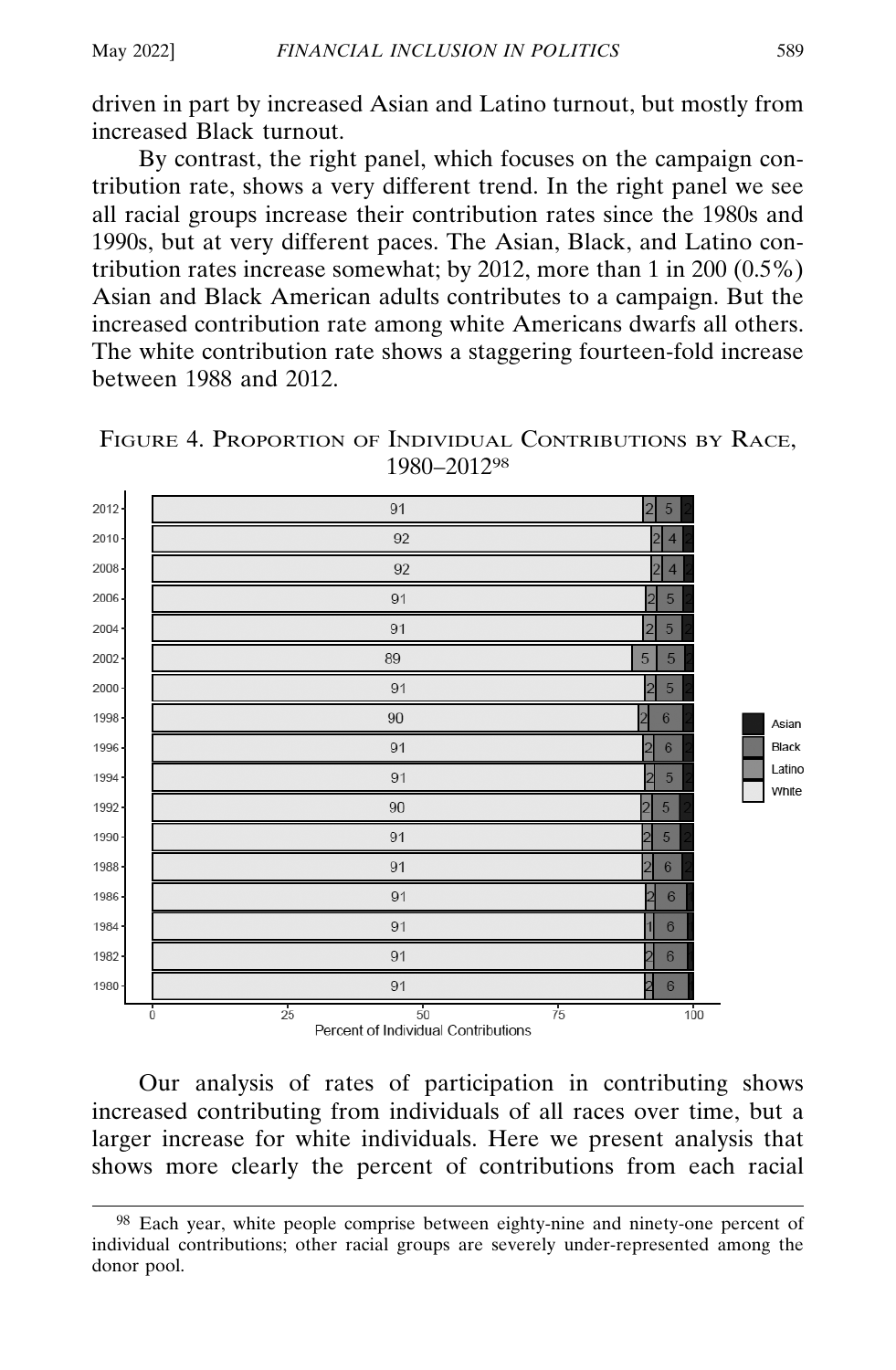group by election year. Figure 4 demonstrates a mostly static trend over time: Contributions from white donors comprise about ninetyone percent of all individual contributions in all years from 1980 through 2012.

### *2. The Racial Composition of Money Across Election Types*

Does the racial makeup of contributions vary for candidates running for different offices? Figure 5 suggests that the answer is mostly no. There are some differences, such as lower Asian contributing to gubernatorial than U.S. House races, and greater Latino contributing to state lower house candidates than presidential candidates. But overall, the differences are minor in context. The overall share of contributions from donors of color is typically between nine and ten percent for all of these offices. Like the overall racial distribution of contributions, there is little change over time within these groups.<sup>99</sup>

FIGURE 5. LITTLE DIFFERENCE IN RACIAL COMPOSITION OF MONEY BY TYPE OF ELECTION<sup>100</sup>



99 It is also notable that we do not observe an "Obama effect" on the share of Black contributions. While in the data we see that the total amount from Black donors increases in 2008 and 2012, the total amount from other racial groups increases as well. The "Obama effect" on voting is clearer; Black voters became a larger share of the electorate in 2008 and 2012 than in other presidential elections in part due to the presence of Barack Obama on the general election ballot. However, we find no evidence of this trend in contributions.

100 We observe similar racial distributions of contributions across election types.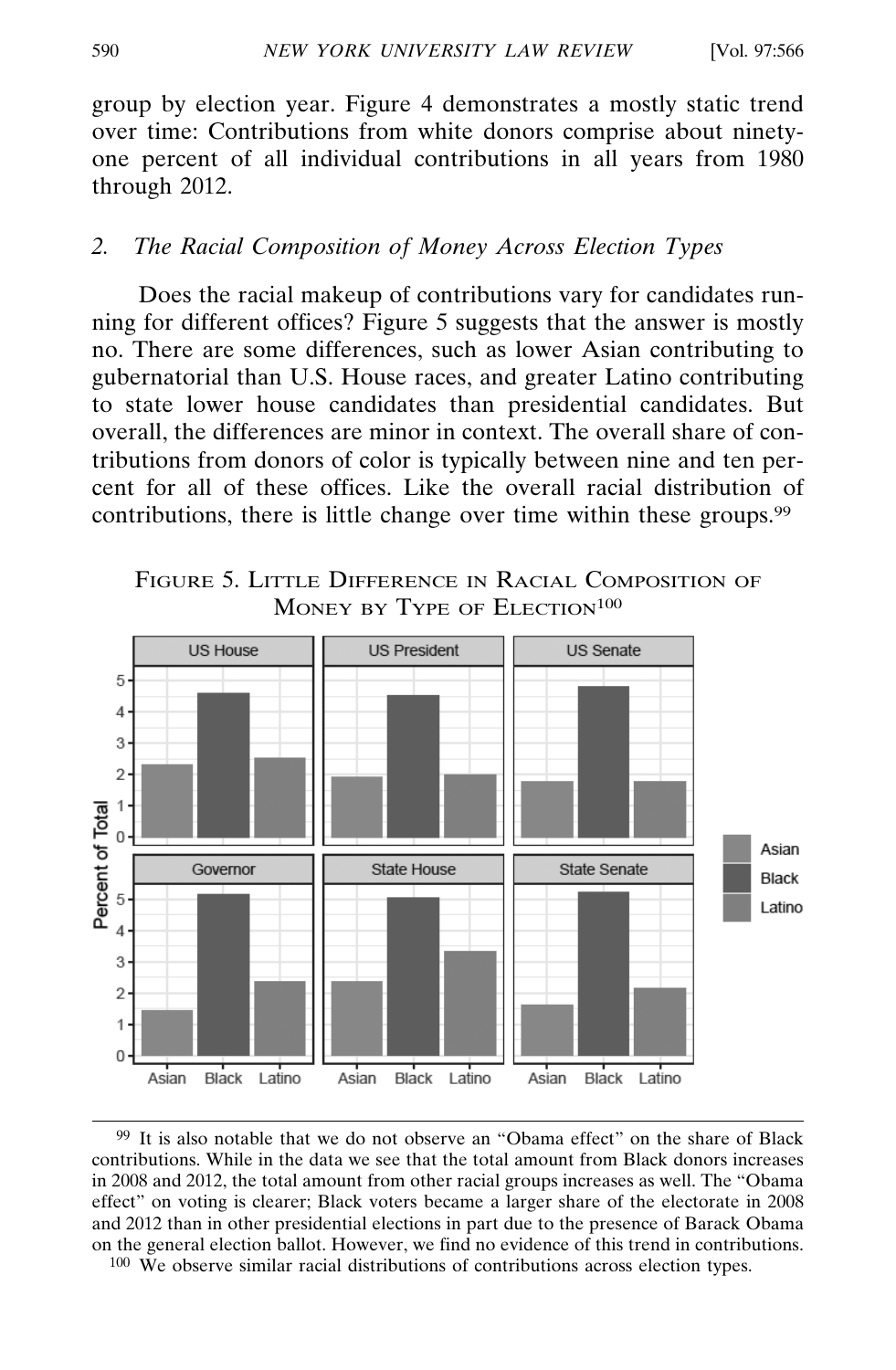This finding that the racial makeup of contributions does not vary much by election again underscores the importance of the racial wealth gap. Rather than social and political factors that might vary by election type, such as media coverage, it appears that the racial distribution of donors is shaped by structural factors like the wealth gap. In the next Section, we turn to the racial distribution of contributions to political organizations.

### *3. Underrepresentation in Contributions to Outside Groups*

To this point we have focused on contributions to candidates. However, a lot of money in campaigns comes from so-called "outside groups." Minority money is even less likely to appear in contributions to outside groups. Nearly 93% of individual contributions to PACs and SuperPACs in 2014 were from white donors. Only 2.5, 2.2, and 2.6% of contributions came from Asian, Black, and Latino donors, respectively.



FIGURE 6. RACE AND CONTRIBUTIONS TO PACS AND SUPERPAC<sub>S101</sub>

101 Data are from 2014 contributions to political action committees. As with other figures, the missing category here is white. Donations from white people comprise 92.7% of individual contributions to PACs and SuperPACs.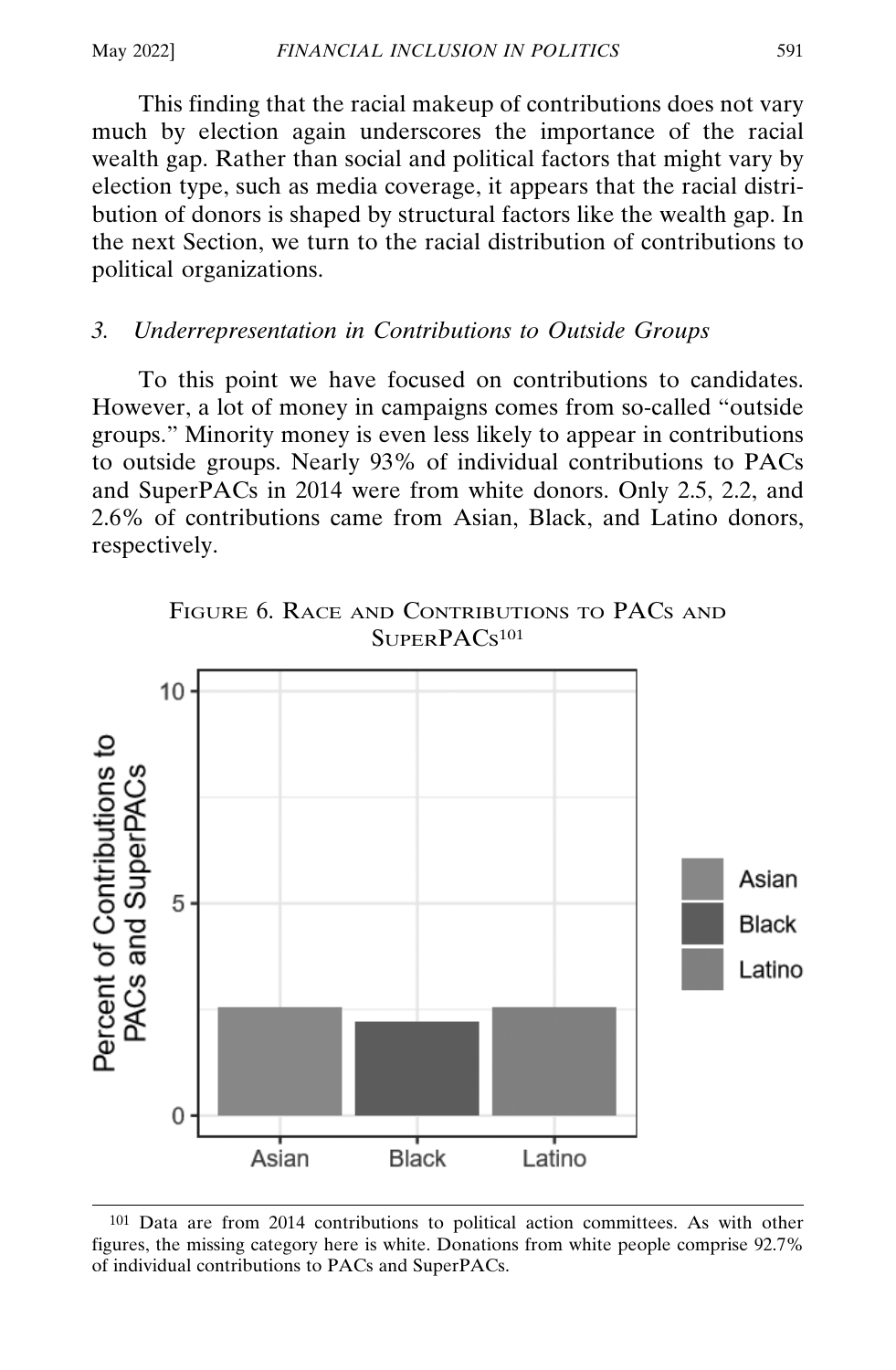This analysis shown in Figure 6 suggests that outside groups do not substitute for racially unequal contributions to candidates. In fact, they show greater racial inequality than traditional hard-money contributions to candidates. Although the FEC data do not comprise a complete record of all money given to SuperPACs (e.g., via  $501(c)(4)$ ) organizations), this evidence suggests that a deregulatory stance toward contributions to groups is unhelpful for racial minorities.

This Section establishes that campaign contributions are a racially unequal form of political participation. Campaign contributions in the aggregate, as well as individual contributors themselves, are overwhelmingly white—more racially homogenous than the U.S. electorate or members of Congress. In contrast to the electorate, the racial composition of money in politics has not changed substantially since the 1980s and does not vary much by election type. In the next Section, we provide additional analysis of the representational consequences of racial inequality in campaign finance.

# *D. The Participation Gap Worsens Minority Representation*

Campaign contributions are an important form of political participation, but, as we established in the last Section, they are a racially unequal one. In this Section, we present results from three analyses that show that this racial inequality in contributions affects representation. First, we show that the racial composition of campaign contributions is correlated with the racial composition of candidates who run in U.S. House elections. Second, we show that public opinion on major policy issues varies significantly across racial groups. Finally, we show that the racial composition of contributions is associated with ideological representation, with larger shares of Black or Latino money producing more liberal congressional representation.

### *1. Campaign Finance Disparities and Political Selection*

Expensive elections are an obstacle for Black and Latino candidates. Specifically, more money in congressional elections reduces the likelihood that Black and, to a lesser extent, Latino candidates are successfully able to become viable. To this end, we estimate a linear probability model using ordinary least squares (OLS) regressions of the following form:

$$
1(Candidate = Black/White)_{dt} = \beta_1 Total Contributions_{dt} + \gamma X_{dt} + \delta_d
$$

$$
+ \delta_t + \epsilon_{dt}
$$

In this empirical model, *TotalContributions* is the total volume of campaign contributions given to congressional candidates in Democratic primary elections, in millions of dollars. We focus on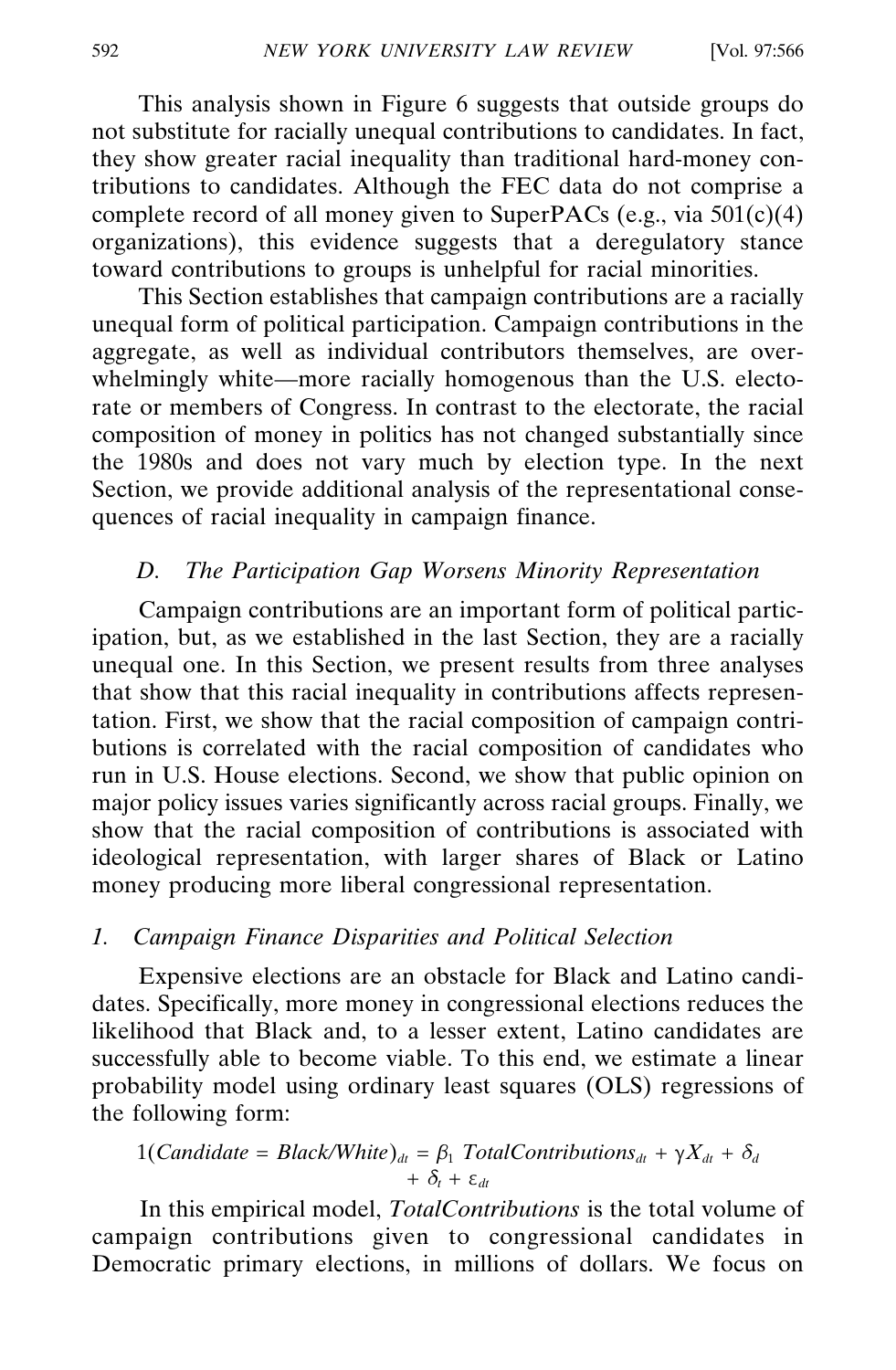Democratic primaries, since the vast majority of minority congressional candidates seek the nomination of the Democratic rather than the Republican Party.102 1(*Candidate = Black/White*) is an indicator variable that tells us whether the candidate who emerges from the primary (and thus contests in the general election) is either white or Black.

In this simple associational regression,  $\beta_1$  in essence tells us the association between the level of total spending at the stage of the election where a candidate is chosen (the primary election stage), and the likelihood that the candidate chosen is a racial minority. *X* indicates various control variables that may be correlated with the likelihood that minority candidates run, or are of a particular quality (i.e., factors that affect political selection). Those control variables include the fraction of union workers, the fraction of voters over age sixty-five, the fraction of unemployed workers, the fraction of public sector workers, and the fraction of blue-collar workers in a given district.  $\delta_d$ are district fixed effects and  $\delta_t$  are cycle fixed effects to account for time-invariant place characteristics as well as time-varying nationwide confounders, respectively.

| Race                                                         |                        | <b>Black</b>           |                            |                       | White           |                            |
|--------------------------------------------------------------|------------------------|------------------------|----------------------------|-----------------------|-----------------|----------------------------|
| <b>Controls</b>                                              | <b>None</b>            | <b>District</b>        | <b>District</b><br>& Cycle | <b>None</b>           | <b>District</b> | <b>District</b><br>& Cycle |
| <b>Change in</b><br>Likelihood per<br><b>Million Dollars</b> | $-0.0505$ <sup>*</sup> | $-0.0382$ <sup>*</sup> | $-0.0281$ <sup>*</sup>     | $0.0519$ <sup>*</sup> | $0.0430^{+}$    | $0.0283^{+}$               |
| <b>Standard Error</b>                                        | 0.0176                 | 0.0173                 | 0.0108                     | 0.0237                | 0.0237          | 0.0161                     |
| N                                                            | 6399                   | 6399                   | 6399                       | 6399                  | 6399            | 6399                       |
| $\boldsymbol{R}^2$                                           | 0.0117                 | 0.248                  | 0.592                      | 0.0289                | 0.176           | 0.551                      |

TABLE 1. TOTAL PRIMARY CONTRIBUTIONS ARE ASSOCIATED WITH FEWER MINORITY CANDIDATES<sup>103</sup>

102 *See* Ebonya Washington, *How Black Candidates Affect Voter Turnout*, 121 Q.J. ECON. 973, 981 (2006) (noting that Black Americans vote for the Democratic candidate seventy to ninety percent of the time); *see also* Sarah Bryner, *Racial and Gender Diversity in the 117th Congress*, OPEN SECRETS (June 30, 2020), https://www.opensecrets.org/news/ reports/gender-and-race-2020 [https://perma.cc/G52B-9BVM] (finding that 83 of 116 BIPOC congressional candidates in the 2020 election ran for the Democratic Party, while only 33 of 116 BIPOC congressional candidates ran for the Republican Party in the same election).

103 This table presents results from six separate regressions, one per column. In short, the table summarizes the association between the level of total campaign contributions in a primary election and the likelihood of a minority candidate emerging as the general election candidate. Each column reports estimates of a linear probability model relating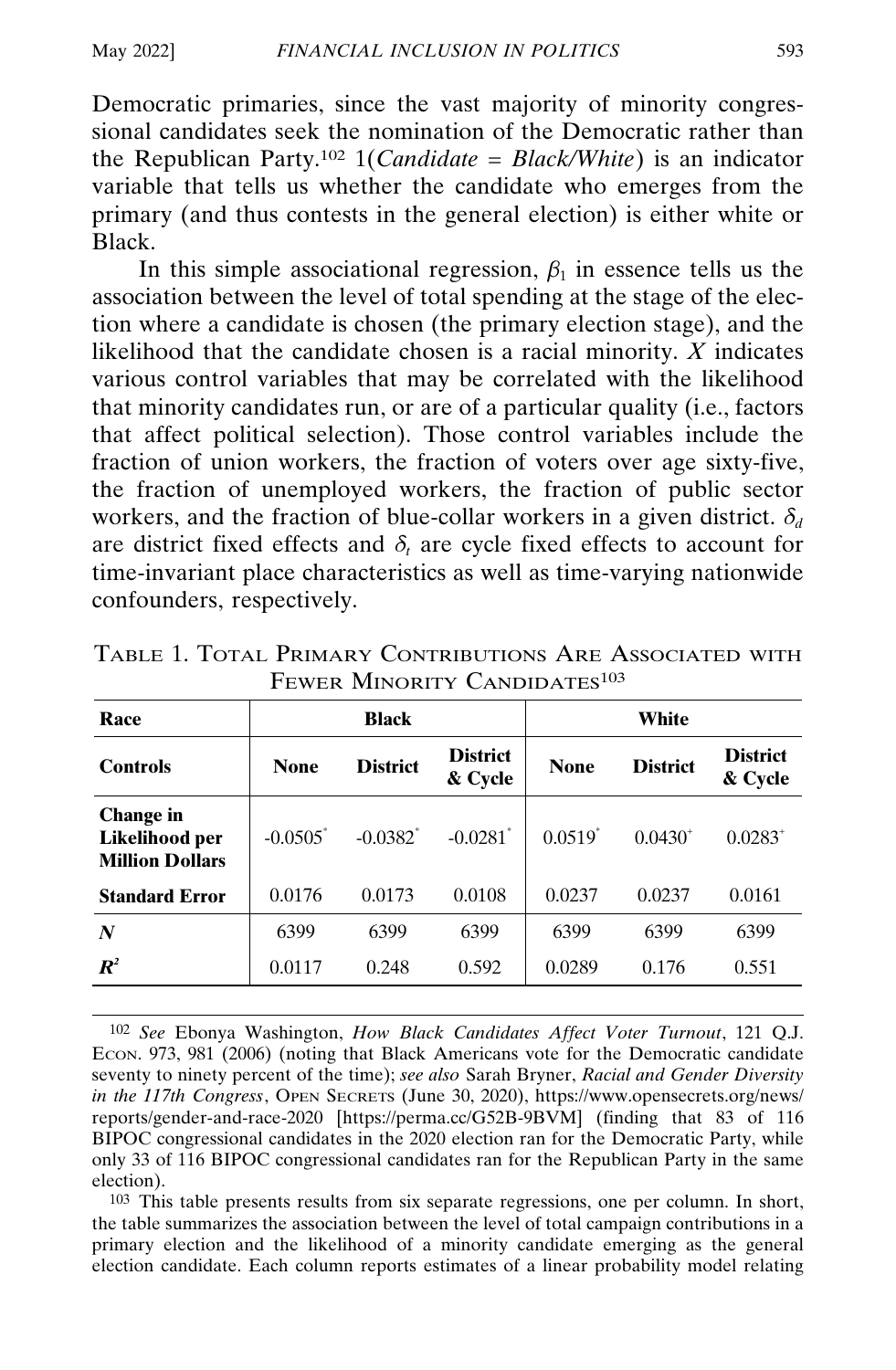In essence, this empirical test summarizes the relationship between total money spent in the party candidate selection phase, and the likelihood that the candidate is a minority. As we see in Table 1, large sums of campaign contributions are *strongly* negatively associated with the likelihood that the Democratic Party's chosen congressional candidate will be Black. Our baseline estimate of this association is presented in column 1, and the punchline is clear: For every additional million dollars donated in a primary election contest, the likelihood that candidate is a Black American is reduced by five percentage points. This result is statistically significant at the one percent level. In column 2, we observe that this result is quite robust—the story is largely the same when we control for both district-level controls. Finally, in our most "demanding" specification, presented in column 3, we control fixed unobserved differences across congressional districts (within a given election cycle) using district and cycle fixed effects. Even with this more demanding model, the story is the same: More money is associated with a lower likelihood of having a Black candidate compete for congressional office.

In columns 4–6, we repeat the exercise for white candidates. As one might expect, the results are largely symmetric—greater levels of campaign contributions are strongly associated with the increased likelihood of white candidates winning Democratic primaries.

A potential confounder for the finding that greater spending leads to a lower likelihood that a Black candidate is elected is the fact that Black communities tend to be poorer than white communities, as well as geographically concentrated. Indeed, residential segregation is one of the reasons that majority-minority districts are one of the primary remedies to Voting Rights Act section 2 vote dilution violations. As such, due to racial polarization, heavily minority districts may tend to nominate (and elect) minority candidates given the structure of these districts. These heavily Black districts are relatively poor and also extremely safe for Black candidates by design. In short, districting to comply with section 2 may tend to reduce the total contributions that Black candidates receive on average.

We believe that districting that leads to poorer districts is unlikely to be the only explanation for our results for a few reasons. First, the inclusion of district-redistricting cycle fixed effects accounts for fixed differences in the amount of money that candidates are able to raise within a district. Second, and to address this concern head-on, we drop

the level of primary campaign contributions to an indicator variable for whether the primary winner was a particular race (indicated in the first row). An observation is a district-year. Standard errors are in parentheses and are clustered by state. + and \* denote statistical significance at the ten and five percent levels, respectively.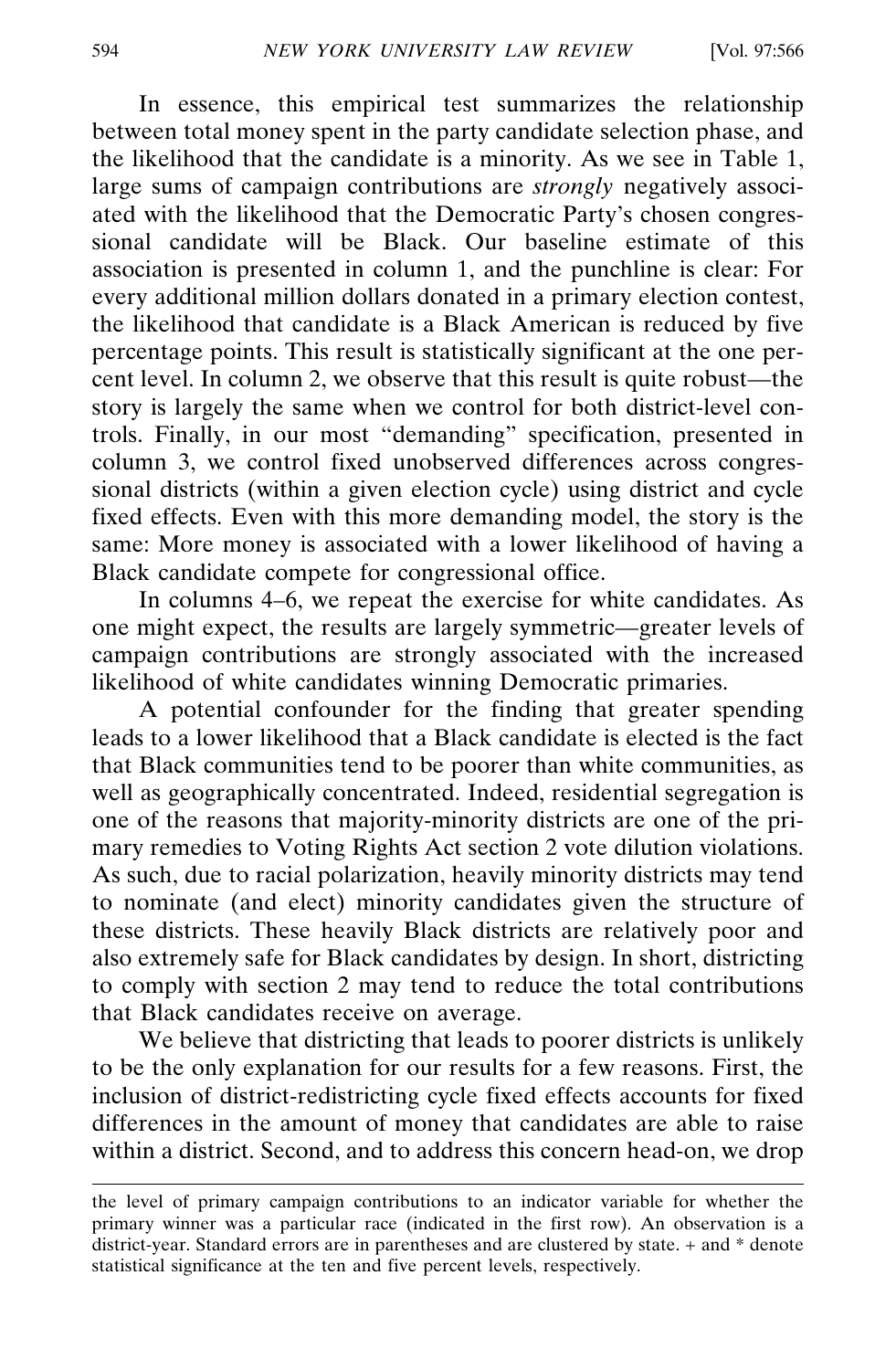majority-minority districts from our analysis in Table 2 below. As we can see, the results are qualitatively unchanged.

TABLE 2. TOTAL PRIMARY CONTRIBUTIONS ARE ASSOCIATED WITH FEWER MINORITY CANDIDATES, EXCLUDING MAJORITY-MINORITY DISTRICTS<sup>104</sup>

| <b>Black</b><br>Race                                  |                        |                        | White                      |             |                 |                            |
|-------------------------------------------------------|------------------------|------------------------|----------------------------|-------------|-----------------|----------------------------|
| <b>Controls</b>                                       | <b>None</b>            | <b>District</b>        | <b>District</b><br>& Cycle | <b>None</b> | <b>District</b> | <b>District</b><br>& Cycle |
| Change in<br>Likelihood per<br><b>Million Dollars</b> | $-0.0354$ <sup>*</sup> | $-0.0367$ <sup>*</sup> | $-0.0288$ <sup>*</sup>     | 0.0364      | $0.0405^{+}$    | $0.0290^+$                 |
| <b>Standard Error</b>                                 | 0.0165                 | 0.0171                 | 0.0111                     | 0.0234      | 0.0235          | 0.0164                     |
| N                                                     | 6068                   | 6068                   | 6047                       | 6068        | 6068            | 6047                       |
| $\boldsymbol{R}^2$                                    | 0.0123                 | 0.129                  | 0.533                      | 0.0285      | 0.0948          | 0.511                      |

# *2. Campaign Finance Disparities and Substantive Representation*

Racial minorities cannot count on white donors for policy representation because there are large gaps in policy opinions across racial groups. To show this, Figure 7 presents support for significant congressional bills by racial group. Of note, the difference in policy support from Black and white Americans is statistically significant  $(p < 0.05)$ on every issue. Christopher Elmendorf and Douglas Spencer also show that large racial differences in opinion exist within congressional districts.105

<sup>104</sup> This table presents results from six separate regressions, one per column. In short, the table summarizes the association between the level of total campaign contributions in a primary election and the likelihood of a minority candidate emerging as the general election candidate. Each column reports estimates of a linear probability model relating the level of primary campaign contributions to an indicator variable for whether the primary winner was a particular race (indicated in the first row). An observation is a district-year. Standard errors are in parentheses and are clustered by state. + and \* denote statistical significance at the one and five percent levels, respectively.

<sup>105</sup> *See* Christopher S. Elmendorf & Douglas M. Spencer, *Administering Section 2 of the Voting Rights Act After* Shelby County, 115 COLUM. L. REV. 2143, 2209–10 (2015) (showing significant gaps in ideology between racial groups, particularly between white and minority citizens).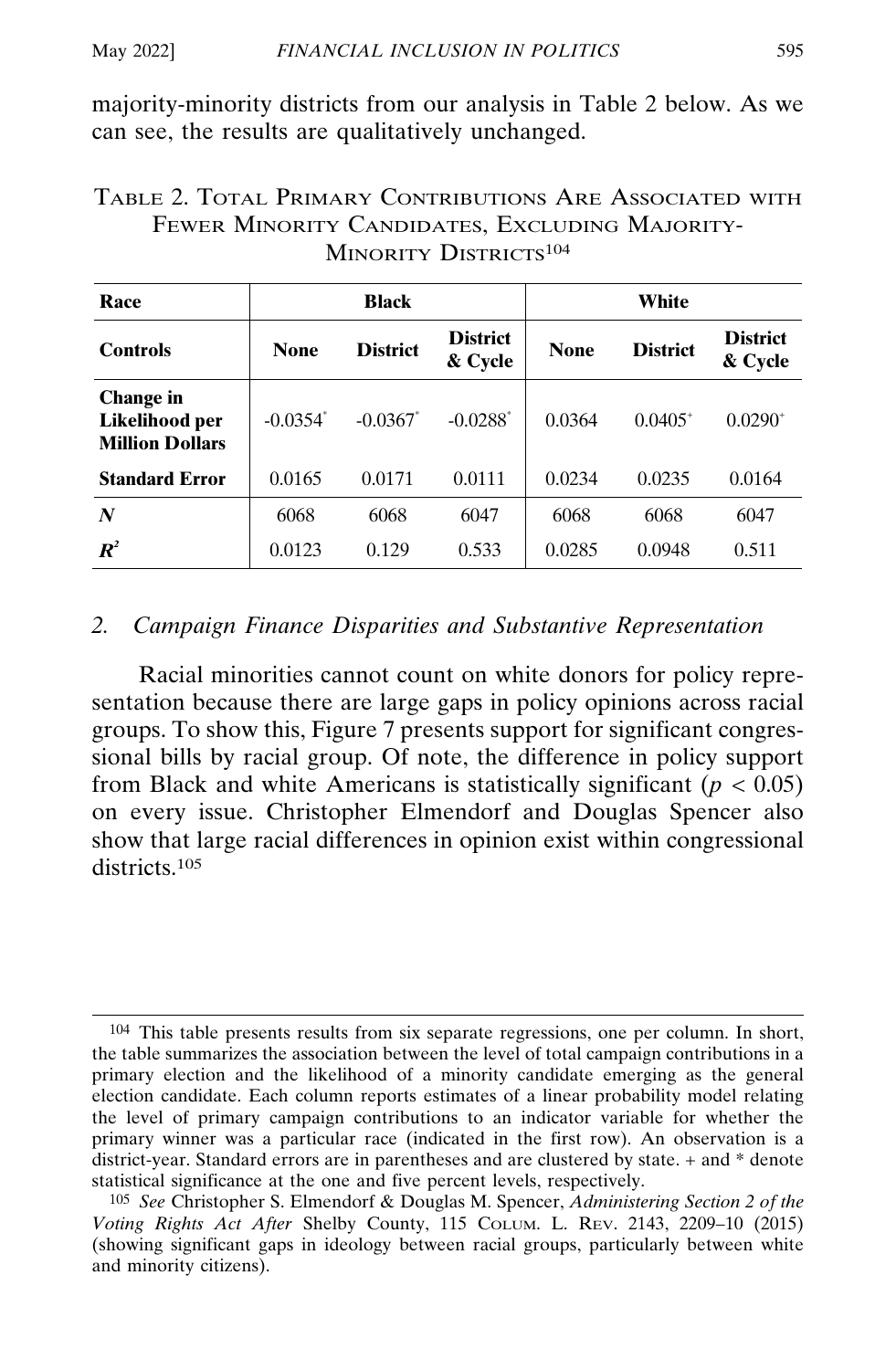



### FIGURE 7. SIGNIFICANT DIFFERENCES IN PUBLIC OPINION BY  $R$ ACE $^{106}$

Finally, we investigate the effects of the racial composition of contributions on the behavior of members of Congress. The results of cross-sectional and difference-in-differences analyses suggest that elections with greater shares of Black contributions lead to more liberal representation in Congress, which, recalling our analysis of public opinion, is more congruent with the political attitudes of Black constituents. To measure legislative ideology in Congress, we use DW-NOMINATE scores, which are based on statistical models of legisla-

<sup>106</sup> Policy attitudes vary significantly by race. Plot shows average support for policies by racial group, along with ninety-five percent confidence intervals. Government job guarantee, government healthcare, and expanded government services questions are from the American National Election Study (1992–2016). AM. NAT'L ELECTION STUD., https:// www.electionstudies.org [https://perma.cc/438D-79BG]. All other questions are from the Cooperative Election Study (2006–2014). *Cooperative Election Study*, HARV. UNIV. https:// cces.gov.harvard.edu/data [https://perma.cc/N4GW-LVTU].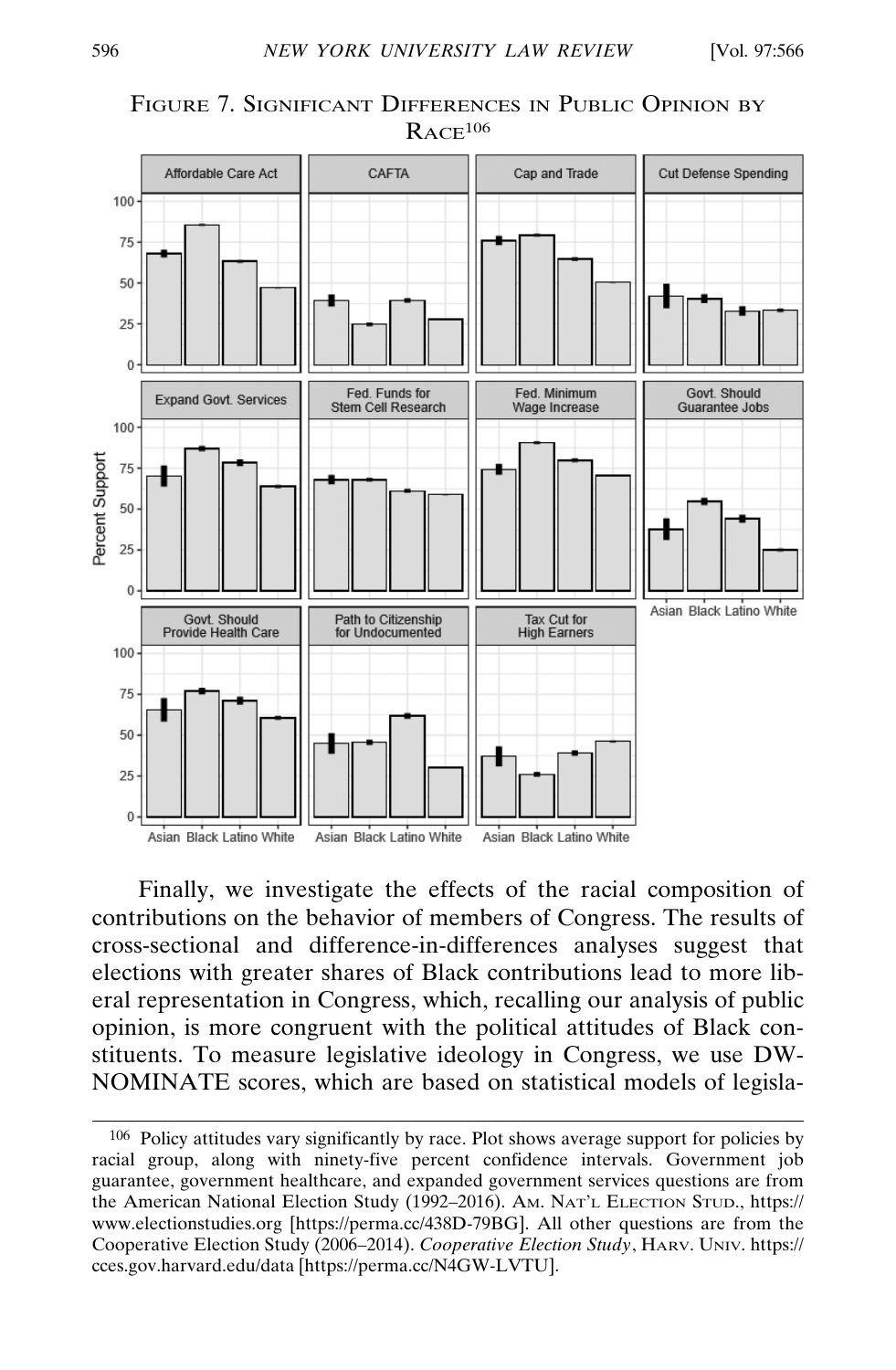tors' roll-call votes (higher scores indicate greater conservatism, and lower scores greater liberalism).<sup>107</sup>

# TABLE 3.1. GREATER SHARE OF BLACK CONTRIBUTIONS IN PRIMARY ELECTIONS IS ASSOCIATED WITH MORE LIBERAL REPRESENTATION<sup>108</sup>

| <b>Controls</b>                                                                            | None       | <b>District</b>       | District &<br><b>Cycle FE</b> |
|--------------------------------------------------------------------------------------------|------------|-----------------------|-------------------------------|
| Change in ideology per unit increase in<br><b>Black contributions in primary elections</b> | $-1.515^*$ | $-0.463$ <sup>+</sup> | $-0.405^+$                    |
| <b>Standard Error</b>                                                                      | 0.251      | 0.236                 | 0.241                         |
| N                                                                                          | 1866       | 1866                  | 1839                          |
| $\boldsymbol{R}^2$                                                                         | 0.057      | 0.773                 | 0.775                         |

### TABLE 3.2. GREATER SHARE OF BLACK CONTRIBUTIONS IN GENERAL ELECTIONS IS ASSOCIATED WITH MORE LIBERAL REPRESENTATION

| <b>Controls</b>                                                                            | <b>None</b>           | <b>District</b> | District &<br><b>Cycle FE</b> |
|--------------------------------------------------------------------------------------------|-----------------------|-----------------|-------------------------------|
| Change in ideology per unit increase in<br><b>Black contributions in general elections</b> | $-1.334$ <sup>*</sup> | $-0.365^+$      | $-0.315^{+}$                  |
| <b>Standard Error</b>                                                                      | 0.209                 | 0.189           | 0.183                         |
| $\boldsymbol{N}$                                                                           | 1856                  | 1856            | 1829                          |
| $\boldsymbol{R}^2$                                                                         | 0.054                 | 0.773           | 0.775                         |

We estimate that a ten percentage-point increase in Black contributions increases the liberalism of the congressional representative by between three and fifteen percent of a standard deviation, a substantial amount.109 To give a sense of the magnitude, this is about eighteen percent of the gap between the median Democratic and median

<sup>107</sup> *See* Jeffrey B. Lewis, Keith Poole, Howard Rosenthal, Adam Boche, Aaron Rudkin & Luke Sonnet, *Voteview: Congressional Roll-Call Votes Database*, VOTEVIEW, https:// voteview.com [https://perma.cc/D8ZB-SCT8] (creating a database of congressional member ideology based on DW-NOMINATE scores).

<sup>108</sup> As the share of Black contributions increases, the liberalism of elected officials increases (DW-NOMINATE score is more negative). As we explain in the text, these are large differences.  $+ p < 0.10, * p < 0.05$ .

<sup>&</sup>lt;sup>109</sup> In Tables 3.1 and 3.2, the coefficient represents a one-unit shift in the proportion of Black contributions, i.e., the effect of moving from 0% Black contributions to 100%. In our discussion here, we write in terms of ten percentage-point changes in Black contributions, which means dividing the coefficients in Table 3.1 and 3.2 by ten.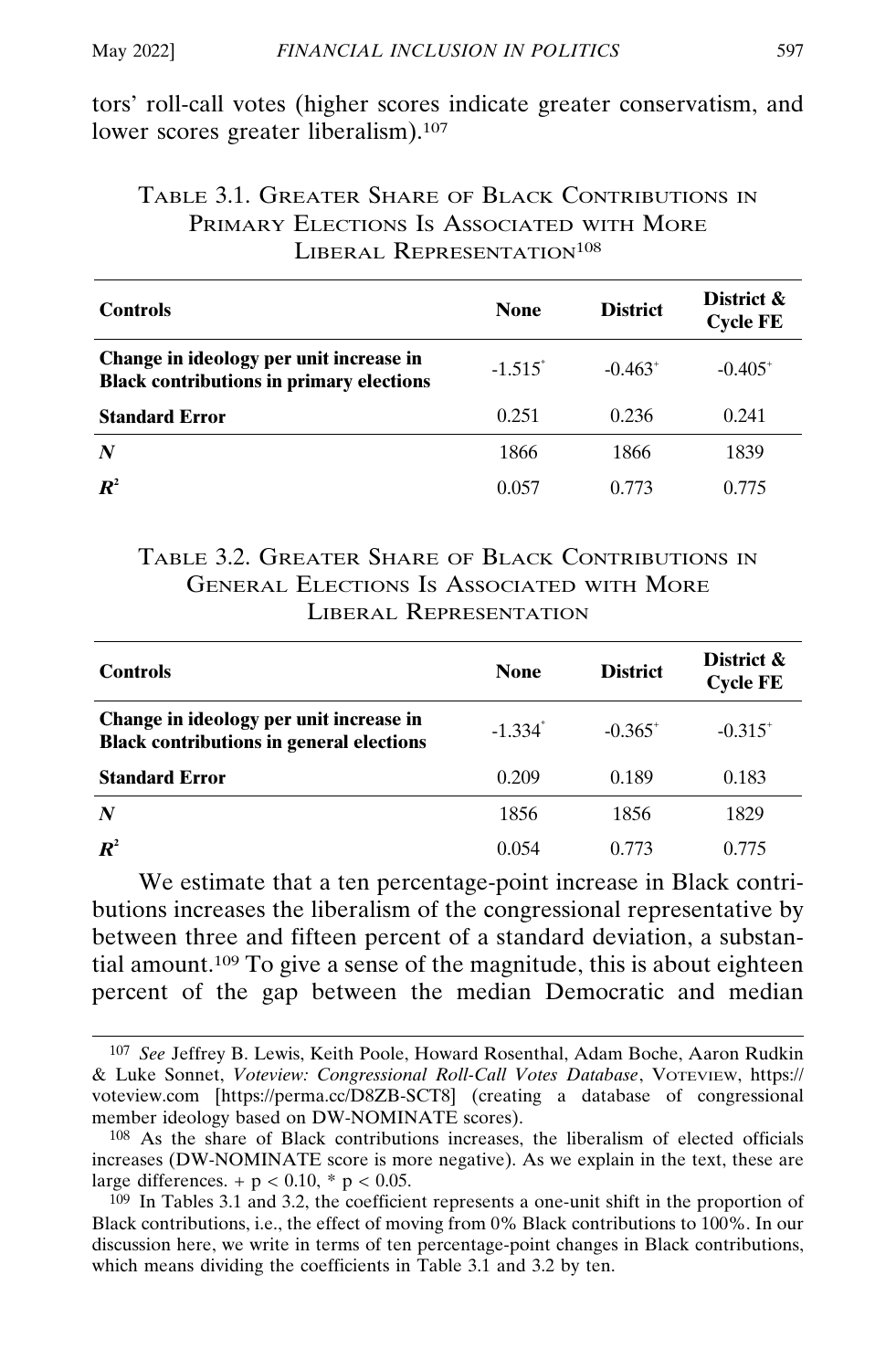Republican U.S. Representative in the 116th Congress.110 More specifically, the difference-in-differences results in columns 2 and 3 in Table 3 show that, all else equal, a ten percentage-point increase in Black contribution share in *primary* elections is associated with an increase in the liberalism of the representative by between four and five percent of a standard deviation. We find similar results for *general* elections, with effects ranging between three and thirteen percent of a standard deviation more liberal for each ten percentage-point increase in Black contributions. Columns 5 and 6 of Table 3 show that a ten percentage-point increase in Black contribution share in the general election period increases the representative's liberalism by between three and four percent of a standard deviation.

This Section presented evidence that racial minorities are underrepresented in campaign finance. The racial gaps in contributions exist in every kind of electoral race, and the gaps have not changed appreciably since the 1980s. While the ranks of the American electorate and elected officials have diversified significantly, campaign contributions remain white-dominated. Social science evidence suggests that campaign contributions influence political outcomes, so this racial inequality in contributions is likely to produce racial inequality in politics more broadly.

Our subsequent analyses showed more specifically the relationship between the racial contours of campaign finance and representation. More expensive elections predict fewer racial minority candidates, limiting descriptive representation for Americans of color. However, where contributions from Black donors are higher, we observe more liberal congressional representation, which is more in line with the political attitudes of Black Americans. These findings suggest a role for campaign finance policy and litigation in addressing issues of representation and racial equity in the political system.

In the next Part, we explain how the Court's aggressive interpretation of the First Amendment has exacerbated the problems we have described here. We then discuss solutions, both in terms of policies elected officials and reformers can create today, and court challenges that litigants could bring to help hurry them along.

<sup>110</sup> *See* Jeffrey B. Lewis, Keith Poole, Howard Rosenthal, Adam Boche, Aaron Rudkin & Luke Sonnet, *Parties*, VOTEVIEW, https://voteview.com/parties/all [https://perma.cc/ JYX3-CZW4]; *see also* NOLAN MCCARTY, KEITH T. POOLE & HOWARD ROSENTHAL, POLARIZED AMERICA: THE DANCE OF IDEOLOGY AND UNEQUAL RICHES 33 (2016) (explaining that even senators from the same party may have sharply different NOMINATE scores).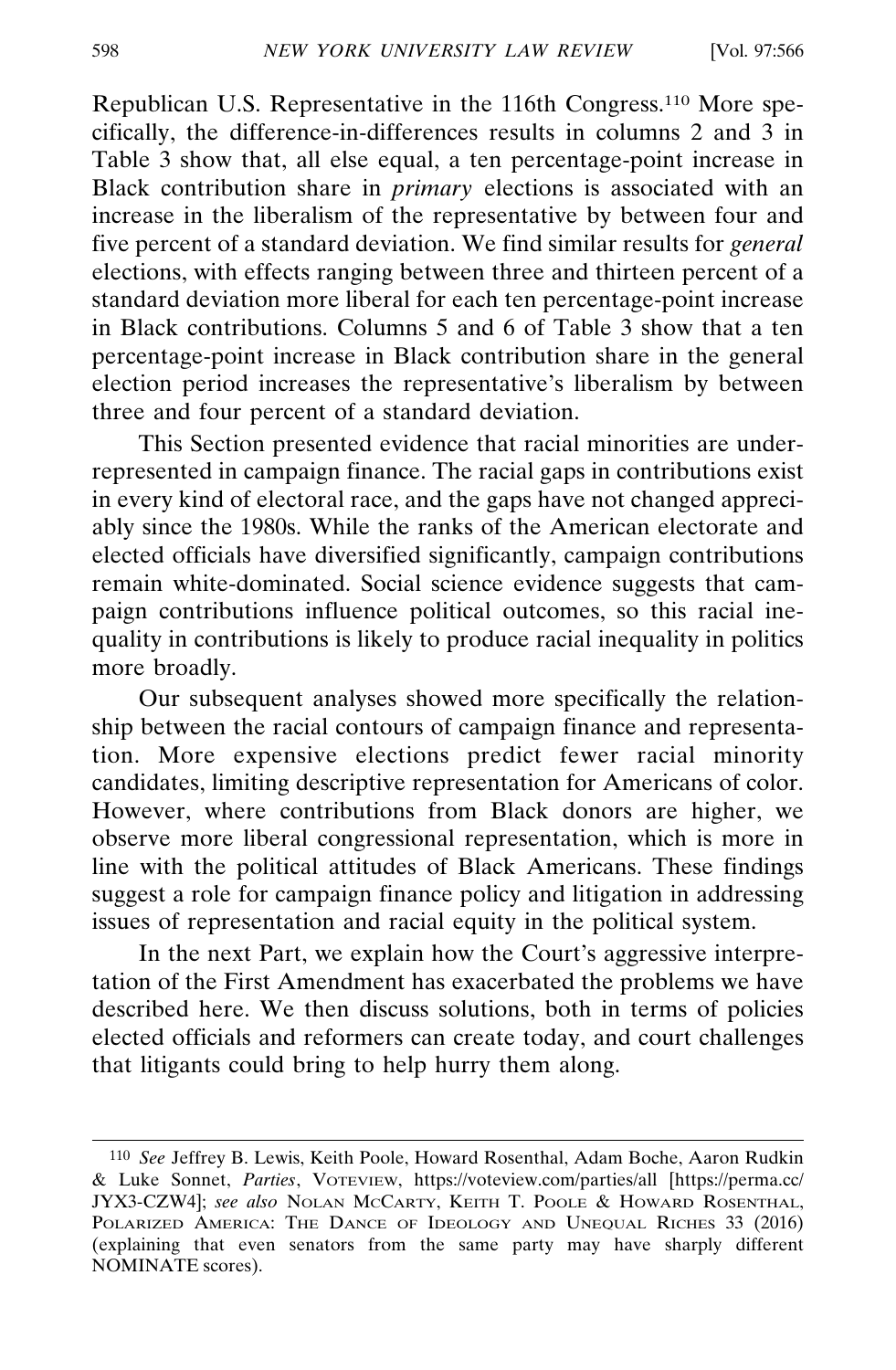#### II

### THE PLUTOCRATIC IMPLICATIONS OF CAMPAIGN FINANCE **JURISPRUDENCE**

So far, we have argued that the racial wealth gap has led to racial inequality in campaign contributing, which, in turn, biases political representation against racial minorities. In this Part, we argue that the Court's conceptualization of campaign spending as "speech" has contributed to this representational bias against racial minorities. And we highlight two proposals that the Court may use to course correct: the alignment interest and the *McCutcheon* majority's right to participate.

### *A. Narrow "Compelling" Government Interests*

Campaign financing has only been "constitutionalized" since 1976, the year that *Buckley v. Valeo* upended the Federal Elections Campaign Act (FECA). FECA is the comprehensive statute passed by Congress in the wake of the Watergate scandal to rein in political spending and facilitate disclosure and enforcement.111 The *Buckley* Court, in a lengthy per curiam opinion, ruled that limits on political expenditures violated donors' right to free speech under the First Amendment and that political contributions should be analyzed as First Amendment protected association.<sup>112</sup> In the intervening fortyfive years, plaintiffs have used the *Buckley* rationale to convince the courts to find many campaign finance regulations unconstitutional. These include regulations facilitating public financing,<sup>113</sup> requirements that corporations spend from segregated funds rather than directly from their treasuries,<sup>114</sup> limits on independent expenditures generally<sup>115</sup> and by corporations,<sup>116</sup> aggregate contribution limits for those able to spend more than \$123,200 on federal campaigns,<sup>117</sup> and others.

114 *See* Citizens United v. FEC, 558 U.S. 310, 321 (2010).

<sup>111</sup> Trevor Potter, *Money, Politics, and the Crippling of the FEC: A Symposium on the Federal Election Commission's Arguable Inability to Effectively Regulate Money in American Elections*, 69 ADMIN. L. REV. 447, 452 (2017) (noting that the FECA created the FEC as an independent agency in the wake of Watergate in charge of administration and enforcement of campaign funding).

<sup>112</sup> Buckley v. Valeo, 424 U.S. 1, 14–23 (1976) (per curiam).

<sup>113</sup> *See* Ariz. Free Enter. Club's Freedom Club PAC v. Bennett, 564 U.S. 721, 727–28 (2011) (finding that regulations on public financing burden protected political speech under the First Amendment); Davis v. FEC, 554 U.S. 724, 743-44 (2008) (finding that campaign finance regulations aimed at balancing contributions received by competing candidates burden the First Amendment standard under *Buckley*).

<sup>115</sup> *See Buckley*, 424 U.S. at 143 (finding limitations on campaign and independent expenditures by individuals "constitutionally infirm").

<sup>116</sup> *See* SpeechNow.org v. FEC, 599 F.3d 686, 693–94 (D.C. Cir. 2010) (applying the *Buckley* standard to limits on corporate political contributions).

<sup>117</sup> *See* McCutcheon v. FEC, 572 U.S. 185, 194 (2014) (plurality opinion).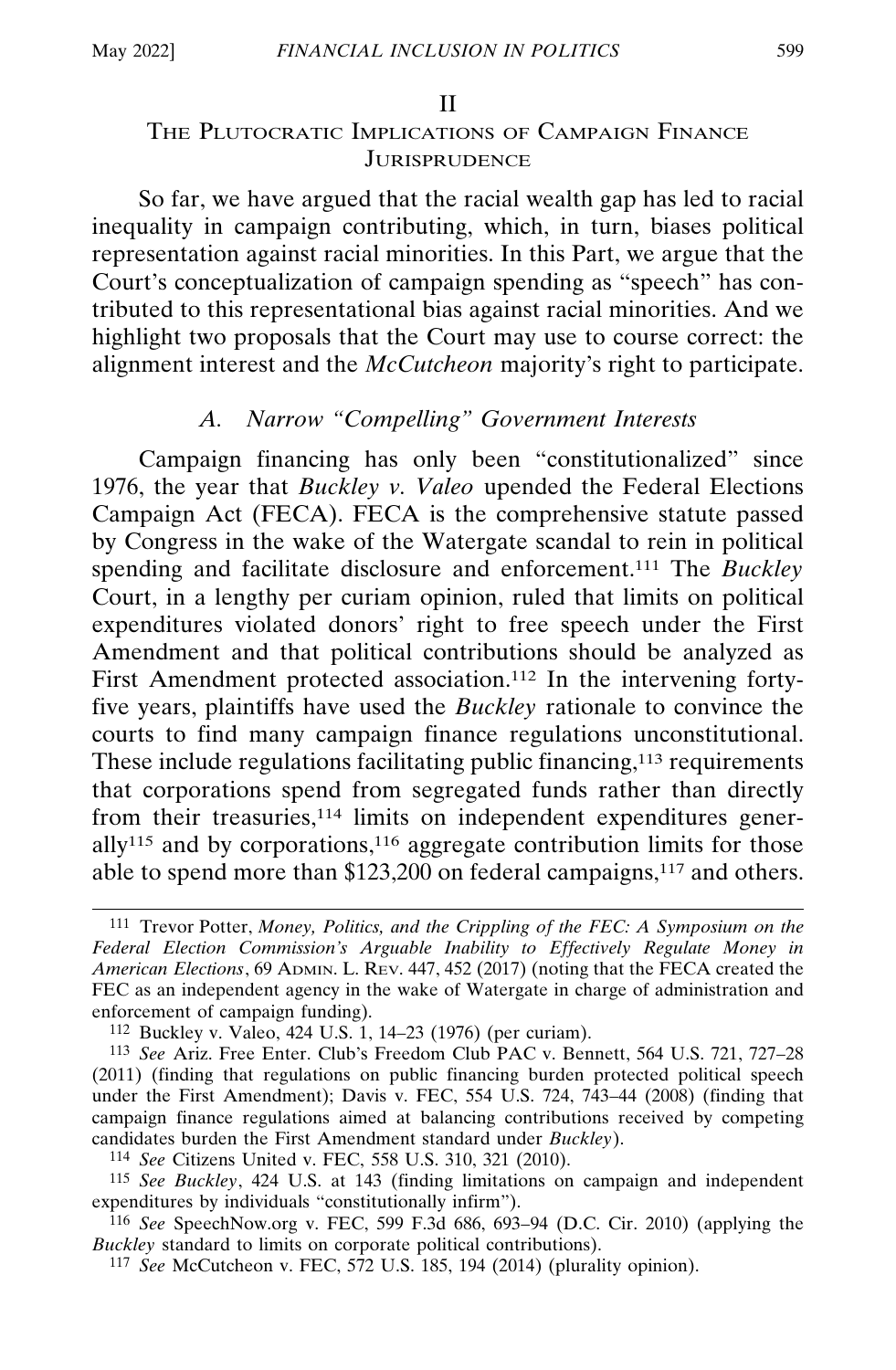The Court has regularly—and explicitly—rejected "leveling the playing field" as a sufficiently compelling government interest to limit the "speech" of donors or candidates.118 But of course, deregulation facilitates increased inequality for all the reasons we have explained as well as the reality of who exactly benefits from deregulation. Campaign contributors who give over \$200 in federal races (the disclosure threshold) comprise less than one percent of the U.S. population.119 Only 0.05% of U.S. adults—that is 1 in 2,000—contribute the maximum to *any* federal candidate. The contributors advantaged by these deregulatory decisions—those able to donate through corporate forms, or in excess of statutory maximums to outside groups, or contribute the maximum to multiple candidates—are far rarer than the one percent who donate above the \$200 disclosure threshold. The *Buckley* decision, and all subsequent decisions deregulating campaign finance, therefore, takes the lid off of the amount of "speech" and "associating" that people can do in our elections, enabling the wealthy to "speak" and "associate" as much as they choose to given their

<sup>118</sup> *See Buckley*, 424 U.S. at 17–18 (noting that a government interest in "equalizing the relative ability of all voters to effect electoral outcomes" is not sufficient to uphold the expenditure limitations at issue); *McCutcheon*, 572 U.S. at 207 (plurality opinion) ("We have consistently rejected attempts to suppress campaign speech based on other legislative objectives. No matter how desirable it may seem, it is not an acceptable governmental objective to 'level the playing field' or to 'level electoral opportunities,' or to 'equaliz[e] the financial resources of candidates.'" (citations omitted) (first quoting *Bennett*, 564 U.S. at 748–50; then quoting *Davis*, 564 U.S. at 741–42; and then quoting *Buckley*, 424 U.S. at 56)); *see also Bennett*, 564 U.S. at 749–50 ("We have repeatedly rejected . . . a compelling state interest in 'leveling the playing field' that can justify undue burdens on political speech. . . . 'Leveling electoral opportunities means making and implementing judgments about which strengths should . . . contribute to the outcome of an election,'—a dangerous enterprise . . . that cannot justify burdening protected speech." (citations omitted) (quoting *Davis*, 554 U.S. at 749–50)).

<sup>119</sup> The number is slightly higher when we take into account contributors below \$200 (the disclosure threshold), who we can observe when they donate via intermediaries like ActBlue or RedWin. The closest analysis of these "hidden donors" we have is R. Michael Alvarez, Jonathan N. Katz & Seo-young Silvia Kim, *Hidden Donors: The Censoring Problem in U.S. Federal Campaign Finance Data*, 19 ELECTION L.J. 1, 5 (2020), which measures not donors but the percent of money received that is not itemized (because it is below \$200). In recent elections, unitemized contributions constituted around twenty-two percent of contributions to House Democrats and fourteen percent to House Republicans. *See supra* Table 1.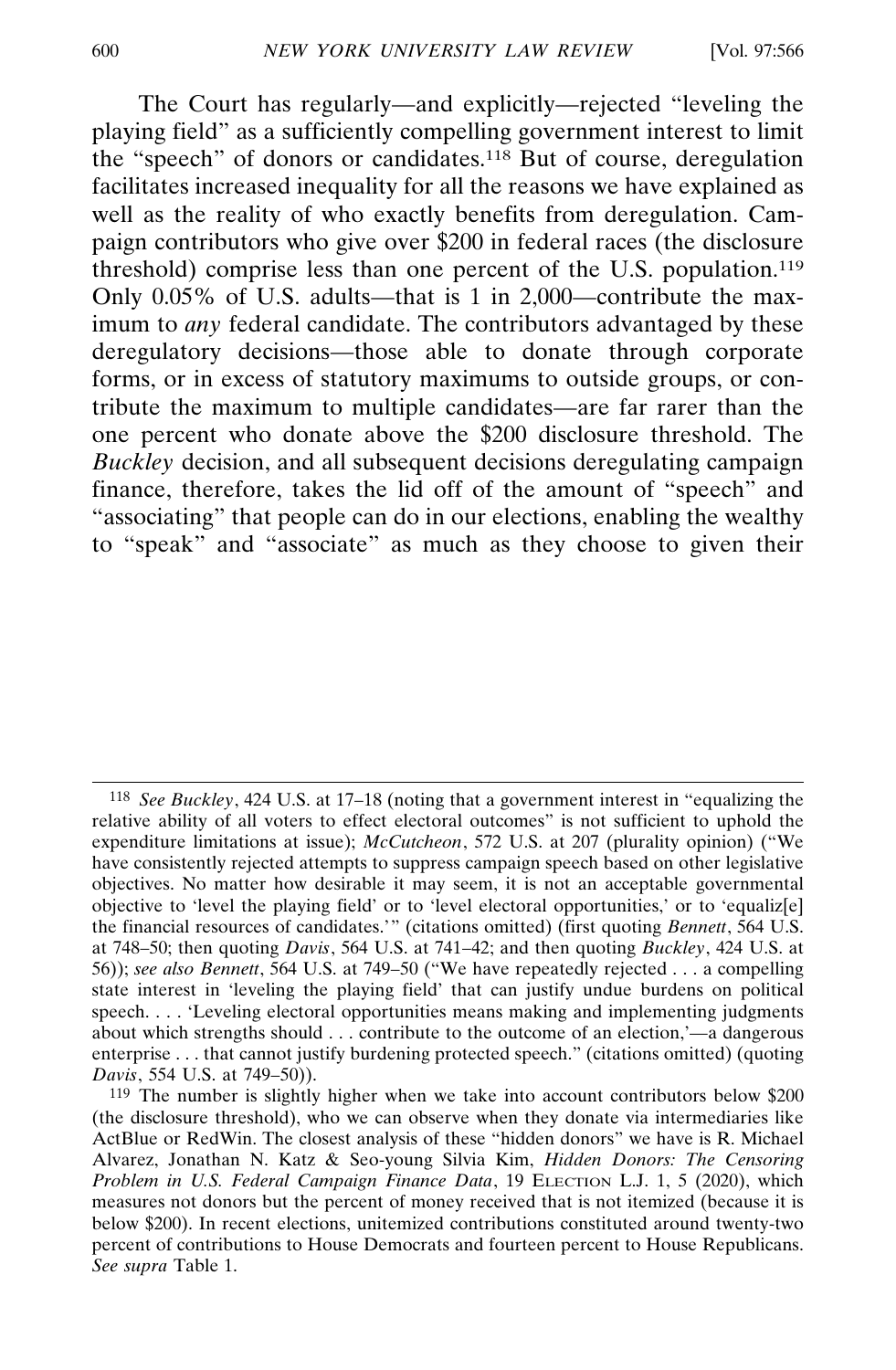resources.120 As our analysis has found, these donors are not only wealthier; they are much more likely to be white.<sup>121</sup>

A jurisprudence that privileges (mega)donors over nondonors would not matter if donations had no effect on (1) who gets elected (the selectorate); (2) who has access to elected officials; and (3) whose preferred policies are implemented (i.e., representation). Privileging donors over nondonors would also not matter if both groups' political interests and desires were the same. Unfortunately, none of this is true.122

The Court has had little to say about the selectorate or representation. However, it has repeatedly refused to recognize the government's interest in preventing unequal access to elected officials as sufficiently compelling to uphold campaign finance regulations. In its two major statements on campaign finance and corruption in recent years—*Citizens United v. FEC* and *McCutcheon v. FEC*—the Court has emphasized that "ingratiation and access . . . are not corruption," so the Court will reject regulations aimed at limiting ingratiation or access.123

<sup>120</sup> *See, e.g.*, Raskin & Bonifaz, *supra* note 2, at 294 (noting that citizens earning more than \$125,000 a year (2.7% of the population) are ten times more likely to make contributions than those making under \$15,000 a year (17.7% of the population)). That remains true today, and as the rich get richer and inequality in this country widens, the gap between the donor and nondonor classes has widened as well. Only about 11% of American adults have donated to a political campaign in recent decades, and only 0.5% have contributed \$200 or more. Yet 33% of American families have no money they think of as savings, and the Federal Reserve has found that between 39–50% of Americans would not be able to cover a \$400 emergency expense using cash or its equivalent. BD. OF GOVERNORS OF THE FED. RSRV. SYS., REPORT ON THE ECONOMIC WELL-BEING OF U.S. HOUSEHOLDS IN 2018, at 2 (2019), https://www.federalreserve.gov/publications/2019 economic-well-being-of-us-households-in-2018-dealing-with-unexpected-expenses.htm [https://perma.cc/LJW8-RHBT]; *see also Pew Finds American Families Ill-Equipped for Financial Emergencies*, PEW CHARITABLE TRUSTS (Nov. 18, 2015), https:// www.pewtrusts.org/en/about/news-room/press-releases-and-statements/2015/11/18/pewfinds-american-families-ill-equipped-for-financial-emergencies [https://perma.cc/2TYJ-FSA3] (looking as well at racial disparities in savings, finding that on average "white household[s] ha[ve] . . . one month's income in liquid savings, compared with . . . 12 days for ... Latino household[s] and ... five days for ... African-American household[s]... [25%] of black households would have less than \$5 if they liquidated . . . their financial assets, compared with \$199 and \$3,000 for . . . [25%] of Latino and white households"). *See also* Adam Hughes, *5 Facts About U.S. Political Donations*, PEW RSCH. CTR. (May 17, 2017), https://www.pewresearch.org/fact-tank/2017/05/17/5-facts-about-u-s-politicaldonations [https://perma.cc/P2VV-TURC] (asserting that higher-income Americans are more likely to donate).

<sup>121</sup> *See supra* Sections I.C–D.

<sup>122</sup> *See supra* Sections I.C–D.

<sup>123</sup> Citizens United v. FEC, 558 U.S. 310, 360 (2010); *McCutcheon*, 572 U.S. at 192 (plurality opinion) (quoting *Citizens United*, 558 U.S. at 360). Of course, several scholars disagree with the belief that ingratiation and unequal access do not corrupt. *See, e.g.*, Sullivan, *supra* note 2, at 679 (arguing that corruption "is really a variant on the problem of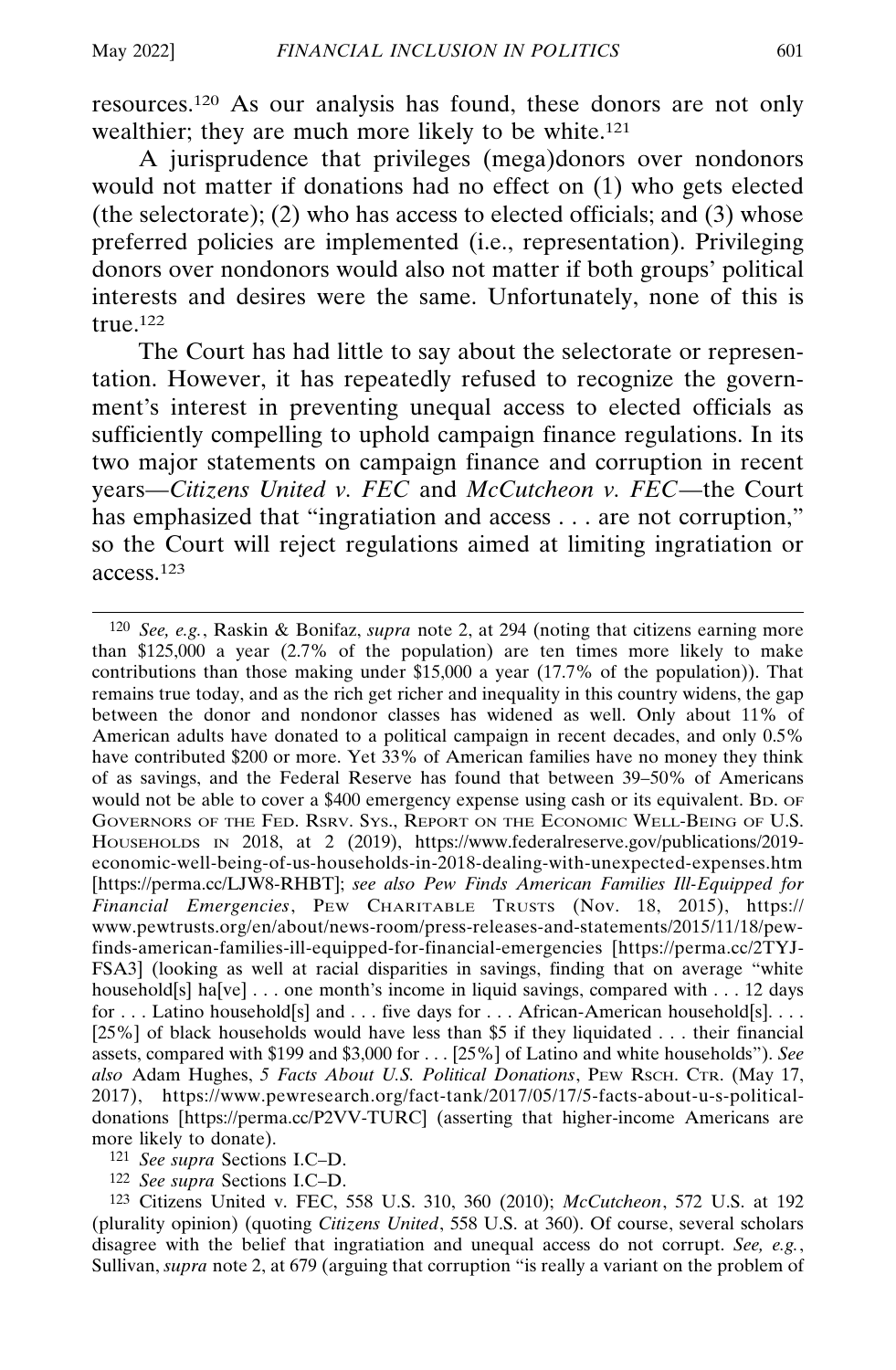It is worth highlighting an error in the Court's reasoning regarding access and ingratiation before moving on with our argument. The Court claims that ingratiation and access "embody a central feature of democracy—that constituents support candidates who share their beliefs and interests, and candidates who are elected can be expected to be responsive to those concerns."124 But it is not *constituents* who financially support most candidates. It is *donors.* Constituents live in one's district and can vote in their elections, whereas donors are not bound by geography.125 The Court assumes more overlap between constituents and donors than exists in our politics, especially at the national level, where the median candidate for the House of Representatives received only twenty-nine percent of her funding from inside the district in 2018.126 This distinction matters, because donors get more access to elected officials than nondonor constituents, as we explained in Part I.

Returning to our explanation on the narrowing of the Court's jurisprudence, we arrive at the sole acceptable interest that governments can serve with campaign finance regulations: actual bribery. "Any regulation must instead target what we have called '*quid pro quo*' corruption or its appearance. . . . [A] direct exchange of an official act for money."127 Of course, establishing that a quid pro quo has occurred is next to impossible.128 Elected officials have gotten away

124 *McCutcheon*, 572 U.S. at 192 (plurality opinion).

125 *See generally* David Fontana, *The Geography of Campaign Finance Law*, 90 S. CAL. L. REV. 1247 (2017) (explaining the geographical concentration of donors and the implications of this concentration for campaign finance law).

126 This is our analysis, using data from OpenSecrets.org, available here: *In-District vs. Out-of-District*, OPEN SECRETS, https://www.opensecrets.org/overview/district.php [https:// perma.cc/Q7CK-7FWB]. As we explain in Part III, this has important implications for candidates of color, who tend to get more of their funding from out-of-district, when compared to their white counterparts. *See infra* Part III.

127 *McCutcheon*, 572 U.S. at 192 (plurality opinion) (quoting *Citizens United*, 558 U.S. at 359); *see also* Douglas M. Spencer & Alexander G. Theodoridis, *"Appearance of Corruption": Linking Public Opinion and Campaign Finance Reform*, 19 ELECTION L.J. 510, 510 (2020) (noting that Supreme Court jurisprudence requires regulations focus only on quid pro quo corruption). Note that scholars argue that quid pro quo corruption is problematic specifically because of equality concerns, despite the Court's insistence that they are not considering equality in their First Amendment jurisprudence. *See* Yasmin Dawood, *Classifying Corruption*, 9 DUKE J. CONST. L. & PUB. POL'Y 103, 107–10 (2014).

128 *See* Ciara Torres-Spelliscy, *Deregulating Corruption*, 13 HARV. L. & POL'Y REV. 471, 496–99 (2019) (discussing the difficulty in establishing quid pro quo corruption as a result of the Court's narrowing of what is quid pro quo).

political equality: unequal outlays of political money create inequality in political representation"); Richard L. Hasen, *Is "Dependence Corruption" Distinct from a Political Equality Argument for Campaign Finance Laws? A Reply to Professor Lessig*, 12 ELECTION L.J. 305 (2013) (arguing that inequality of political input and political opportunity can corrupt).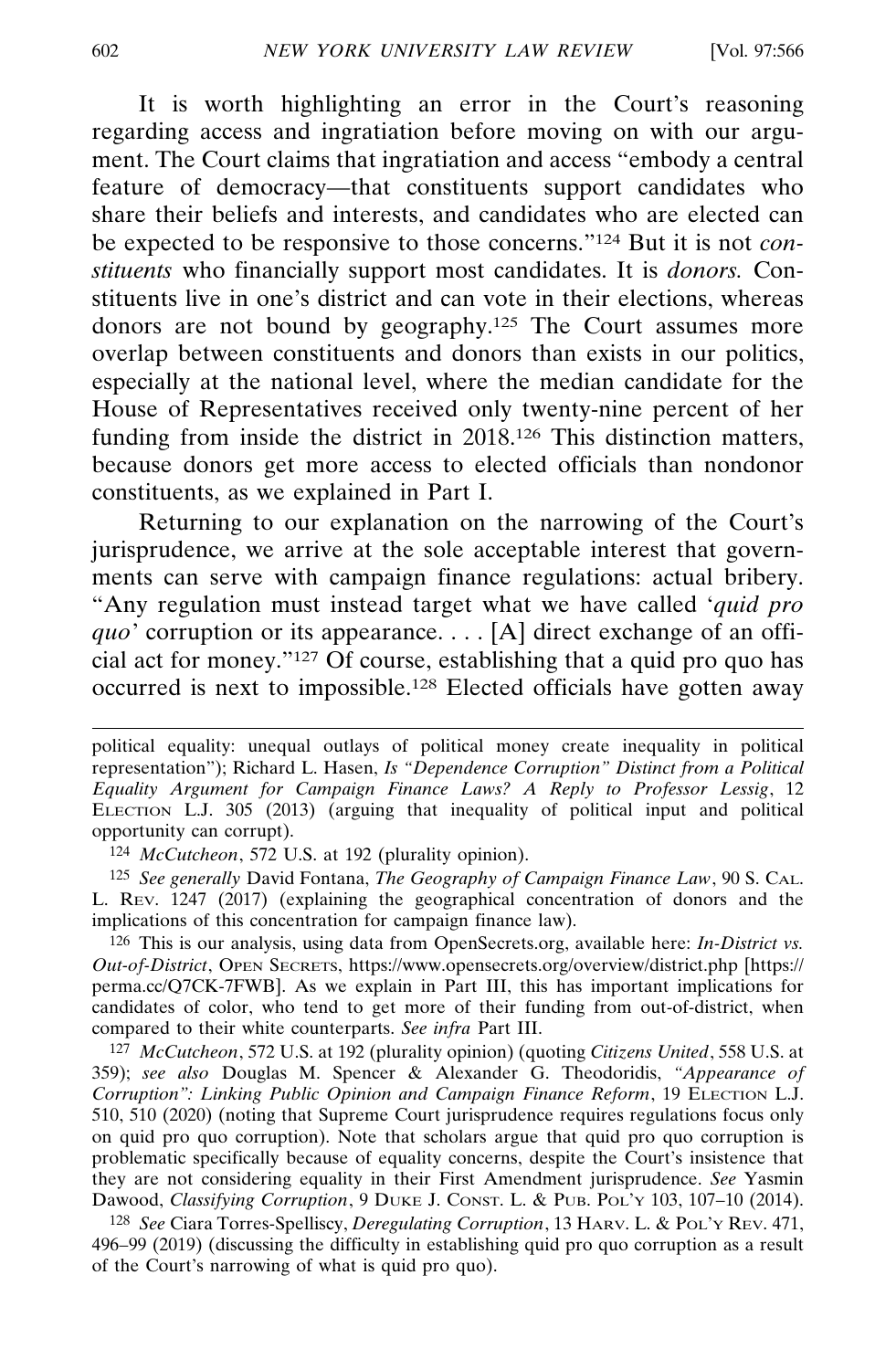with egregious behavior in recent years, because prosecutors have not been able to establish one of the elements of quid pro quo corruption (bribery).129 Because the Court says that combatting quid pro quo corruption is the only relevant interest for abridging campaign finance activities130 and because so few activities connected to campaign finance can be narrowly described as quid pro quo corruption, the Court allows few campaign finance regulations to survive.131

Scholars have traced two additional interests in the campaign finance jurisprudence, which might suffice to help a government defend regulations aimed at improving alignment or helping constituents engage their right to participate. The alignment interest fits squarely in the First Amendment jurisprudence, and we turn to it next. The right to participate straddles the First Amendment, Fourteenth, and Fifteenth Amendments, as well as the Voting Rights Act. We conclude this Part by discussing participation as a bridge to more equality-friendly doctrines.

# *B. Taking Alignment and Participation Seriously*

First, governments could defend campaign finance regulations that provide an alignment benefit, or which better align the policy preferences of voters and the policy outputs of government.132 As Professor Nicholas Stephanopoulos argues, the government should be able to defend regulation in the service of (1) *preference alignment*, between the median voter in a constituency and the preferences of her representative, and (2) *outcome alignment* between the views of the median voter of the constituency and the policy outcomes from the legislature.133 This alignment interest is distinct from the anticorruption interest that the court most often uses to uphold regulations. Importantly, it is also distinct from the equality interest the Court rejects.134 And, crucially, it can be defended by governments as a compelling interest under the delegate model that we describe in Part I.

Our findings in this Article provide a new dimension of the alignment interest that governments may use to defend certain campaign

<sup>129</sup> *See, e.g.*, McDonnell v. United States, 136 S. Ct. 2355, 2375 (2016) (holding that the requisite "official act" to establish bribery is read narrowly, and remanding for determination of whether the defendant's conduct fell within this narrow standard).

<sup>130</sup> "Any regulation must . . . target what we have called 'quid pro quo' corruption or its appearance." McCutcheon v. FEC, 572 U.S. 185, 192 (2014).

<sup>131</sup> Torres-Spelliscy, *supra* note 128, at 496–99.

<sup>132</sup> *See generally* Stephanopoulos, *supra* note 87 (arguing for campaign finance reform along an alignment theory promoting more unity between voter preferences and policy decisions by government).

<sup>133</sup> *Id*. at 1428.

<sup>134</sup> *Id*. at 1455, 1463.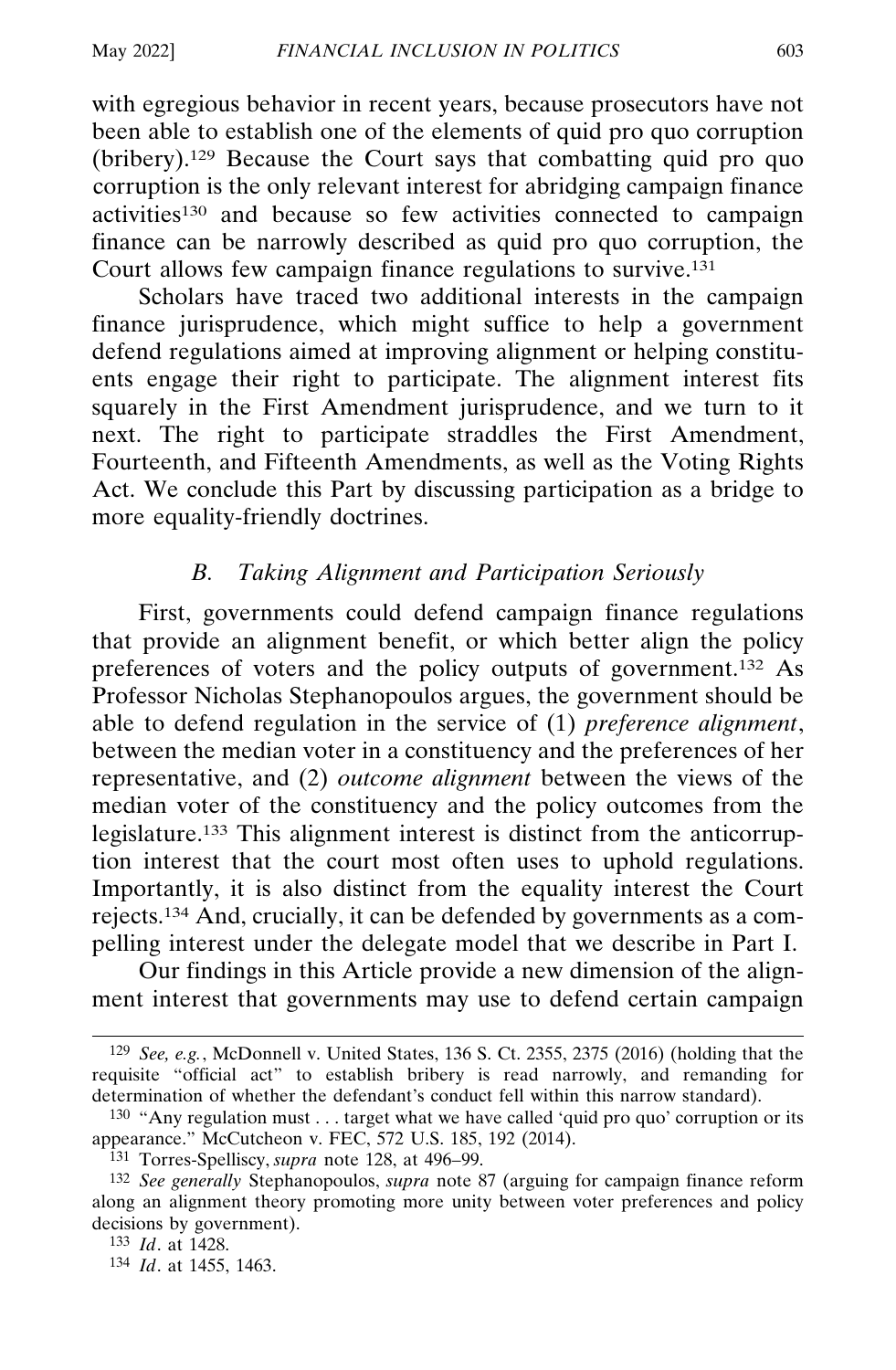finance regulations. As our country diversifies, the median voter is increasingly likely to be Black, Latino, or Asian American. Yet their representation and the policies that result from it are more likely to favor white people.

Another potential avenue for reformers is to focus on a right to participation. The *McCutcheon* plurality, which writes so narrowly about corruption, reframes campaign contributions as one of many forms of participation, opening the door for litigants to demand equal rights to political participation.135 "There is no right more basic in our democracy than the right to participate in electing our political leaders," the Chief Justice wrote for himself and the three Justices who signed on to the plurality opinion.<sup>136</sup> He continued, "[c]itizens can exercise that right in a variety of ways: They can run for office themselves, vote, urge others to vote for a particular candidate, volunteer to work on a campaign, and contribute to a candidate's campaign."137 Professor Yasmin Dawood rightly says that here, the Court is acknowledging a "common matrix of participation" in campaign financing and voting.138 We add to this argument that participation in campaign finance is currently unequal along the very racial lines that concerned the drafters of the Equal Protection Clause, the Fifteenth Amendment, and the Voting Rights Act.

The Court has been deregulating campaign finance in the name of the First Amendment, but with effects that entrench racial inequality. Instead, the Court should use our empirical findings as a jumping off point for a new jurisprudence that takes seriously the alignment interest and the right to participate.

136 *McCutcheon*, 572 U.S. at 191 (plurality opinion).

<sup>135</sup> McCutcheon v. FEC, 572 U.S. 185, 191 (2014) (plurality opinion); *see also* Yablon, *supra* note 17, at 669. Conversely, they may be shutting the door on equality-based arguments in the voting rights context. *See* Yasmin Dawood, *Democracy Divided: Campaign Finance Regulation and the Right to Vote*, 89 N.Y.U. L. REV. 17, 25 (2014).

<sup>137</sup> *Id*. Justice Thomas concurred without commenting on this dictum, saying he would have struck down individual contribution limits as well. *Id.* at 231–32 (Thomas, J., concurring).

<sup>138</sup> Dawood, *supra* note 135, at 17–18; *see also* Yablon, *supra* note 17, at 655. In contrast to our argument that the Court leaves the door open to voting rights equality concerns influencing campaign finance, Dawood rightly points out the flip side of the Court's language in *McCutcheon*: the danger of allowing the First Amendment to make incursions into voting rights. Dawood, *supra* note 135, at 26 ("Now that the First Amendment also apparently protects the right of citizens to choose their representatives, political equality is under even greater threat.").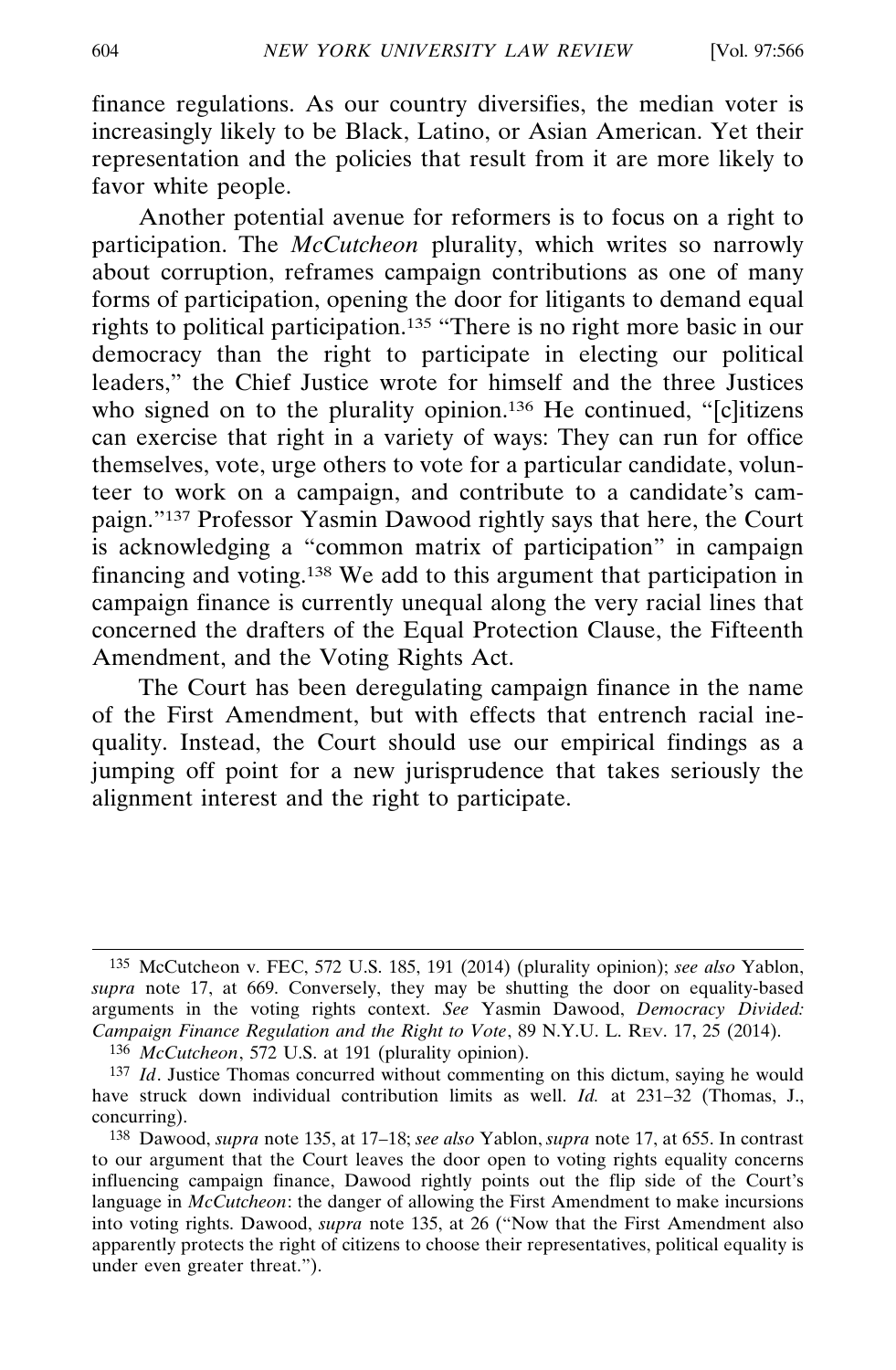#### III

# CAMPAIGN FINANCE INEQUALITIES THROUGH THE LENS OF VOTING RIGHTS

We have demonstrated the racial bias in the current campaign finance system, including in (1) who donates, (2) who can fundraise enough to mount a viable campaign, (3) who gets access to elected officials, and (4) whose preferred policies are implemented by elected officials. Political inequality for racial minorities leads to policy regimes that maintain and expand racial wealth inequality—making it more difficult for racial minorities to participate in politics, completing the vicious cycle. At every step in the chain, white people, in their status as donors, come out ahead of people of color. And while America becomes more diverse, the inequality expands and deepens. When we put our cynicism aside, it is hard to fathom a court that would receive evidence that indicates (1) campaign donors are the "selectorate," receiving better access *and* better representation, and (2) campaign donors are overwhelmingly white, and yet limit its analysis of a challenged campaign finance system to the First Amendment framework.

There are two levels at which litigants can challenge these disparities. First, they arguably present constitutional violations, either of the Fourteenth Amendment's Equal Protection Clause or of the Fifteenth Amendment. Alternatively, though only slightly more likely to bear fruit, litigants can challenge racial inequality in campaign finance as a violation of the Voting Rights Act. Unfortunately, as other scholars have noted,139 the current doctrinal landscape leaves little hope that courts will expand the conception of the right to vote to include racial inequality within campaign finance—though to be sure, we and others140 believe there are reasons to adopt such a "right to participate" beyond *McCutcheon*. We thus close our discussion with a more modest approach for incorporating evidence of racial disparities in either contributions behavior or access to campaign finance: as a factor to consider in the "totality of circumstances" framework under section 2 of the VRA.

<sup>139</sup> *See, e.g.*, Joshua S. Sellers, *Election Law and White Identity Politics*, 87 FORDHAM L. REV. 1515 (2019) (noting the Court's disinterest in considering the racial implications of politics).

<sup>140</sup> *See, e.g.*, Yablon, *supra* note 17, at 691–92 (arguing that *McCutcheon* leaves a "promising path forward" for the right to participate). Dawood points out that the *McCutcheon* majority's framing of the right to participate may instead leave the door open for the First Amendment to make conceptual inroads into voting rights. *See* Dawood, *supra* note 135, at 25–27.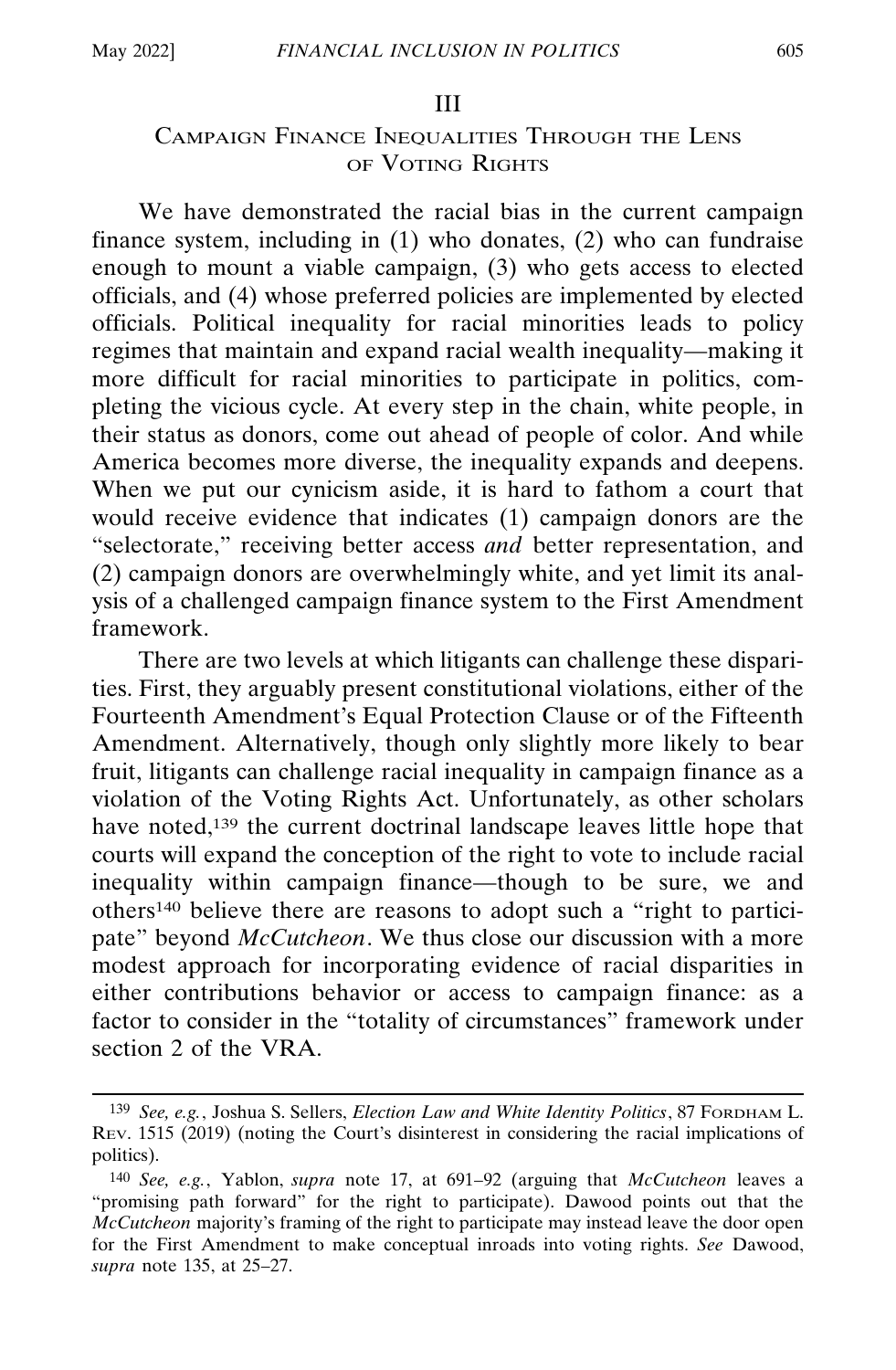### *A. Racial Inequality in Campaign Financing and the Constitution*

### *1. Right to Vote Harms*

The Equal Protection Clause under the Fourteenth Amendment guarantees equal protection under the law.141 The Court has long recognized that the definition of equality evolves over time, and the clause is not "shackled to the political theory of a particular era."142 For purposes of our argument, the requirements of the Fifteenth Amendment are identical to the requirements under the Fourteenth Amendment, and so we analyze them together.<sup>143</sup>

The Court has struck down, as equal protection violations, laws that erect barriers to the act of voting, that restrict would-be candidates' participation, and that reduce the choices that voters can make. In *Harper v. Virginia State Board of Elections*, the Court struck down Virginia's poll tax, saying, "a State violates the Equal Protection Clause of the Fourteenth Amendment whenever it makes the affluence of the voter or payment of any fee an electoral standard."144 While *Harper* was focused on voters, the Court later applied the same reasoning to help increase equality among candidates by striking high candidate filing fees in Texas primaries, in *Bullock v. Carter*. 145 The Court noted that reducing the impact of wealth inequality on candidate ballot access increased equality among candidates as well as the amount of choice among candidates that voters had in elections.146

The concentration of an ethnic majority's political power through the unequal distribution of money and wealth also raises similar issues to mid-century apportionment cases of the 1960s and 1970s, as a few other scholars have noted.147 These cases concerned the division of power among citizens. The touchstone constitutional vote dilution case is *Reynolds v. Sims*, 148 in which the Supreme Court generally rec-

<sup>141</sup> U.S. CONST. amend. XIV, § 1.

<sup>142</sup> Harper v. Va. State Bd. of Elections, 383 U.S. 663, 669 (1966).

<sup>143</sup> *See generally* City of Mobile v. Bolden, 446 U.S. 55 (1980) (discussing whether atlarge elections discriminated against African Americans in violation of the Fourteenth and Fifteenth Amendments).

<sup>144</sup> *Harper*, 383 U.S. at 666.

<sup>145</sup> 405 U.S. 134, 149 (1972).

<sup>146</sup> *Id.* at 143–44.

<sup>147</sup> *See, e.g.*, Mark C. Alexander, *Money in Political Campaigns and Modern Vote Dilution*, 23 MINN. J.L. & INEQ. 239, 286 (2005) (discussing how politicians rely on wealthy contributors to support their campaigns, keeping influence increasingly in the hands of a smaller number of individuals).

<sup>148</sup> 377 U.S. 533, 557–58 (1964) ("How . . . can one person be given twice or 10 times the voting power of another person in a statewide election merely because he lives in a rural area or because he lives in the smallest rural county? . . . [A]ll who participate in the election are to have an equal vote . . . ." (quoting Gray v. Sanders, 372 U.S. 368, 379–80 (1963))); *see* Guy-Uriel E. Charles & Luis Fuentes-Rohwer, Reynolds *Reconsidered*, 67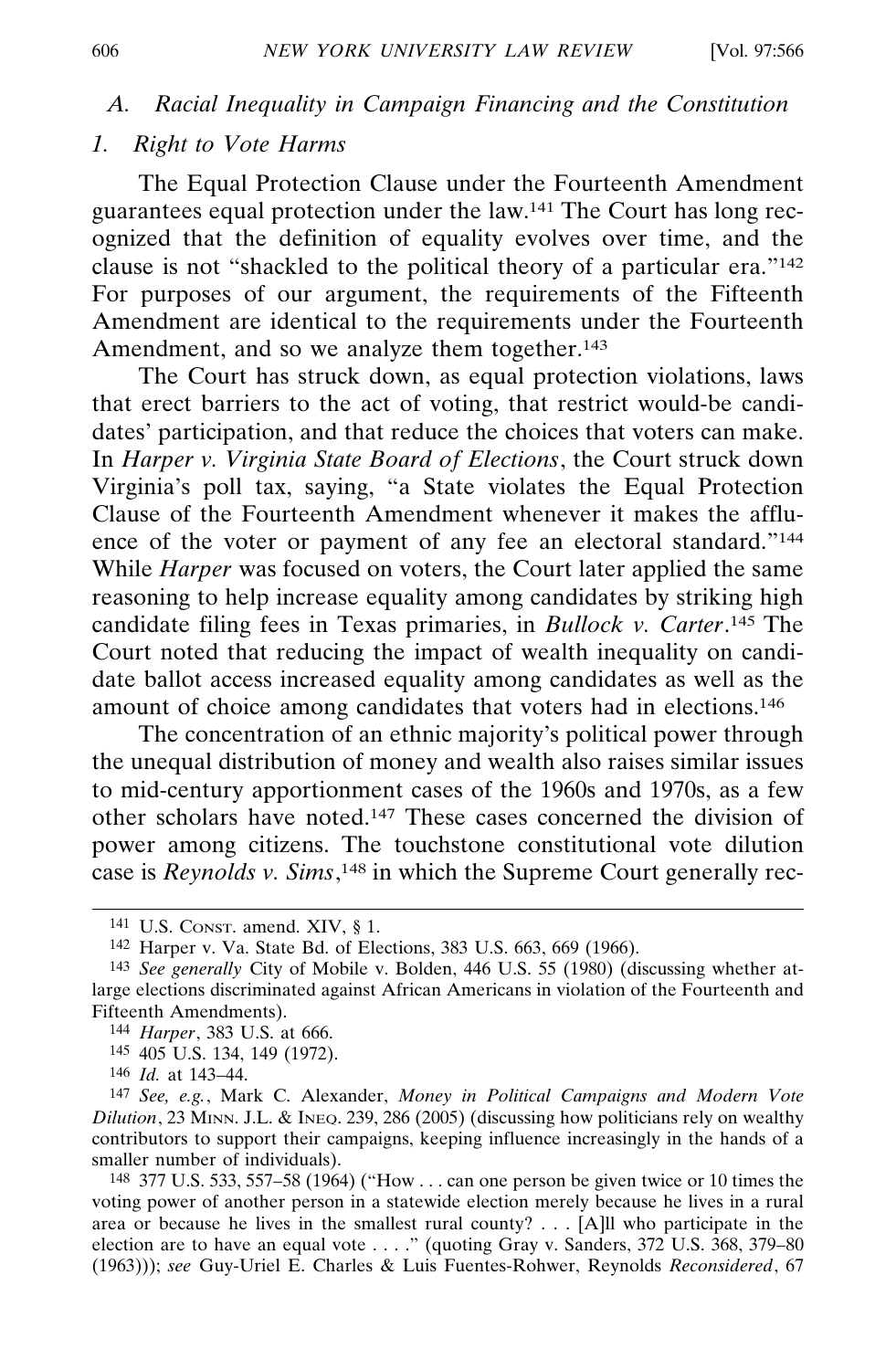ognized that vote dilution is an actionable wrong under the Equal Protection Clause.<sup>149</sup> Electoral schemes that gave "citizens in rural" regions" concentrated power "99 times the strength of urban dwellers" violated the Constitution's fundamental guarantee of "an equally weighted vote."150 The Fourteenth Amendment guarantees that all persons have equal opportunity to participate effectively, "without regard to race, sex, economic status, or place of residence."151

The outsized electoral influence of (overwhelmingly white) wealthy donors has downstream electoral effects similar to unfairly designed legislative districts that render minority votes meaningless.<sup>152</sup> In winner-take-all elections, not every minority group can be afforded an opportunity to win in every election. But, just as the Supreme Court has decided there is something intuitively problematic about "electoral arrangements that systematically deprive out-groups of any such opportunity to elect candidates [by] a simple re-drawing of [district] lines,"153 there is something problematic about electoral systems that deprive minorities of representation because of financial prerequisites that functionally exclude them from being able to meaningfully contest elections.

During the heyday of racial vote dilution litigation, courts acknowledged the financial barriers to political success that minorities faced—a fact that we have seen given little attention. One of the highwater mark cases of the constitutional vote dilution era, and the broad protection of minority political voice in all its forms, was *White v. Regester*. 154 In *White*, the Supreme Court ruled that Texas's urban voting district in Bexar County, which covered more than one thousand square miles and included nearly one million people, was unconstitutional because it diluted the Mexican American vote.155 In

151 *Reynolds*, 377 U.S. at 560–61; Garza v. County of Los Angeles, 918 F.2d 763, 774 (9th Cir. 1990). In other words, a government must represent all its citizens.

152 *See* Alexander, *supra* note 147, at 286.

153 Dale Ho, *Minority Vote Dilution in the Age of Obama*, 47 U. RICH. L. REV. 1041, 1049 (2013).

154 412 U.S. 755, 759 (1973) (challenging the redistricting plan on the grounds that it created "impermissible deviations from population equality," and that the multimember districts it created impermissibly diluted minority voting power).

155 *Id.* at 769 (holding that the county's Mexican Americans were "effectively removed from the political process" in violation of the Fourteenth Amendment).

ALA. L. REV. 485, 520 (2015) (suggesting that the *Reynolds* Court "ensured that white suburban majorities enjoyed the right to govern that was their due").

<sup>149</sup> *Reynolds*, 377 U.S. at 565–66.

<sup>150</sup> Alexander, *supra* note 147, at 242 (noting counties would be weighted by units not population giving greater influence to residents of rural counties); *id.* at 242 n.33 (quoting Lucas v. Forty-Fourth Gen. Assembly of Colo., 377 U.S. 713, 736 (1964)).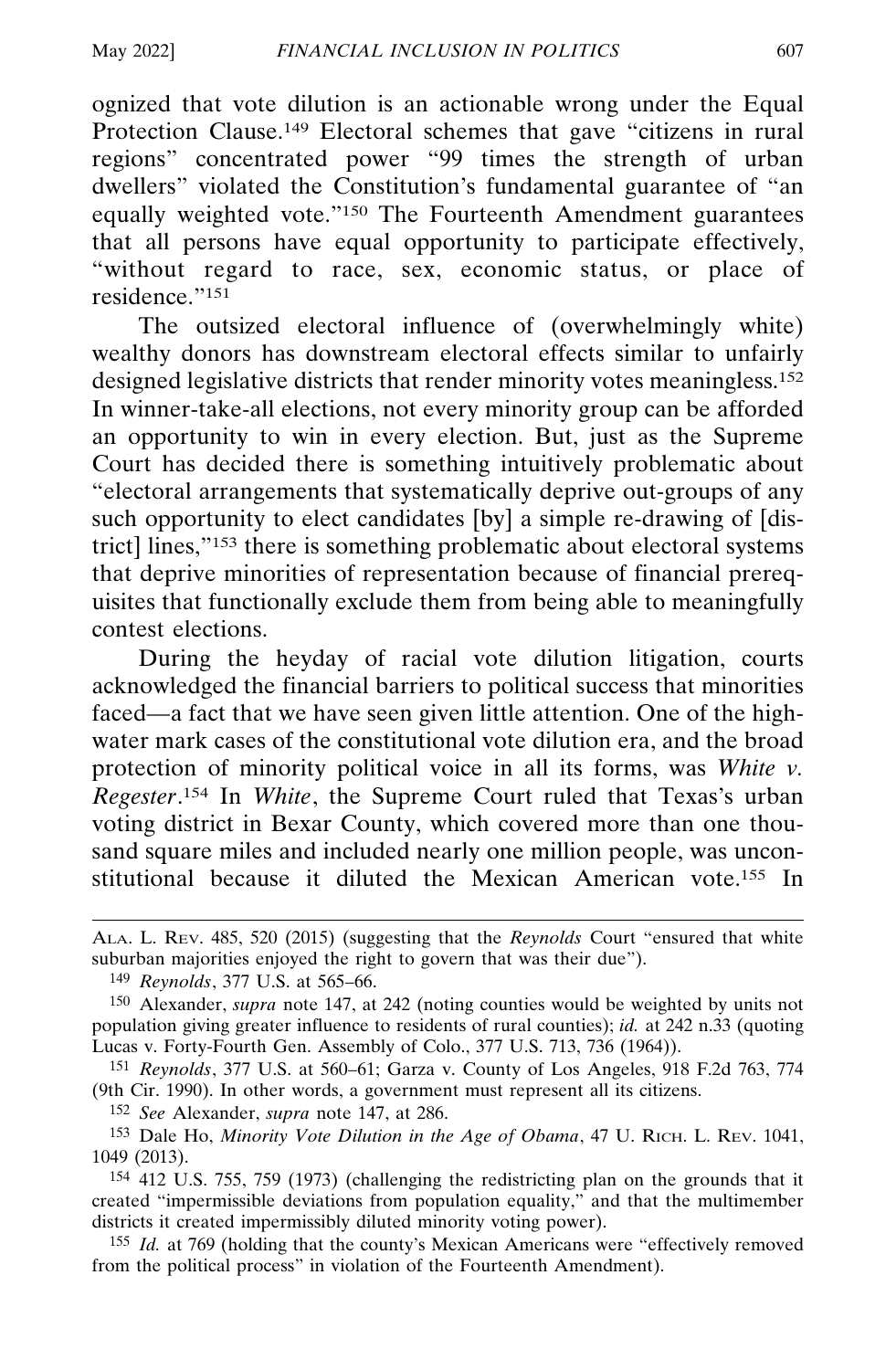striking down the Texas state districting scheme, though, the Court did not focus on one aspect of political participation, such as voting. Instead, the Court acknowledged that "*economic realities of the [minority] community*" prevented them from "effective participation in political life."156 The Constitution thus required that Texas's electoral structure "bring the [minority] community into the full stream of political life of the county and State by encouraging their further registration, voting, and *other political activities*."157 The Supreme Court thus spoke in general terms about Latinos' exclusion from the political process in Texas.

While the financial disadvantages that minorities face in campaigns is rarely discussed in voting rights debates today, the systemic economic disadvantages preventing minorities from electing their preferred representatives was important in *White*. Indeed, when Mexican American Legal Defense and Educational Fund (MALDEF) attorney Eduardo Idar appeared before the Supreme Court in 1973, he noted that minority candidates in Texas simply could not afford the huge campaign budget necessary to reach and persuade voters.158 As such, Black and Latino people were "frozen into permanent political minorities destined for constant defeat at the hands of the controlling political majority."159

The attention given toward financial barriers and to successful minority political contestation was even more important in the district court's decision.160 The plaintiffs in *White* relied substantially on evidence that they simply lacked the financial resources needed to compete for state assembly seats.161 Noting the importance of "campaign and communication expenses," the district court acknowledged that Black and Latino voters in Texas "may operate to eliminate or to delimit candidates and political associations that would otherwise be able to wage more tenable campaigns."162 The lower court readily acknowledged the resource disadvantage faced by Black and Latino

<sup>156</sup> *Id.* (emphasis added).

<sup>157</sup> *Id.* (emphasis added).

<sup>158</sup> White v. Regester*: MALDEF Case Helped Kill Off Mega-Voter Districts that Suppressed the Mexican American Vote*, MALDEF (Dec. 26, 2018), https:// www.maldef.org/2018/12/white-v-regester-maldef-case-helped-kill-off-mega-voter-districtsthat-suppressed-the-mexican-american-vote [https://perma.cc/8WD2-SY33].

<sup>159</sup> *Id*.

<sup>160</sup> Graves v. Barnes, 343 F. Supp. 704, 732 (W.D. Tex. 1972) ("[W]hen a minority group is invidiously disadvantaged by the concomitance of poverty . . . the Court will void such an apportionment scheme."), *aff'd in part, rev'd in part sub nom.* White v. Regester, 412 U.S. 755 (1973) (noting "a State may not design a system that deprives such groups of a reasonable chance to be successful").

<sup>161</sup> *White*, 412 U.S. at 769.

<sup>162</sup> *Graves*, 343 F. Supp. at 720–21.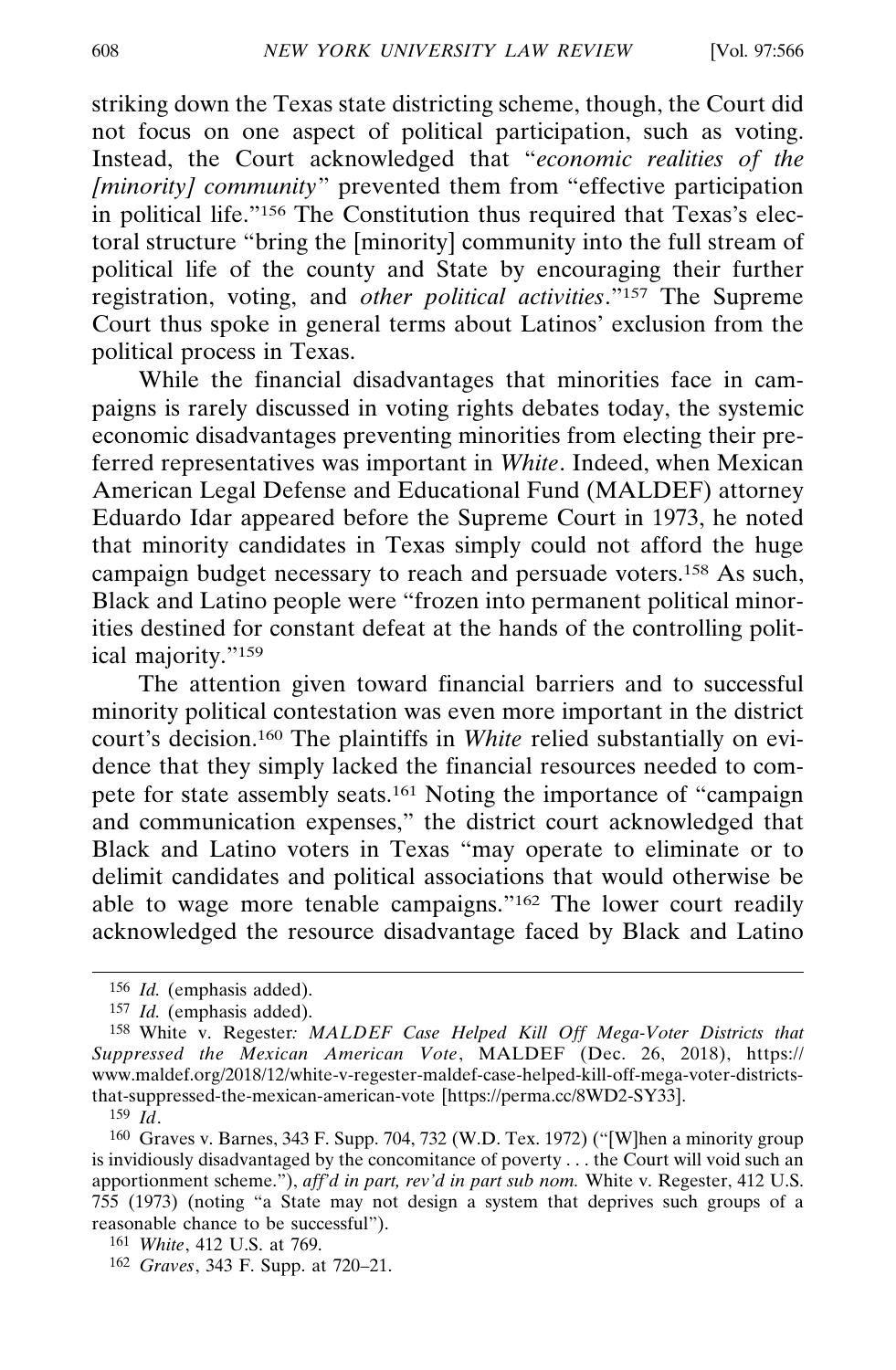voters, and the existence of "radically unequal expense" problems for minority candidates.163 A change in Texas's electoral system was thus necessary to provide minority votes with "the opportunity to participate effectively in the political process."164

In short, participation in the campaign finance system was an essential part of effective participation in political life. The inability of minority candidates to raise the resources necessary to campaign effectively was an important factor that ultimately led the Court to strike down the Texas scheme as dilutionary. The financial disadvantages faced by minorities, which affected both voters' ability to donate and candidates' ability to run campaigns, was an important factor, even if it was not explicitly mentioned in the opinion. This language omission, though, has had potentially important downstream effects.165 Several crucial aspects of political participation require money—most importantly, in order to conduct effective campaigns.

# *2. The Problem of State Action*

Do racial disparities in citizen participation in the campaign finance system or candidate-side racial disparities in access to campaign resources constitute voting discrimination under the Constitution? There has been some, though not much, scholarly debate related to this question.166 No researcher has squarely confronted the question, though, of whether deregulated campaign finance constitutes a voting rights violation under the Constitution.

For practical reasons, we think a constitutional challenge is unlikely to succeed. A successful challenge must establish that the current campaign finance system is the result of state action. State action is ill-defined,167 and in the classic case, it involves a state passing a law or enacting a regulation that deprives a plaintiff of equal protection. But state action is arguably broader than legislating or regulating. It

166 *See, e.g.*, Alexander, *supra* note 147, at 285–86 (arguing that principles from notable voting rights case can be used in analysis of campaign finance reform); Raskin & Bonifaz, *supra* note 2, at 278; Foley, *supra* note 2, at 1213; Sellers, *supra* note 139, at 1533–40. Note, however, that while we agree with nearly all of the claims in this literature, these studies do not squarely take on the issue of the political inequality created by our campaign finance structures and which create problems related to the right to vote.

167 *See generally* Christopher W. Schmidt, *On Doctrinal Confusion: The Case of the State Action Doctrine*, 2016 BYU L. REV. 575, 575 (describing the state action doctrine as a "notoriously murky field of constitutional law").

<sup>163</sup> *Id*. at 721.

<sup>164</sup> *Id*. at 734.

<sup>165</sup> Using language that would later appear in the amended VRA, the Court defined minorities' voting rights in expansive terms—as the ability to both "elect legislators of their choice" *and* "to participate in the political process[]." *White*, 412 U.S. at 766. However, resource disparities in running campaigns were not explicitly mentioned.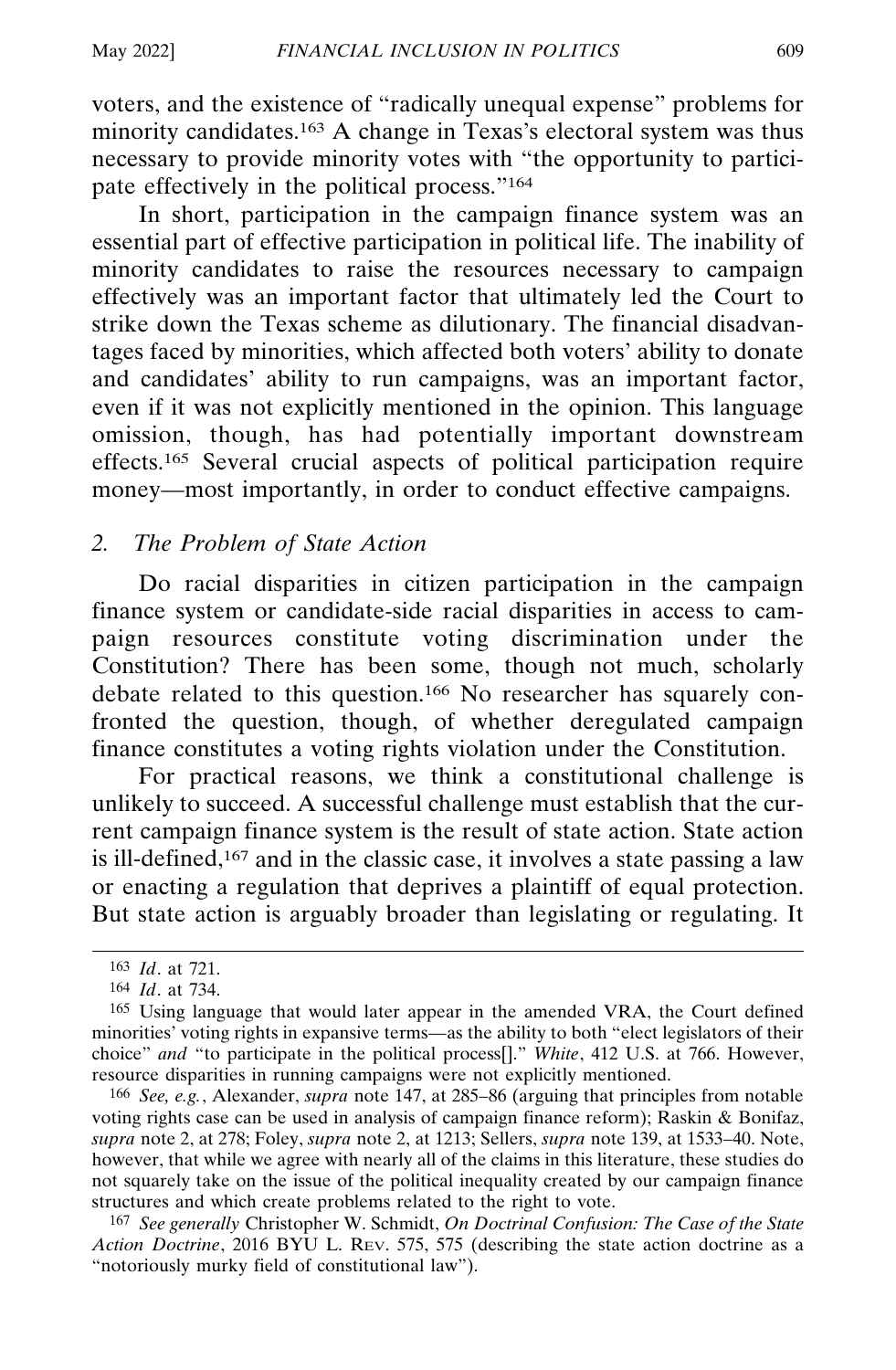can also include state "entanglement" in repression, outside of the official functions of the state apparatus.168 For example, in *Terry v. Adams*, the Court struck down a white primary system in Texas, in which white people got together before the official primary to choose which (white) candidate would be the nominee.<sup>169</sup> While there was no majority rationale in *Terry v. Adams*—four Justices thought the system violated the Fifteenth Amendment, and four thought it violated the Equal Protection Clause—Justice Clark's opinion explains that "any 'part of the machinery for choosing officials' becomes subject to the Constitution's restraints."170 Justice Frankfurter said that the "vital requirement" for state action is that "somewhere, somehow, to some extent, there be an infusion of conduct by officials, panoplied with state power, into any scheme by which colored citizens are denied voting rights merely because they are colored."171

An even broader interpretation of state action—and one that plaintiffs might need in order to bring a constitutional challenge involves interpreting "state neglect" as having ripened into state action.172 To establish state action in the campaign finance context, reformers would need to argue that after decades of neglecting to regulate campaign finance, states' failures to do so (particularly in light of citizen requests to act) should be interpreted by the courts as state action. This is not a new scholarly angle—Cass Sunstein said in the 1990s that "[a] system of unlimited campaign expenditures should be seen as a regulatory decision to allow disparities in resources to be turned into disparities in political influence."173 While today's Court is unlikely to take such a broad view of the state action doctrine, particularly in the campaign finance context, we join prior scholars in seeing an opening—albeit a narrow one—for a court to find state action in either state involvement in private campaign financing systems, or in state failure to regulate such a racially biased system.<sup>174</sup>

<sup>168</sup> *See id.* at 589.

<sup>169</sup> 345 U.S. 461, 463 (1953).

<sup>170</sup> *Id.* at 481 (Clark, J., concurring).

<sup>171</sup> *Id.* at 473 (Frankfurter, J., concurring).

<sup>172</sup> *See* Schmidt, *supra* note 167 at 590; Burton v. Wilmington Parking Auth., 365 U.S. 715, 725 (1961) ("By its inaction, the Authority, and through it the State, has not only made itself a party to the refusal of service, but has elected to place its power, property and prestige behind the admitted discrimination."); *cf.* Flagg Bros. v. Brooks, 436 U.S. 149, 164  $(1978)$  ("[A] State's mere acquiescence in a private action" does not suffice to establish state action).

<sup>173</sup> Cass R. Sunstein, *Political Equality and Unintended Consequences*, 94 COLUM. L. REV. 1390, 1399 (1994).

<sup>174</sup> *See* Raskin & Bonifaz, *supra* note 2, at 306–12.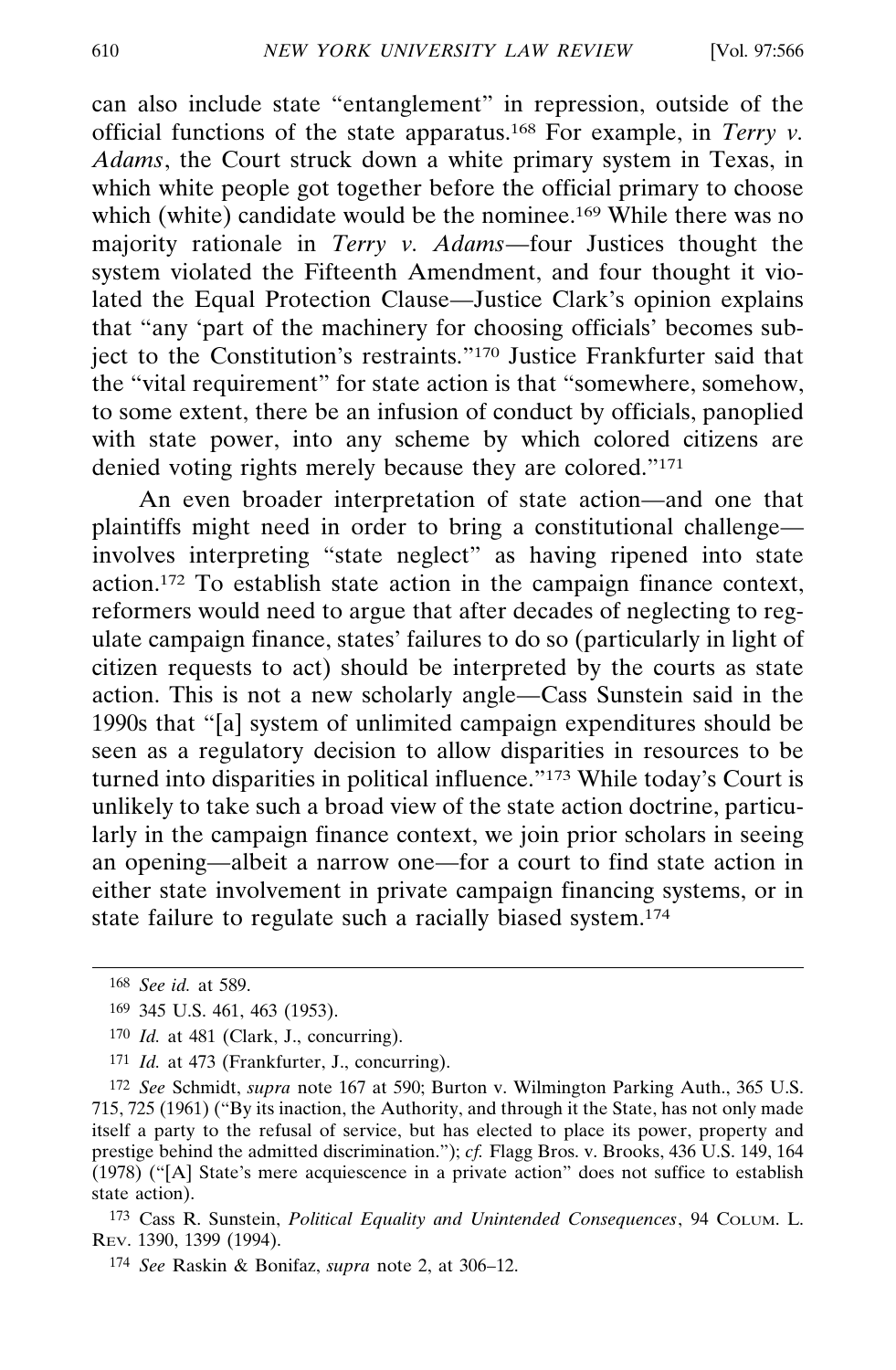# *B. Deregulated Campaign Finance and the Voting Rights Act*

Because of the intent requirement in constitutional litigation.<sup>175</sup> section 2 of the VRA is the main weapon now used to challenge discriminatory political structures. To prevail under section 2, plaintiffs must show that "based on the totality of circumstances . . . the political processes leading to nomination or election in the State or political subdivision are not equally open to participation" for minority voters, in that they "have less opportunity than other members of the electorate to participate in the political process and to elect representatives of their choice."176

There are two main types of voting discrimination challenges brought under section 2 of the VRA: "vote denial" and "vote dilution." Vote denial cases implicate *participation* in the political process—being able to register, vote, and have one's vote be counted.177 Policies that are challenged for denying individuals the right to vote include voter identification (voter ID) requirements, voter purges, felon disfranchisement laws, and restrictive voting periods.178 Vote dilution cases implicate *fair representation* through the aggregation of minority citizens' preferences.179 Dilution cases challenge practices that diminish a group's political influence. Common examples include

176 52 U.S.C. § 10301(b).

<sup>175</sup> *See* City of Mobile v. Bolden, 446 U.S. 55, 67 (1980). In *Bolden*, the plaintiffs brought suit claiming that election of city commissioners at-large diluted Black citizens' right to vote, in violation of the Fourteenth and Fifteenth Amendments. While Black voters comprised thirty-five percent of the population, no Black person had ever been elected as city commissioner. Moreover, the plaintiffs cited a long history of racially polarized voting at a level akin to what would be expected from a racially exclusionary primary system, and that city officials were not responsive to the Black population. Both the district court, 423 F. Supp. 384 (S.D. Ala. 1976), and the Fifth Circuit, 571 F.2d 238 (5th Cir. 1978), ruled in favor of the plaintiffs. *See* Bolden v. City of Mobile, 423 F. Supp. 384 (S.D. Ala. 1976), *aff'd* 571 F.2d 238 (5th Cir. 1978). However, the Supreme Court reversed, holding intent was necessary to establish racial discrimination. 446 U.S. 55, 67 (1980).

<sup>177</sup> *See* Pamela S. Karlan, *All Over the Map: The Supreme Court's Voting Rights Trilogy*, 1993 SUP. CT. REV. 245, 248–49 (noting that "vote denial" VRA cases challenge practices that restrict voter participation, which is a component of the right to vote).

<sup>178</sup> *See* Pamela S. Karlan, *Turnout, Tenuousness, and Getting Results in Section 2 Vote Denial Claims*, 77 OHIO ST. L.J. 763, 766 (2016) (explaining that while section 5 had previously prevented vote denial in covered jurisdictions, the *Shelby County* decision in conjunction with increased partisan polarization led Republican-sponsored laws to reduce voter turnout).

<sup>179</sup> *See* Karlan, *supra* note 177, at 249 (identifying aggregation as a component of the right to vote distinct from participation); *see also* Pamela S. Karlan, *The Impact of the Voting Rights Act on African Americans: Second- and Third-Generation Issues*, *in* VOTING RIGHTS AND REDISTRICTING IN THE UNITED STATES 121, 122–23 (Mark E. Rush ed., 1998).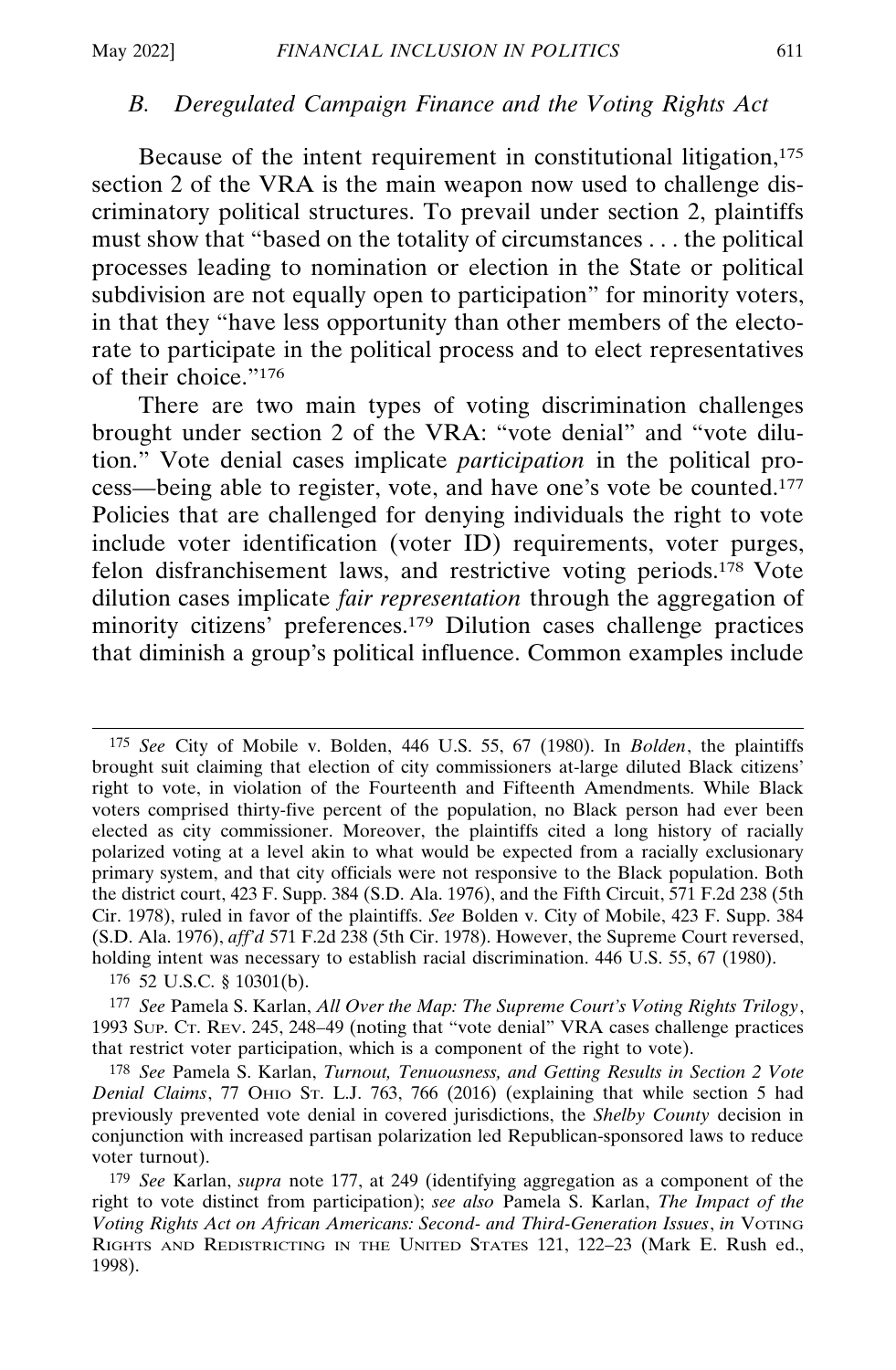the use of at-large elections, $180$  multimember districts, $181$  and gerrymandered districts.

Admittedly, just as campaign finance doctrine is unlikely to be shaped by equal protection concerns, it is unlikely to be affected by disparate impact analysis under the VRA. Nevertheless, it is useful to at least discuss the parallels between the harms imposed by electoral structures traditionally challenged under the VRA—like at-large elections and voter ID laws—and the rules that structure the financing of elections. Our empirical examination suggests that inequities in the campaign finance system bear on both substantive elements of the rights to vote embodied within the VRA—the right to participate and the right to be fairly represented.

#### *1. The Equal Participation Goal*

When talking about the "right to vote" as participation, courts and scholars are generally referring to the act of voting itself. However, the franchise's participatory value is more general than the ability to cast a ballot on election day. Meaningful political participation has rarely been limited to the act of voting exclusively.182 Rather, citizen participation consists of "purposeful activities in which citizens take part in relation to government." The right to participate thus includes "run[ning] for office themselves, vot[ing], urg[ing] others to vote for a particular candidate, volunteer[ing] to work on a campaign, and contribut[ing] to a candidate's campaign."183 Viewed under the broad umbrella of participation that includes both voting and donations to campaigns, this "contributions gap" appears very similar to

<sup>180</sup> *See* Chandler Davidson & George Korbel, *At-Large Elections and Minority-Group Representation: A Re-Examination of Historical and Contemporary Evidence*, 43 J. POL. 982, 983 (1981) (describing how scholars have long believed that the use of at-large elections prevents the election of minority officials). The Supreme Court case *White v. Regester* involved the use of at-large elections in a way that was ultimately deemed impermissible. *See supra* Section III.A.

<sup>181</sup> *See* Walter L. Carpeneti, *Legislative Apportionment: Multimember Districts and Fair Representation*, 120 U. PA. L. REV. 666, 670 (1972) (defining a multimember districting scheme as one where "a city, county, or other area, which is numerically entitled to more than one representative in the state legislature, is not subdivided into the appropriate number of individual districts, but rather elects its delegation on an at large basis"). In the famous vote dilution case, *Whitcomb v. Chavis*, 403 U.S. 124 (1971), plaintiffs unsuccessfully attacked a multimember apportionment scheme on the grounds that it unconstitutionally diluted their representation.

<sup>182</sup> *See* Spencer Overton, *The Participation Interest*, 100 GEO. L.J. 1259, 1273–74 (2012) (defining political participation broadly to include donating to or volunteering with campaigns, lobbying government officials, and "public advocacy and protest"); Foley, *supra* note 2, at 1226–27 (describing the "argumentative stage" of the electoral process in which competing factions of voters attempt to persuade each other).

<sup>183</sup> McCutcheon v. FEC, 572 U.S. 185, 191 (2014) (plurality opinion).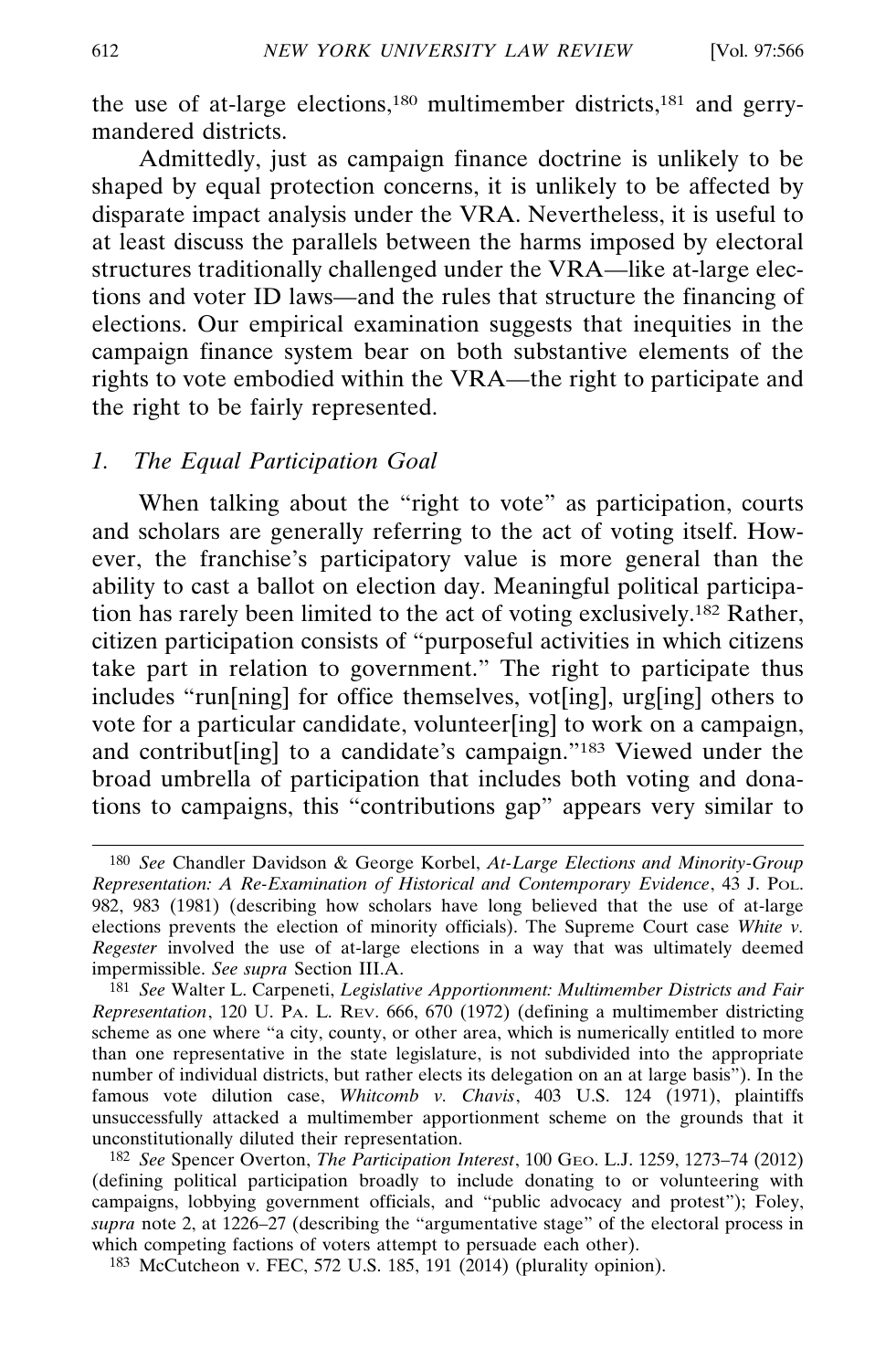disparities in voter turnout that animate challenges to policies like voter ID, voter purges, and the like.

Support for the "right to vote" as a protection of political participation can be found throughout the last seventy years of voting rights jurisprudence. As far back as the 1950s, the Supreme Court has indicated a willingness to provide minorities with equal opportunities to participate at *all* points of the political process, not just on election day. When the Court invalidated Texas's "white primary" system, for example, it denounced the exclusion of Black Americans from even pre-primary organizations that affected who would run from a political party.184 More recent cases demonstrate that political participation includes a range of activities centered on, but not limited to, voting. And finally, the *McCutcheon* plurality explicitly equated voting and spending as equivalent manifestations of "the right to participate in electing our political leaders."185

Scholarly analysis in the wake of *Citizens United* suggests there is little normative justification for treating contributions and votes differently, in light of the Court's recent campaign finance decisions.186 The Court applies equal protection principles to vote denial challenges, but First Amendment principles to campaign finance restrictions cases. As Yablon points out: "[O]pen-ended constitutional guarantees of equality and of expressive and associational liberty are not so rigidly deterministic. Indeed, given that neither [the First or Fourteenth Amendment] expressly refers to voting or spending, it is not axiomatic that they are even the right constitutional starting points."187 In other words, the same underlying constitutional values, such as the right to associate or express one's point of view during the political process, animate a voter's decisions both to pull a voting lever or make a donation to a candidate. Both are manifestations of what Pamela Karlan refers to as "voting as participation."188

We endorse the view that contributions and votes are both part of a broad umbrella concept of "political participation." An implication

187 Yablon, *supra* note 17, at 679.

188 Karlan, *supra* note 178, at 768 (2016) (quoting Pamela S. Karlan, *The Rights to Vote: Some Pessimism About Formalism*, 71 TEX. L. REV. 1705, 1709–12 (1993)).

<sup>184</sup> Smith v. Allwright, 321 U.S. 649 (1944). The underlying principle was general: A slating system that did not allow minority participation was a systematic attempt to deny them "an effective voice in the governmental affairs of their country, state, or community." Terry v. Adams, 345 U.S. 461, 466 (1953) (plurality opinion).

<sup>185</sup> *McCutcheon*, 572 U.S. at 191 (plurality opinion).

<sup>186</sup> A notable, and crucial exception is articulated in Dawood's important work emphasizing that lumping voting and donating into the "participation" category, as the *McCutcheon* plurality did, may open the court to disregarding voting equality as they do speech equality in the campaign finance context. *See* Dawood, *supra* note 135, at 25–27.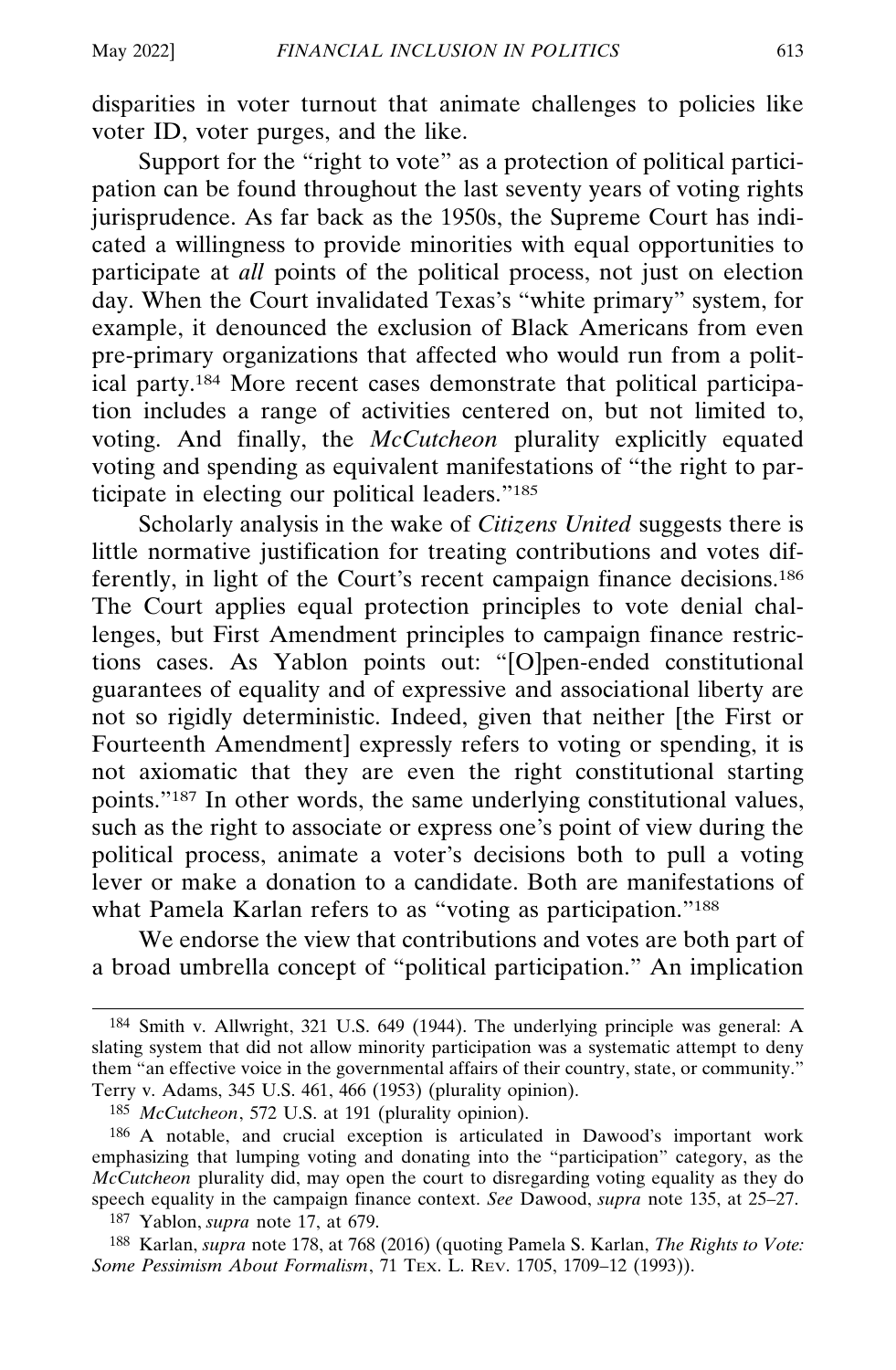stemming from this inquiry is that racial disparities in the ability to contribute to politics within a particular political subdivision is a manifestation of political inequality. As such, efforts to reform systems of campaign finance at all levels of government have an underappreciated connection to minority voting rights. To the extent that contributions are a form of political participation, racial disparities in the campaign finance system may indicate that an electoral system has deprived a minority community of its right to participate under the VRA.

To see this, note that how the racial contribution gap feeds into the turnout gap.189 Voters require sufficient information to make informed decisions. As the *Buckley* Court itself acknowledged, "informed public opinion is the most potent of all restraints against misgovernment."190 However, because minorities are less able to contribute, they are also less likely to be approached by political campaigns. The lack of campaign contact in turn reduces the likelihood that minority voters know which candidate to pull a lever for on election day—and thus less likely to show up at all.

Recent scholarship demonstrates how the financial needs of campaigns lead to disparate exposure to candidate campaigns that fall along class-based lines. Campaigns are resource-constrained—and candidates competing in heavily minority districts are even more cashstrapped.191 Candidates running for office in these places must thus allocate their limited campaign money in the most cost-effective way.192 These strategic cost considerations lead campaigns to allocate mobilization efforts away from poor voters.193 Given that poor communities are comprised disproportionately of racial and ethnic minori-

193 *Id.* at 1170–71.

<sup>189</sup> This argument was eloquently made by Bertrall Ross and Doug Spencer, who argue that campaigns "disproportionately neglect the poor when canvassing, calling, and sending political mailers to potential voters—mobilization activities that have a sizeable turnout effect. In our view, the most significant voter suppression tactics of the twenty-first century are therefore not what legislatures are doing, but what campaigns are not doing." Bertrall L. Ross II & Douglas M. Spencer, *Passive Voter Suppression: Campaign Mobilization and the Effective Disenfranchisement of the Poor*, 114 NW. U. L. REV. 633, 633 (2019).

<sup>190</sup> Buckley v. Valeo, 424 U.S. 1, 67 n.79 (1976) (per curiam) (quoting Grosjean v. Am. Press Co., 297 U.S. 233, 250 (1936)).

<sup>191</sup> *See* Tables 1 and 2, *supra*; *see generally* Jacob M. Grumbach & Alexander Sahn, *Race and Representation in Campaign Finance*, 114 AM. POL. SCI. REV. 206 (2020).

<sup>192</sup> Bertrall L. Ross II, *Addressing Inequality in the Age of* Citizens United, 93 N.Y.U. L. REV. 1120, 1170 (2018) (describing how candidates will optimize their campaign mobilization spending to maximize turnout subject to a budget constraint: "What campaigns would like to do is spend the least amount of money to secure the most number of votes.").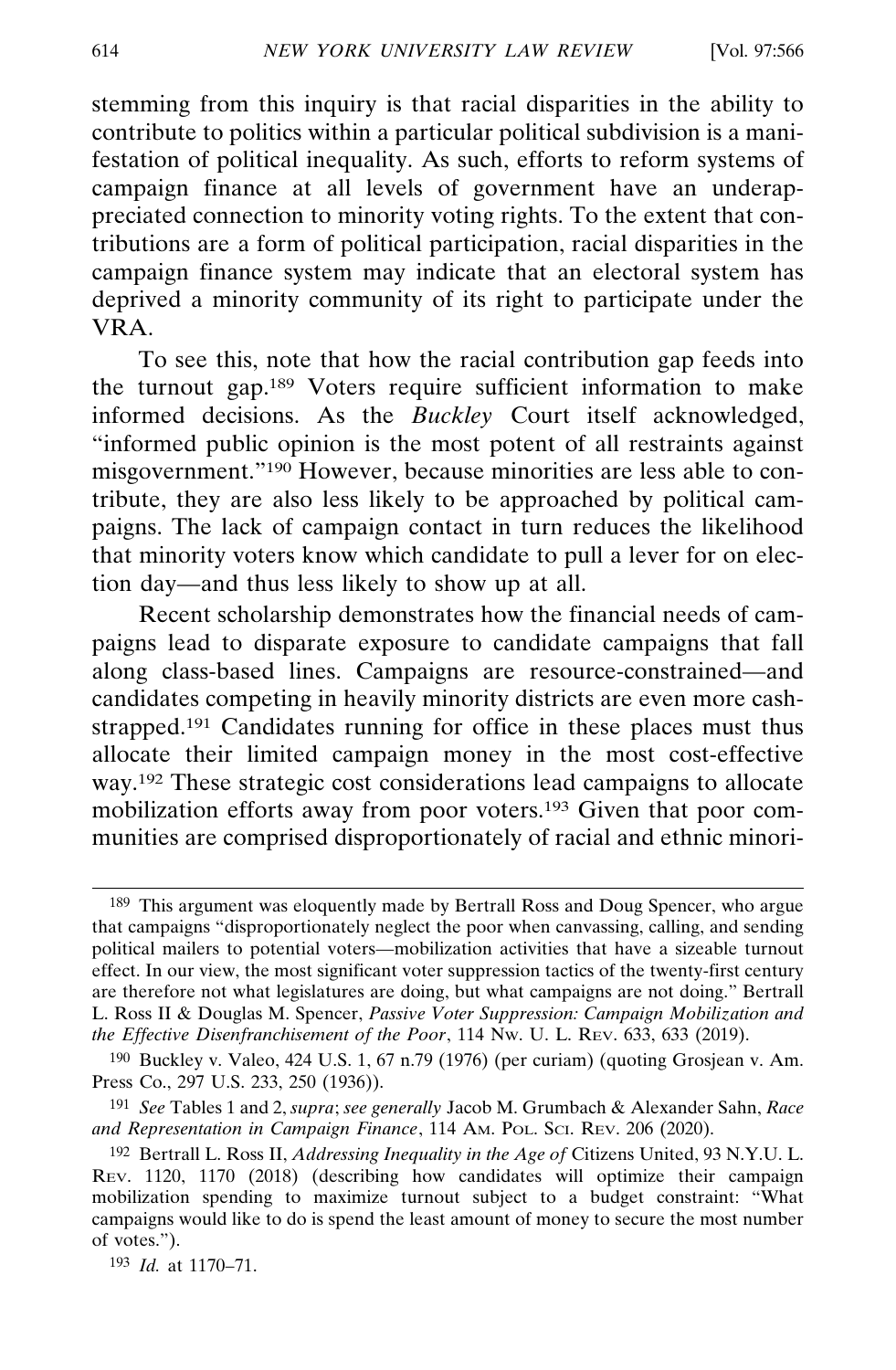ties,194 biased campaign mobilization will disproportionately hurt minority voters. Research from the social sciences consistently confirms that minority voters are the most difficult for campaigns to turn out on election day.195 By extension, "biased mobilization" also reduces the campaigns' opportunities to learn about the needs and preferences of their constituents, which can shape their perception of the electorate.196

Former FEC Chair Ann Ravel further elaborates on how the current operation of political campaigns—a crucial part of the political process "leading to nomination [and] election"—leaves racial minorities less able to make equally informed choices about voting.197 In particular, the increased use of "micro-targeting" by campaigns allows candidates to target people who participate the most in politics, and it helps campaigns seek additional donors.<sup>198</sup> This targeting is based on personal information including past campaign contributions.199 Given the underparticipation of minorities in terms of donations, political campaigns often neglect campaign communication with lower income voters—particularly minority voters.200 This omission is exacerbated because these groups have lower voting rates to begin with.

### *2. The Fair and Effective Representation Goal*

The VRA has been interpreted to protect not only the right to cast a ballot, but to provide aggregative protection to minorities

200 *See* Ravel, *supra* note 197, at 1046.

<sup>194</sup> *See Poverty Rate by Race/Ethnicity*, KAISER FAM. FOUND. (2019), https:// www.kff.org/other/state-indicator/poverty-rate-by-raceethnicity [https://perma.cc/Z95E-2EAN] (demonstrating that only ten percent of Americans living under the poverty line are white, while approximately twenty percent of people living under the poverty line are Black and Latino).

<sup>195</sup> *See* Daniel Stevens & Benjamin G. Bishin, *Getting Out the Vote: Minority Mobilization in a Presidential Election*, 33 POL. BEHAVIOR 113, 126–28 (2011).

<sup>196</sup> Ross, *supra* note 192, at 1126–27.

<sup>197</sup> *See* Ann Ravel, *A New Kind of Voter Suppression in Modern Elections*, 49 U. MEM. L. REV. 1019, 1046 (2019) ("This segmenting of voters in campaigns leaves out a large swath of the population who never receive political communications at all—primarily lower income people or minorities.").

<sup>198</sup> *See* Christopher S. Elmendorf & Abby K. Wood, *Elite Political Ignorance: Law, Data and the Representation of (Mis)Perceived Electorates*, 52 U.C. DAVIS L. REV. 571, 588 (2018) (discussing how political profiles are constructed to predict a voter's "partisanship, turnout propensity, policy preferences and even his or her likely response to different campaign messages").

<sup>199</sup> *See* Ravel, *supra* note 197, at 1051 n.176 (noting targeting can be based on voting behavior, past contributions, and data obtained by companies). See generally EITAN D. HERSH, HACKING THE ELECTORATE: HOW CAMPAIGNS PERCEIVE VOTERS (2015) (discussing how political campaigns use databases with voter information to perceive the electorate and shape outreach tactics).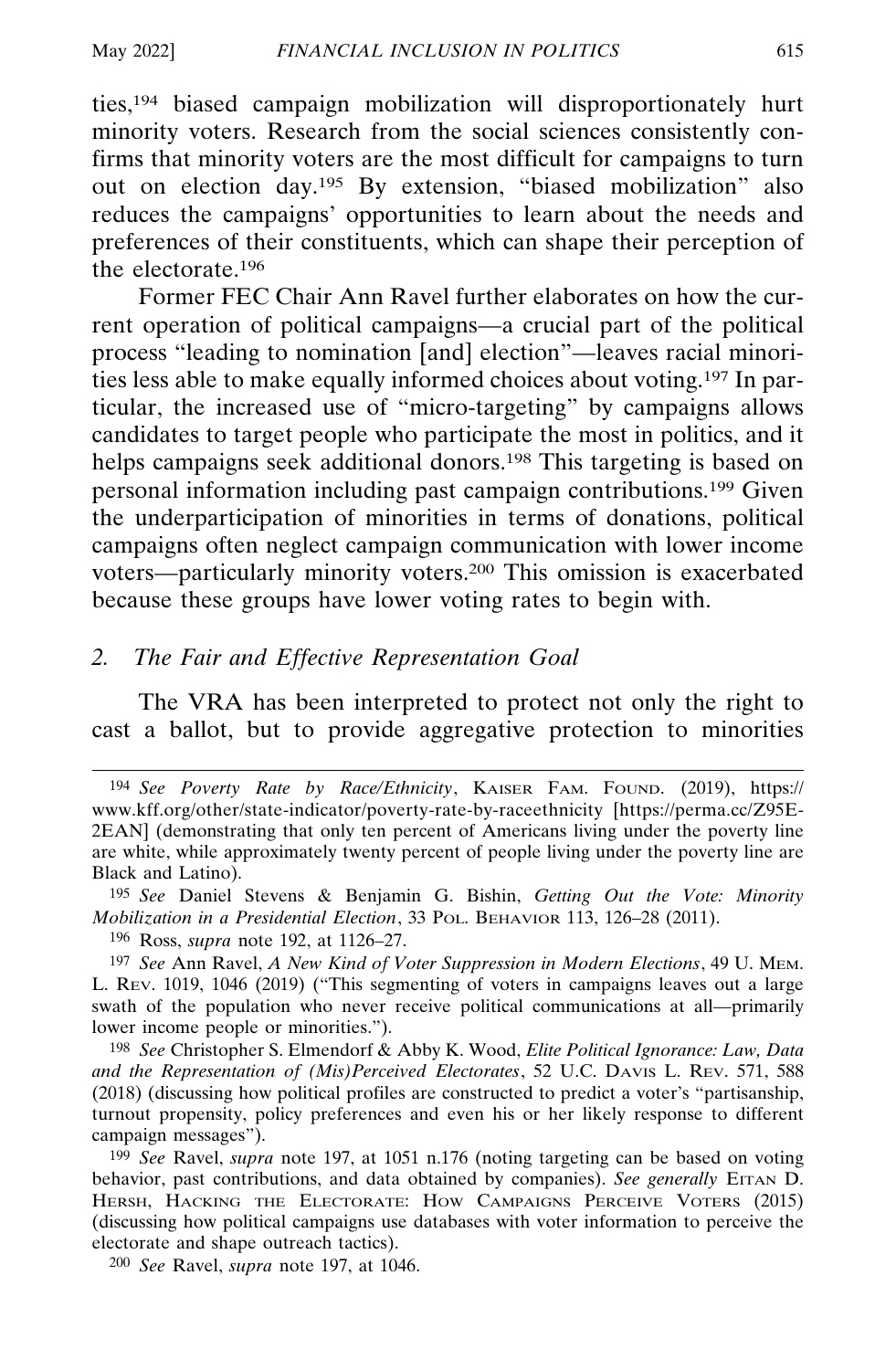through the right to "elect the representatives of their choice."201 Historically, the "[d]ilution of racial minority group voting strength may be caused [either] by the dispersal of blacks into districts in which they constitute an ineffective minority of voters or from the concentration of blacks into districts where they constitute an excessive majority."202 In either case, a minority group may be denied the right to elect the representative of its choice despite the fact that its individual members cast votes that are weighed equally with those of majority voters.

In terms of "fair and effective representation," addressing districting practices like "cracking" and "packing" only partially addresses the set of electoral practices that ensure minorities have a "fair opportunity"203 to elect their preferred representatives.204 As our empirical analysis suggests, money is a prerequisite for the selection of democratic representatives. Financial resources are necessary for campaigns, making them a precondition for the electoral success of any community's preferred candidate. Money is needed to pay for media, staff involved in voter mobilization, and numerous other administrative expenses.205 One recent study found the candidate who raises the most money ultimately wins in over ninety percent of congressional elections.206 This summary statistic should be treated with caution, since it may very well be a reflection of better candidates simply raising more money. Nevertheless, it is suggestive evidence of the importance of money for electoral success.

The "political effectiveness" command of the VRA is hollow if it does not encompass the ability of minorities to harness their voting strength through voter mobilization and persuasion on minorities'

204 *See* Pamela S. Karlan, *The Rights to Vote: Some Pessimism About Formalism*, 71 TEX. L. REV. 225, 234 (1993) ("[A]ggregation claims are largely group-based: They involve claims by individual voters that they are part of a discrete group of voters whose direct preferences have been unfairly ignored.").

205 *See* Robert C. Smith, *Financing Black Politics: A Study of Congressional Elections*, 17 REV. BLACK POL. ECON. 5, 7 (1988) ("The pattern for media expenditures is as follows: 23 percent for television, 33 percent for printing, 9 percent for newspaper ads, 6 percent radio and 23 percent in undesignated ad expenses.").

206 ADAM LIOZ, DEMOS, STACKED DECK: HOW THE RACIAL BIAS IN OUR BIG MONEY POLITICAL SYSTEM UNDERMINES OUR DEMOCRACY AND OUR ECONOMY 5 (2015), https:// www.demos.org/sites/default/files/publications/StackedDeck2\_1.pdf [https://perma.cc/ 6SEL-F98G].

<sup>201</sup> Thornburg v. Gingles, 478 U.S. 30, 46 n.12 (1986).

<sup>202</sup> *Id.* at 46 n.11.

<sup>203</sup> We use the term "fair opportunity" in the same manner as Professor Lani Guinier, who defined it as "a principle of proportional power designed primarily to maintain legitimacy from the perspective of minority interests." Lani Guinier, *The Representation of Minority Interests: The Question of Single-Member Districts*, 14 CARDOZO L. REV. 1135, 1143 (1993) (arguing for proportionality as means of increasing minority interest representation).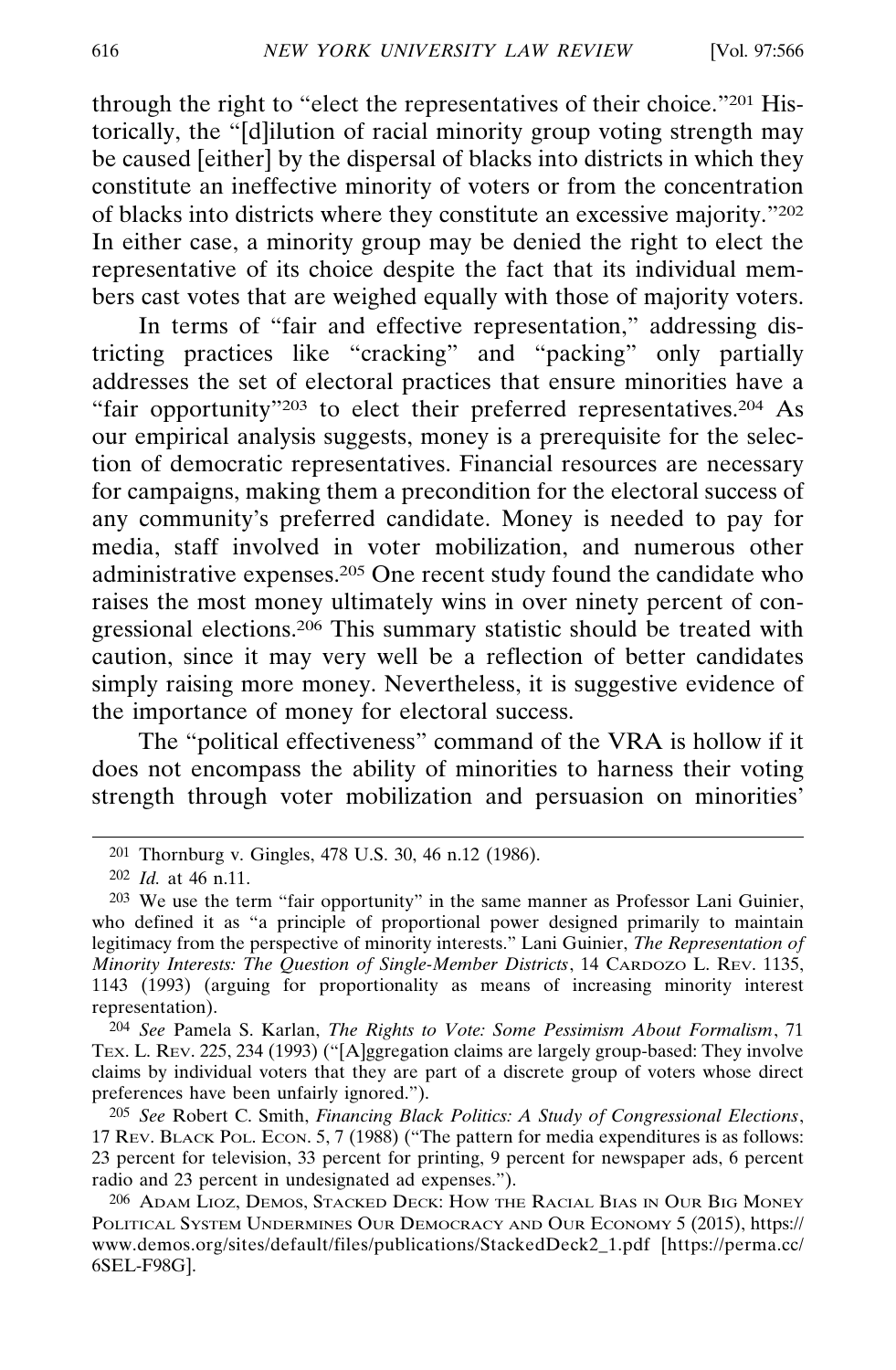preferred issues. Harnessing this strength requires some commitment to providing minority communities with the resources necessary to compete in elections. As we have just discussed, the omission of Black and Latino voters from the donor class has the potential to do the opposite, if minority-preferred candidates are either deterred from running or guaranteed to lose due to financial constraints. The legislative debates surrounding the VRA support this interpretation. To Congress, equal "political opportunity" meant including opportunities for legislative lobbying and representative-constituent interaction.207 All of these types of political participation are dependent on candidates having money.208

# *3. A Modest Proposal: Campaign Finance Disparities Under the "Totality of Circumstances" Test*

In our view, the evidence is clear that the deregulation of campaign finance "operate[s] to minimize or cancel out the voting strength of racial or political elements of the voting population,"209 due to preexisting racial disparities in economic status. In an ideal world, campaign finance structure schemes would be subject to examination under section 2, to the extent that politicians from minority communities faced resource disadvantages due to electoral financing rules. Unfortunately, unlike the Fourteenth Amendment, the VRA is unlikely to serve as a remedial tool for the problems we have laid out above, given the Court's current composition.210 Challenging an electoral system because of its campaign financing rules would probably be viewed as too distant from the types of discriminatory practices intended by the drafters of the VRA.

The VRA is a discriminatory results-based law, not a discriminatory intent one. Whether a jurisdiction deprives minorities of equal political opportunity is decided under a localized, totality-ofcircumstances analysis. A more modest way to incorporate the problems related to racial disparities in campaign finance participation and access would be to incorporate evidence of such inequities into claims that are commonly alleged under current doctrine. Since

<sup>207</sup> *See* Kathryn Abrams, *"Raising Politics Up": Minority Political Participation and Section 2 of the Voting Rights Act*, 63 N.Y.U. L. REV. 449, 460 (1988) ("Others described the Act as combatting the reluctance of white and minority voters to interact in the political process, thus highlighting not only lobbying activities, but the caucuses, meetings, and informal contacts through which political alliances are forged.").

<sup>208</sup> LIOZ, *supra* note 206.

<sup>209</sup> The Senate Report accepts the Supreme Court's observation that "[t]he right to vote . . . includes the right to have the vote counted at full value without dilution or discount." S. REP. NO. 97-417, at 19 (1982).

<sup>210</sup> *See* Sellers, *supra* note 139, at 1557.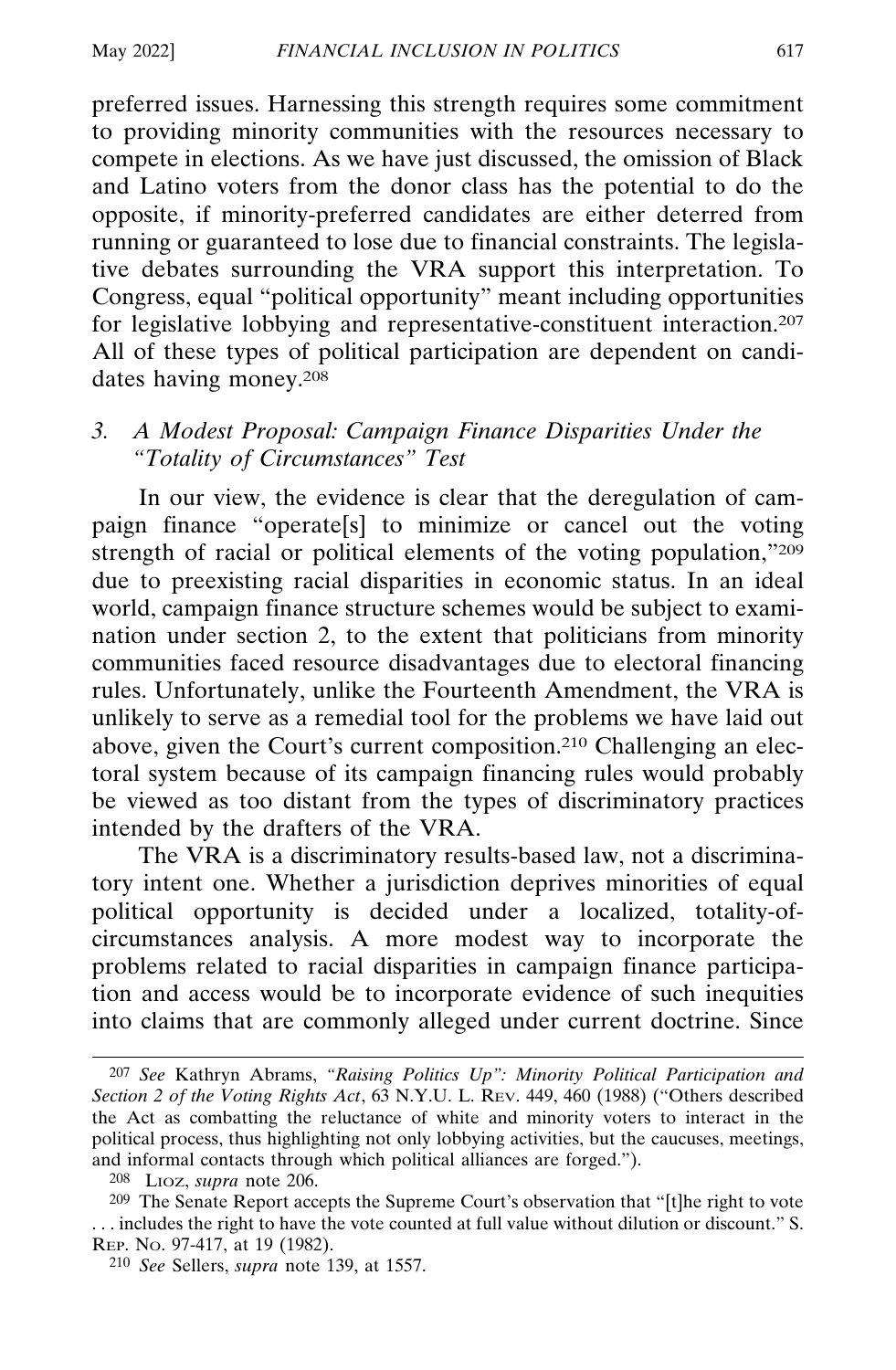the seminal case *Thornburg v. Gingles*, a plaintiff aiming to demonstrate that her political influence was illegally diluted must show what is now commonly referred to as the "*Gingles* preconditions"211: (1) that the minority group is sufficiently large and geographically compact; (2) that the minority group is politically cohesive; and (3) that white voters vote as a bloc and thereby typically defeat minority-preferred candidates.212 Together, these factors provide evidence of racially polarized voting, which has become the primary consideration for assessing whether vote dilution exists.

Once the *Gingles* preconditions are satisfied, though, courts will engage in a multifactor balancing inquiry before determining whether vote dilution exists.213 In this stage of the analysis, litigants will generally discuss the additional evidence that may be probative of whether a political system was "equally open to minority voters."214 To guide

1. the extent of any history of official discrimination in the state or political subdivision that touched the right of the members of the minority group to register, to vote, or otherwise to participate in the democratic process;

7. the extent to which members of the minority group have been elected to public office in the jurisdiction.

*Id.* In addition, the Senate enumerated two additional factors that were probative on the issue of voter discrimination: "Whether there is a lack of responsiveness on the part of elected officials to the particularized needs of minority group members," and "[w]hether the policy underlying the state or political subdivision's use of the challenged standard, practice, or procedure is tenuous." *Id.* at 29. However, the report describes this list of factors as neither exclusive nor comprehensive. Moreover, a plaintiff need not prove any particular number or a majority of these factors in order to succeed in a vote dilution claim. These factors were derived from the analytical framework of *White v. Regester*, 412

<sup>211</sup> 478 U.S. 30 (1986). The Supreme Court later suggested that the *Gingles* factors would be necessary but not sufficient conditions for section 2 liability. *See* Johnson v. De Grandy, 512 U.S. 997, 1011 (1994) ("[*Gingles*] clearly declined to hold [the three factors] sufficient in combination, either in the sense that a court's examination of relevant circumstances was complete once the three factors were found to exist, or in the sense that the three in combination necessarily and in all circumstances demonstrated dilution.").

<sup>212</sup> *Gingles*, 478 U.S. at 50–51.

<sup>213</sup> *See Johnson*, 512 U.S. at 1013.

<sup>214</sup> S. REP. NO. 97-417, at 28–29. The enumerated factors were:

<sup>2.</sup> the extent to which voting in the elections of the state or political subdivision is racially polarized;

<sup>3.</sup> the extent to which the state or political subdivision has used unusually large election districts, majority vote requirements, anti-single shot provisions, or other voting practices or procedures that may enhance the opportunity for discrimination against the minority group;

<sup>4.</sup> if there is a candidate slating process, whether the members of the minority group have been denied access to that process;

<sup>5.</sup> the extent to which members of the minority group in the state or political subdivision bear the effects of discrimination in such areas as education, employment and health, which hinder their ability to participate effectively in the political process;

<sup>6.</sup> whether political campaigns have been characterized by overt or subtle racial appeals;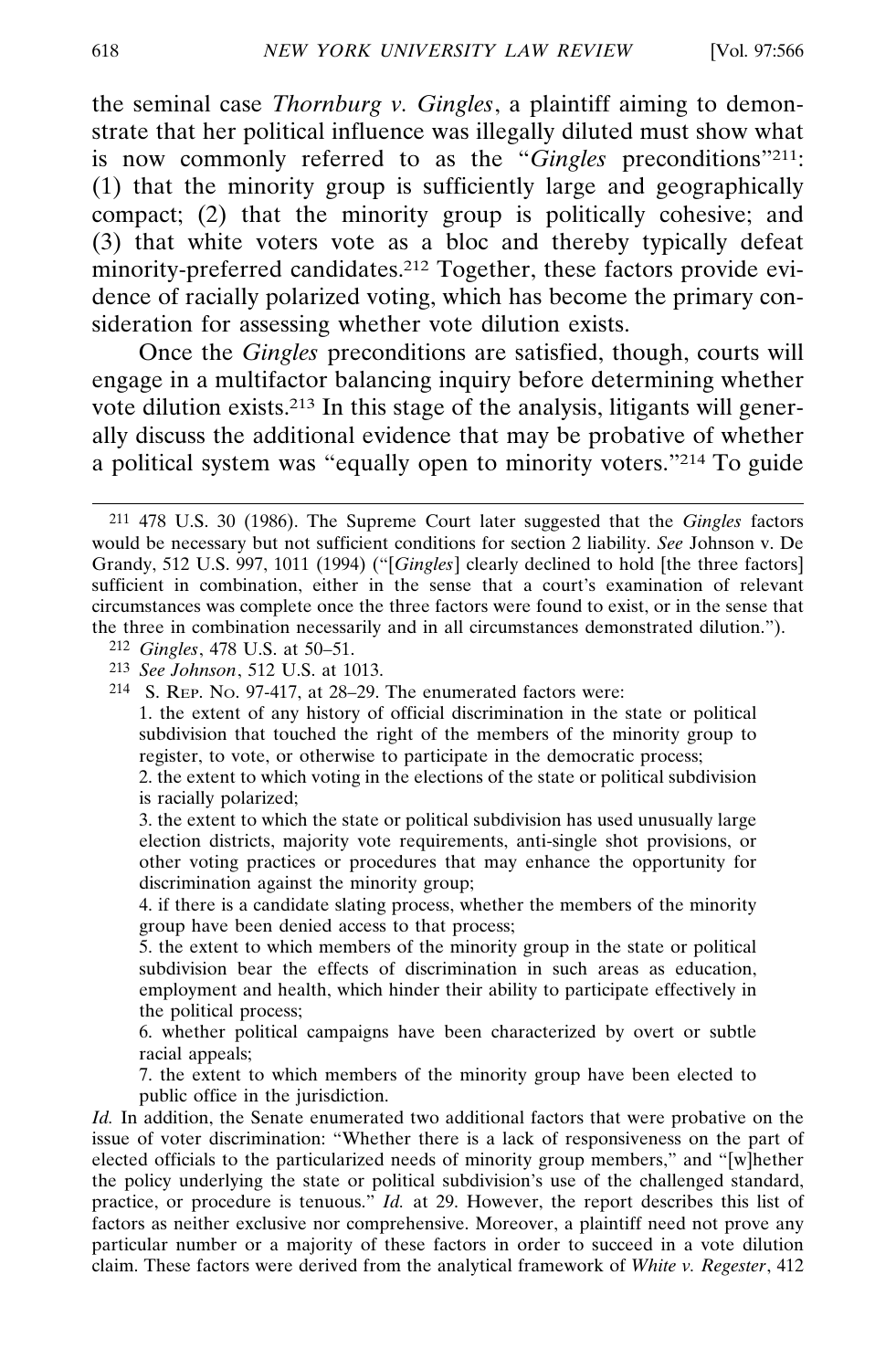the analysis, the Senate Judiciary Committee in 1982 issued a report to accompany the amended statute, widely known as "the Senate Report." These so-called "Senate Factors" were culled from voting cases of the 1960s and 70s, and include a jurisdiction's history of political discrimination or prior use of election structures to submerge the voting power of minorities.215 They have been used by plaintiffs to supplement the evidence on the *Gingles* test for discrimination.

Several of the factors that Congress believed were demonstrative of vote discrimination apply to privately funded elections. In our view, evidence of systematic disadvantages faced by racial minorities in financing campaigns can and should be used as additional evidence in section 2 inquiries. We thus briefly discuss now how a jurisdiction's deregulated campaign finance structure relates separately to at least two Senate Report factors that help determine whether an electoral practice runs afoul of the VRA.

Importantly, this proposed use of campaign finance disparities would not significantly alter existing doctrine in any way. As in all dilution cases under section 2, a plaintiff would still need to first show that a protected minority group is politically cohesive and geographically segregated. The plaintiff could then proceed to provide quantitative evidence of racial disparities in campaign finance as a factor to consider in the second-stage "totality of circumstances" analysis. The defendant jurisdiction could respond by offering other neutral justifications for why racial minorities are poorly represented in the financing of elections.

a. Factor Four: Deregulated Campaign Finance Schemes Exclude Minorities from the Candidate Slating Process

Elections funded primarily by wealthy, white donors mean that candidates of color are less likely to run in primaries, they raise less money when they do run, and they are less likely to win. The fourth factor in the Senate Report instructs courts to consider whether "there is a candidate slating process, [and] whether the members of the minority group have been denied access to that process."216 This factor clearly relates to the exclusion of minority voice in the selection process of a party's candidate—i.e., its primary process.217 In *White v.*

U.S. 755 (1973), and reaffirmed by *Zimmer v. McKeithen*, 485 F.2d 1297 (5th Cir. 1973) (en banc), *aff'd sub nom.* E. Carroll Parish Sch. Bd. v. Marshall, 424 U.S. 636 (1976) (per curiam). S. REP. NO. 97-417, at 28–29.

<sup>215</sup> *See* S. REP. NO. 97-417.

<sup>216</sup> *Id.* at 29.

<sup>217</sup> Existing section 2 case law suggests that courts view slating as "a process in which some influential non-governmental organization selects and endorses a group or 'slate' of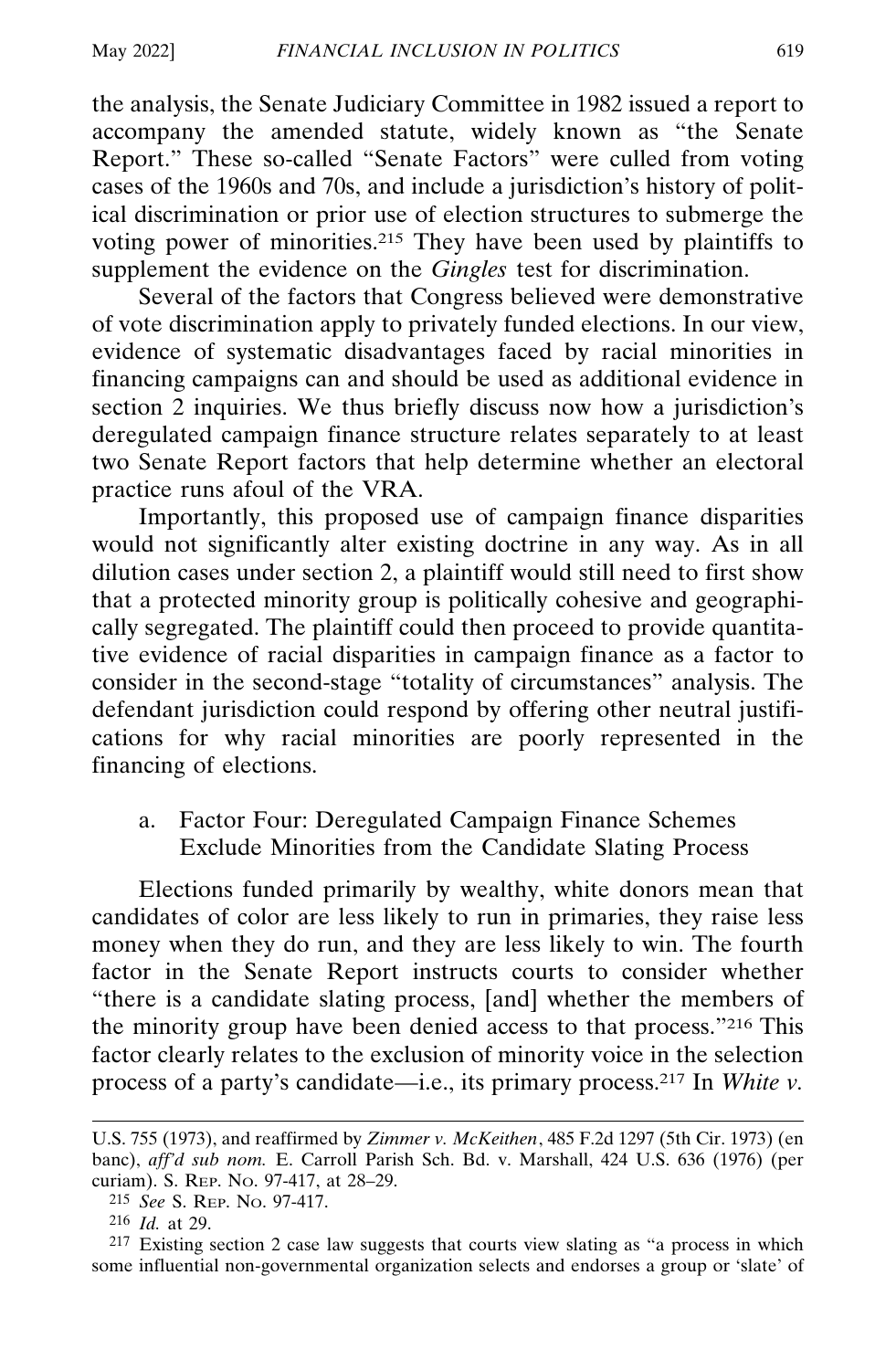*Regester*, the Court relied substantially on the fact that the Democratic Party had only nominated a Black candidate twice.218 The exclusion of both Black citizens in the Democratic Party's deliberation (and the total absence of minority candidates fielded by the party) indicated that "'the black community has been effectively excluded from participation in the Democratic primary selection process,' and was therefore generally not permitted to enter into the political process in a reliable and meaningful manner."219

Candidates of color are unable to compete in the "wealth primary" necessary to run competitive campaigns needed to qualify for the general election.220 Research shows that financial barriers to competing in the primary are an important determinant of minority political selection (the "supply" of minority candidates).221 In other words, most Black voters now believe that fewer candidates of color run for office because they lack the financial networks necessary to raise enough money for a run.222 Moreover, because minorities are on average poorer than whites, they are also less likely to be able to selffund campaigns.223

The notion that evidence of financial barriers is relevant to the fourth Senate factor is supported by existing case law from the lower courts. There are several cases in which courts have found section 2 liability due to the exclusion (formal or informal) of minority candidates from the party selection process.224 Moreover, in one particular case, a lower court explicitly considered the exclusion of minority can-

222 LIOZ, *supra* note 206, at 27.

223 Indeed, a cursory glance at the financial health of members of Congress suggests that money is an important determinant of political selection. According to recent reporting, the median net worth for a member of Congress in 2013 was \$1.03 million. Alan Rappeport, *Making It Rain: Members of Congress Are Mostly Millionaires*, N.Y. TIMES: FIRSTDRAFT (Jan. 12, 2015, 5:54 PM), https://www.nytimes.com/politics/first-draft/2015/01/ 12/making-it-rain-members-of-congress-are-mostly-millionaires [https://perma.cc/BE8W-BMV8].

224 *See, e.g.*, Citizens for a Better Gretna v. City of Gretna, 834 F.2d 496, 504 (5th Cir. 1987).

candidates, rendering the election little more than a stamp of approval for the candidates selected." Westwego Citizens for Better Gov't v. City of Westwego, 946 F.2d 1109, 1116 n.5 (5th Cir. 1991).

<sup>218</sup> *White*, 412 U.S. at 766–67 ("[S]ince Reconstruction days . . . these two were the only two [Black people] ever slated by the Dallas Committee for Responsible Government (DCRG), a white-dominated organization that is in effective control of Democratic Party candidate slating in Dallas County."); *see also* Rogers v. Lodge, 458 U.S. 613, 625 (1982) ("[P]ast discrimination had prevented blacks from effectively participating in Democratic Party affairs and in primary elections.").

<sup>219</sup> *White*, 412 U.S. at 767.

<sup>220</sup> *See supra* Part I.

<sup>221</sup> Paru Shah, *It Takes a Black Candidate: A Supply-Side Theory of Minority Representation*, 67 POL. RES. Q. 266, 272 (2014).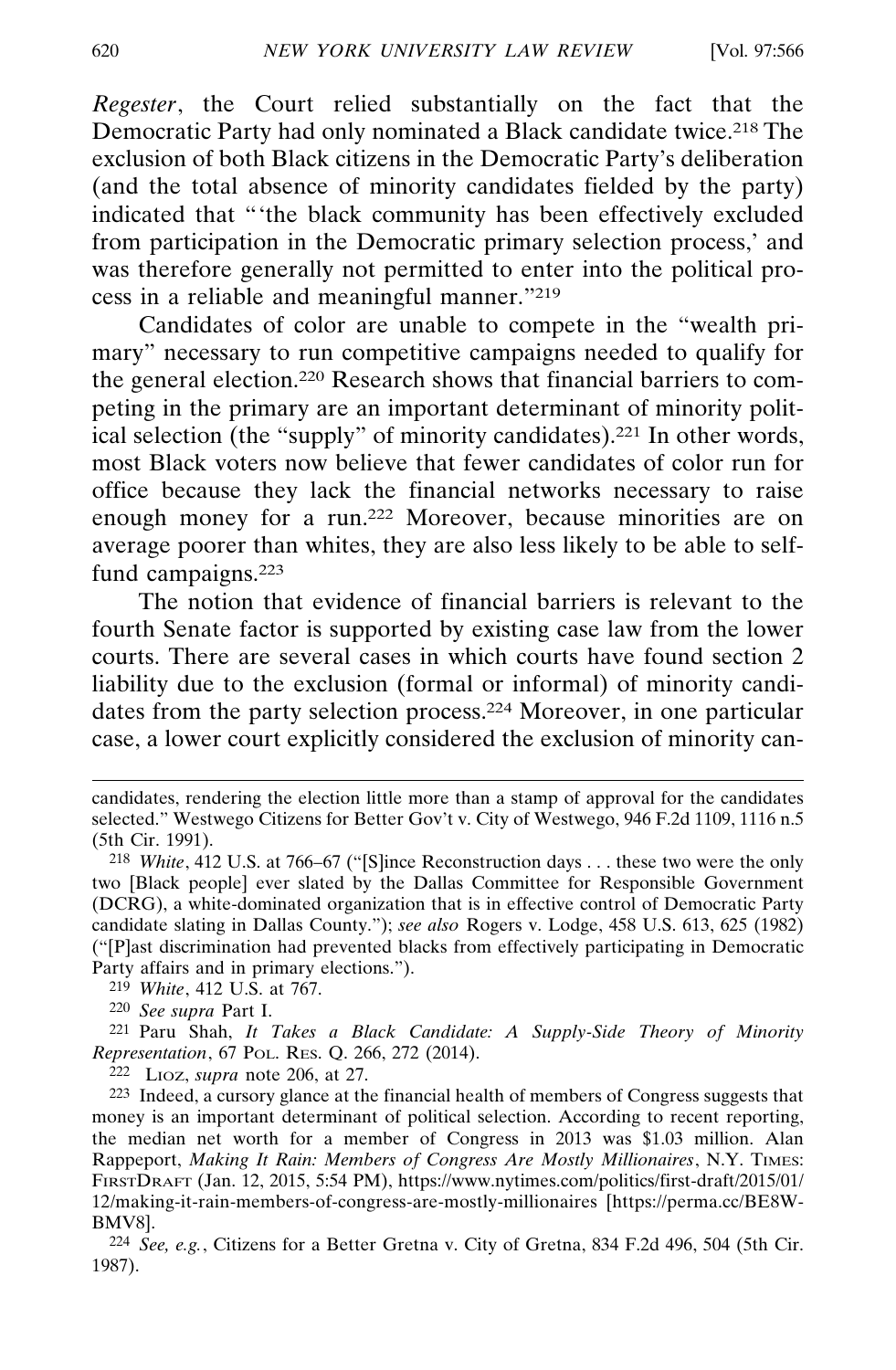didates from primaries due to financial barriers as a factor that militated in favor of VRA violation.225 In this challenge to at-large elections in a Georgia town, the district court concluded that the city's election practices constituted vote dilution in large part because "African–American voters appear to have been unable to sponsor candidates."226 As the Court noted, part of the reason for this was likely due to the fact that in prior elections, "none of the African–American candidates received more total monetary contributions than any of the white candidates."227

b. Factor Nine: Deregulated Campaign Finance Schemes Reduce Responsiveness on the Part of Elected Officials to the Particularized Needs of the Members of the Minority Group

Responsiveness is the only Senate factor that considers whether an electoral system is achieving the democratic goal of substantive representation.228 Social scientists have provided extensive evidence that contributions buy access to officeholders and influence the pool of viable candidates—and that legislators' roll-call votes are more responsive to donor opinion than constituent opinion.229 As we showed in Part I of the Article, higher levels of campaign spending reduce the likelihood the representatives support the interests of Black constituents.230 We also showed in Part I that when contributions from Black donors make up a greater share of election funds, the resulting congressional representation is more liberal and more in line with the political attitudes of Black constituents.<sup>231</sup>

Unlike votes for candidates for Congress, state legislatures, governorships, and the like, campaign contributions can cross district boundaries.232 This allows individuals to contribute to campaigns for candidates who would not represent them geographically, but may provide a kind of "surrogate representation."233 Moreover, evidence suggests the higher the percentage of out-of-district contributions a

- 230 *See supra* Part I.
- 231 *See supra* Section I.D.2.

<sup>225</sup> Cofield v. City of LaGrange, 969 F. Supp. 749, 777 (N.D. Ga. 1997).

<sup>226</sup> *Id.*

<sup>227</sup> *Id.* at 768.

<sup>228</sup> *See* Stephanopoulos, *supra* note 87.

<sup>229</sup> *See supra* Section I.B.

<sup>232</sup> *See* James G. Gimpel, Frances E. Lee & Shanna Pearson-Merkowitz, *The Check Is in the Mail: Interdistrict Funding Flows in Congressional Elections*, 52 AM. J. POL. SCI. 373, 390–92 (2008); Fontana, *supra* note 125.

<sup>233</sup> Jane Mansbridge, *Rethinking Representation*, 97 AM. POL. SCI. REV. 515, 522–23 (2003).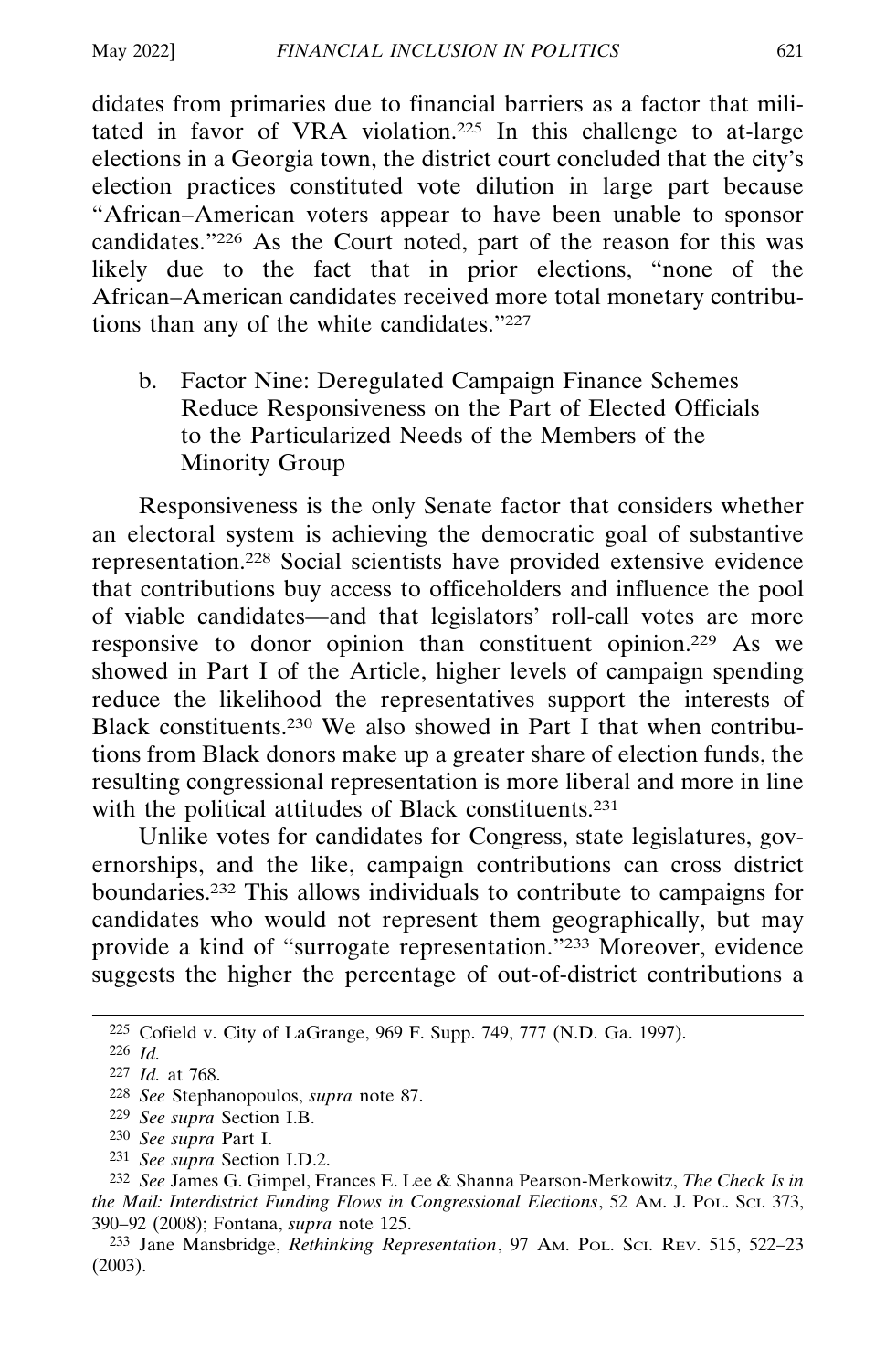member receives, the greater their responsiveness to the national donor base.234 Given the evidence in Table 3 above, the role out-ofdistrict contributions is particularly problematic for facilitating responsive representation for racial minorities.235

#### IV

# THE ROLE OF PUBLIC FINANCING IN ADDRESSING THESE PROBLEMS.

No single reform, whether created legislatively or judicially, can eliminate the racial wealth gap and improve political representation. However, studies of public campaign financing suggest that a welldesigned public financing regime can help to reduce racial and class inequality among donors and in the candidate pool. If we can put donors and nondonors on more equal footing, other salutary effects should follow, like more equal access to elected officials and better representation of constituents—who, under public financing, are also more likely to be donors.236 For reformers, creating a public financing program legislatively would be much more fruitful than challenging our current, deregulated system and asking judges to impose a public financing system as a judicial remedy.

Consistent with the First Amendment analysis in Part II, these public financing programs can withstand constitutional scrutiny if they are voluntary, avoid including provisions that might "level the playing field" between candidates or among donors, and focus on anticorruption motivations for adopting the programs.237 Tying the two strands of jurisprudence together, we note that some courts might view a governmental interest in avoiding section 2 claims as a compelling governmental interest sufficient to tolerate some (voluntary) restrictions on political spending in a public financing program. According to Morgan Kousser, Southern jurisdictions are historically the most likely

<sup>234</sup> *See, e.g.*, Brandice Canes-Wrone & Kenneth M. Miller, *Out-of-District Donors and Representation in the US House*, LEGIS. STUD. Q. (forthcoming) (manuscript at 35) (on file with the *New York University Law Review*).

<sup>235</sup> *See supra* Section I.D.2, Table 3.

<sup>236</sup> *See generally* Richard Briffault, *Public Funding and Democratic Elections*, 148 U. PA. L. REV. 563 (1999).

<sup>237</sup> *Id*. at 578. *Arizona Free Enterprise* and *Davis* both suggest that "leveling the playing field" justifications for public financing are on shaky First Amendment ground. Ariz. Free Enter. Club v. Bennett, 564 U.S. 721, 750 (2011); Davis v. FEC, 554 U.S. 724, 739 (2008). For an argument in favor of public financing based around the incentive-aligning results of public financing programs and corruption reduction that should follow, see generally ZEPHYR TEACHOUT, CORRUPTION IN AMERICA (2014).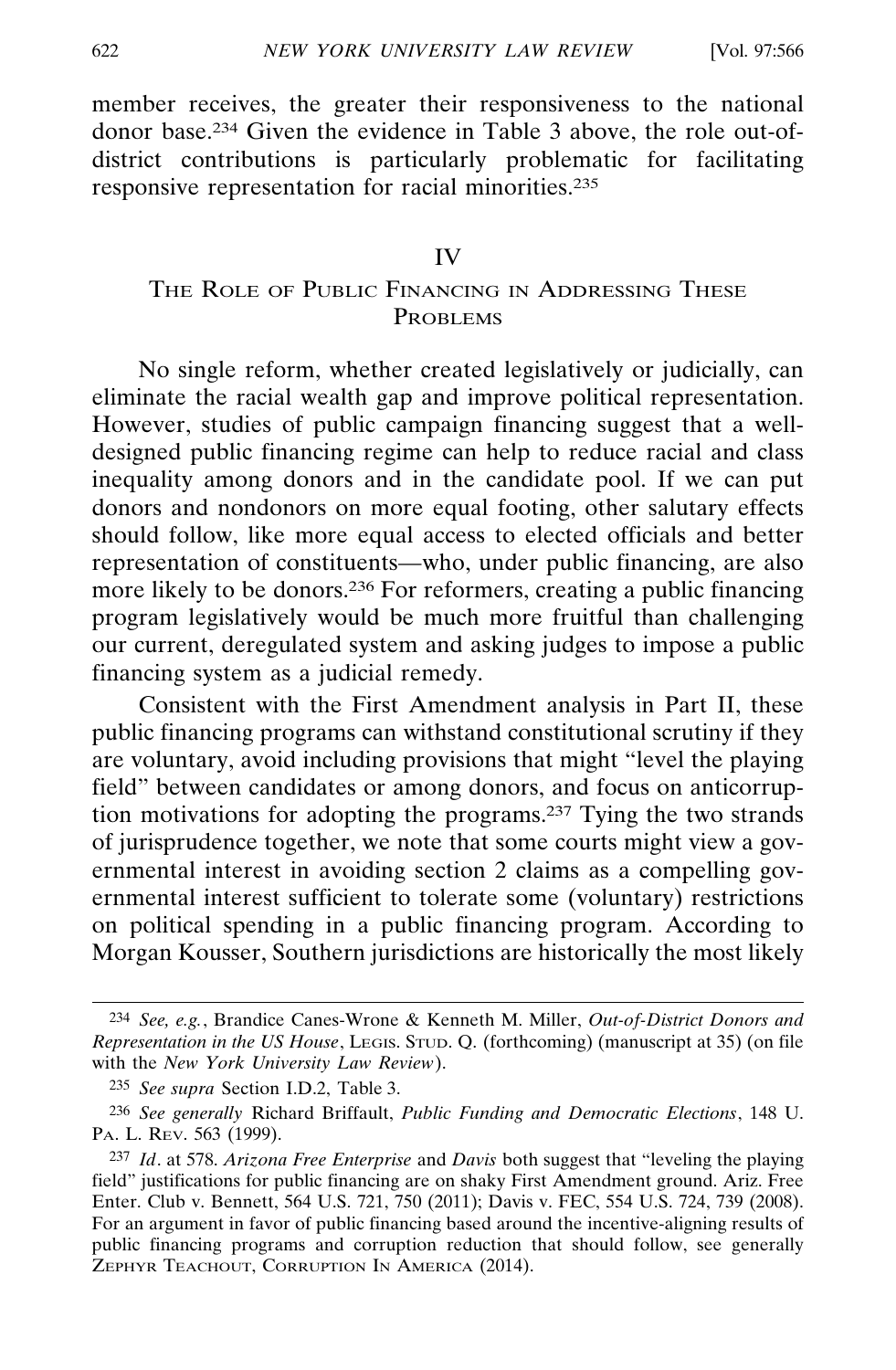to face section 2 claims brought under the VRA, so they might find this defense particularly appealing.238

In the balance of this Part, we describe the variety of public financing programs and research to date on their effects on diversifying the "selectorate" and candidate pool, and courts' reactions to them. We then propose that reformers should work through electoral channels, though we believe that a court could require such as scheme as a remedy in a section 2 claim as described above. Indeed, courts have required more aggressive remedies in the past.

### *A. Public Financing Can Improve Financial Inclusion in Politics*

Public financing works because candidates voluntarily limit the size of contributions they can receive and the amount that they will spend. The programs take many forms. Matching programs match small donations with public money for any qualifying candidates. Voucher programs send vouchers to people in the constituency that they can assign to qualifying candidates. Other programs give block grants to candidates once they have raised a certain number of small donations and gathered a certain number of signatures.239 A voucher program is more in line with solving the problems we identify here, since it is more egalitarian in design and does not require any financial outlay by donors in order to participate. A voucher pilot program is currently contemplated for federal elections in H.R. 1, the For the People Act.<sup>240</sup>

<sup>238</sup> Morgan Kousser, *Do The Facts of Voting Rights Support Chief Justice Roberts's Opinion in* Shelby County*?*, TRANSATLANTICA (2015), https://journals.openedition.org/ transatlantica/7462 [https://perma.cc/FXH4-5X9W].

<sup>239</sup> Resources abound. *See, e.g.*, MICHAEL J. MALBIN, CAMPAIGN FIN. INST., CITIZEN FUNDING FOR ELECTIONS (2015), http://www.cfinst.org/pdf/books-reports/CFI\_ CitizenFundingforElections.pdf [https://perma.cc/AN4A-9TCH]; *State Public Financing Options 2015-2016 Election Cycle*, NAT'L CTR. OF STATE LEGISLATURES, https:// www.ncsl.org/Portals/1/Documents/Elections/StatePublicFinancingOptionsChart2015.pdf (July 17, 2015) [https://perma.cc/4Q7D-6557]; DEMOS, PUBLIC FUNDING FOR ELECTORAL CAMPAIGNS: HOW 27 STATES, COUNTIES, AND MUNICIPALITIES EMPOWER SMALL DONORS AND CURB THE POWER OF BIG MONEY IN POLITICS (2017), https://www.demos.org/sites/ default/files/publications/Public\_Financing\_Factsheet\_FA%5B5%5D.pdf [https://perma.cc/ J6U4-ZJKA]; *CFI Historical Database of State Campaign Finance Laws*, CAMPAIGN FIN. INST., https://cfinst.github.io/#contribution-limits?question=IndividualToCandLimit\_H\_ Max&year=2018 [https://perma.cc/FD3E-JS57]; *Interactive Tool for Citizen Policy Analysts*, CAMPAIGN FIN. INST., http://www.cfinst.org/State/CitizenPolicyTool.aspx [https:// perma.cc/3AUT-YRUV].

<sup>240</sup> *See generally* Gareth Fowler & Daniel I. Weiner, *Understanding HR 1's Public Financing Provisions*, BRENNAN CTR. FOR JUST. (2019) https://www.brennancenter.org/ sites/default/files/2019-09/Report\_Understanding%20HR1%20Public%20Financing.pdf [https://perma.cc/JW5F-QCGZ].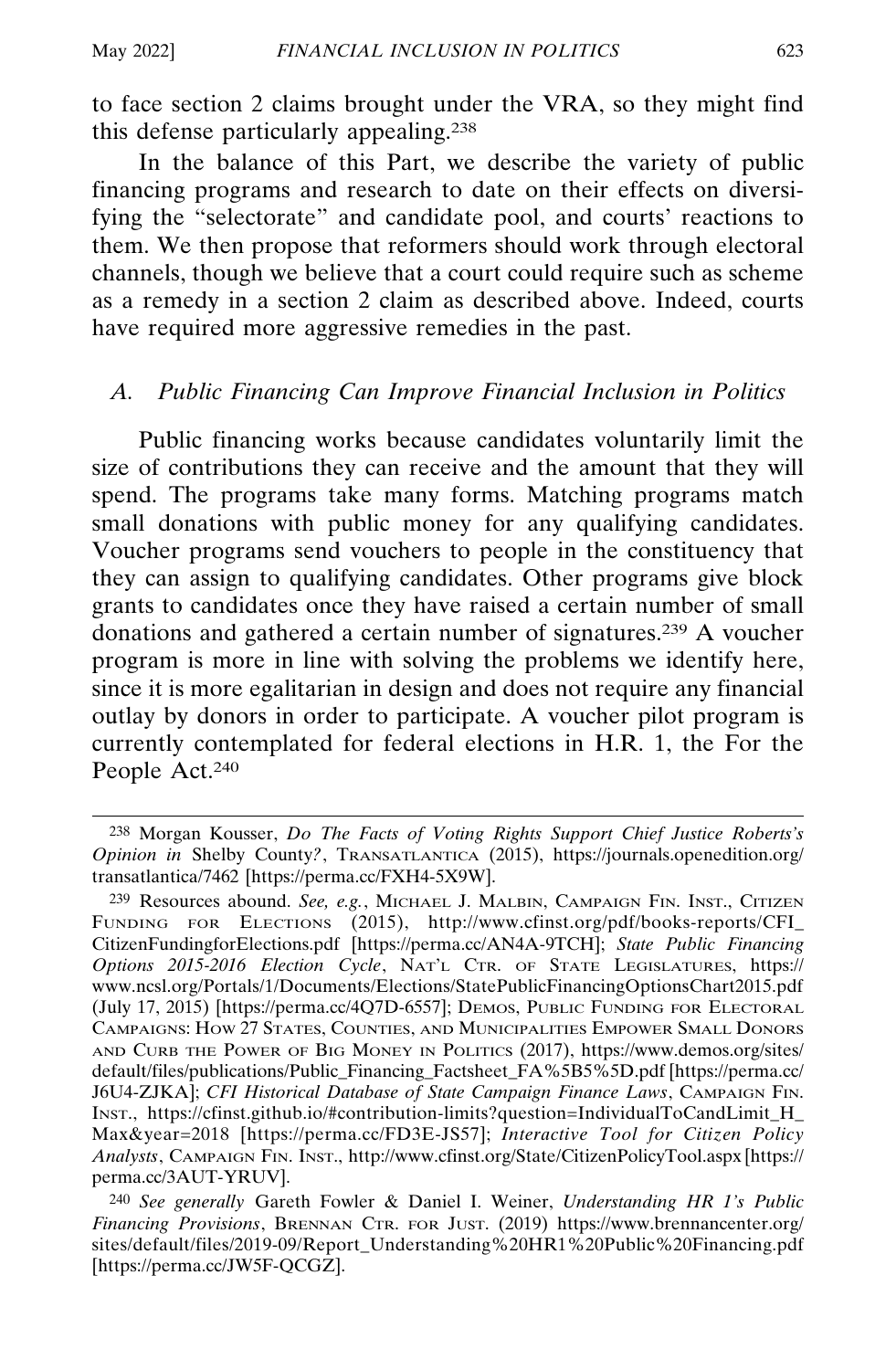Public financing programs are hard to study because there are not many of them, and they change over time. However, social scientists have been able to draw some conclusions despite the difficult research terrain. We highlight a few of their general benefits before turning to their specific race and class equality benefits. Public financing programs have been found to increase the number of donors to campaigns241 and, in some jurisdictions, increase the number of candidates running for office.242 They also increase political competition, when measured as reducing the number of uncontested seats or reducing the incumbency advantage,<sup>243</sup> though there is little evidence that, among competitive races, publicly financed elections are more competitive.244 When it comes to campaigning, candidates in public financing programs dedicate more resources to door-to-door contact and constituent phone calls. This should improve racial equality in access and information, because as we explained in Part III, voter outreach is currently biased toward donors (read: white people) under deregulated campaign finance.245 Moreover, despite fears that public financing would prompt low-quality candidates to enter electoral campaigns, the new candidates drawn to electoral politics by public financing seem to be of similar quality to incumbents and candidates that run under private financing.246 As Malbin reminds us, finegrained details in these programs can have big impacts on the outcomes that reformers seek.247

Fewer studies have analyzed whether public financing programs increase financial inclusion in politics for racial minorities. For those that have, the potential seems promising. New York City's longstanding small-donor matching program (an eight-to-one match on small donations) and Seattle's "Democracy Voucher" program have

<sup>241</sup> Michael J. Malbin, Peter W. Brusoe & Brendan Glavin, *Small Donors, Big Democracy: New York City's Matching Funds as a Model for the Nation and States*, 11 ELECTION L.J. 3, 3 (2012); Brian J. McCabe & Jennifer A. Heerwig, *Diversifying the Donor Pool: How Did Seattle's Democracy Voucher Program Reshape Participation in Municipal Campaign Finance?*, 18 ELECTION L.J. 323, 332–33 (2019).

<sup>242</sup> ELISABETH GENN, MICHAEL J. MALBIN, SUNDEEP IYER & BRENDAN GLAVIN, BRENNAN CTR. FOR JUST., CAMPAIGN FIN. INST., DONOR DIVERSITY THROUGH PUBLIC MATCHING FUNDS (2012), https://www.brennancenter.org/sites/default/files/2019-08/ Report\_DonorDiversity-public-matching-funds.PDF [https://perma.cc/TJ7B-M49N]; *see also* Malbin et al., *supra* note 241.

<sup>243</sup> Neil Malhotra, *The Impact of Public Financing on Electoral Competition: Evidence from Arizona and Maine*, 8 ST. POL. & POL'Y Q. 263, 264 (2008).

<sup>244</sup> Kenneth R. Mayer, *Public Election Funding: An Assessment of What We Would Like to Know*, 11 FORUM 365, 370–71 (2013).

<sup>245</sup> *See generally* MICHAEL G. MILLER, SUBSIDIZING DEMOCRACY: HOW PUBLIC FUNDING CHANGES ELECTIONS AND HOW IT CAN WORK IN THE FUTURE (2014).

<sup>246</sup> *Id.*

<sup>247</sup> *See* MALBIN, *supra* note 239, at 30–31.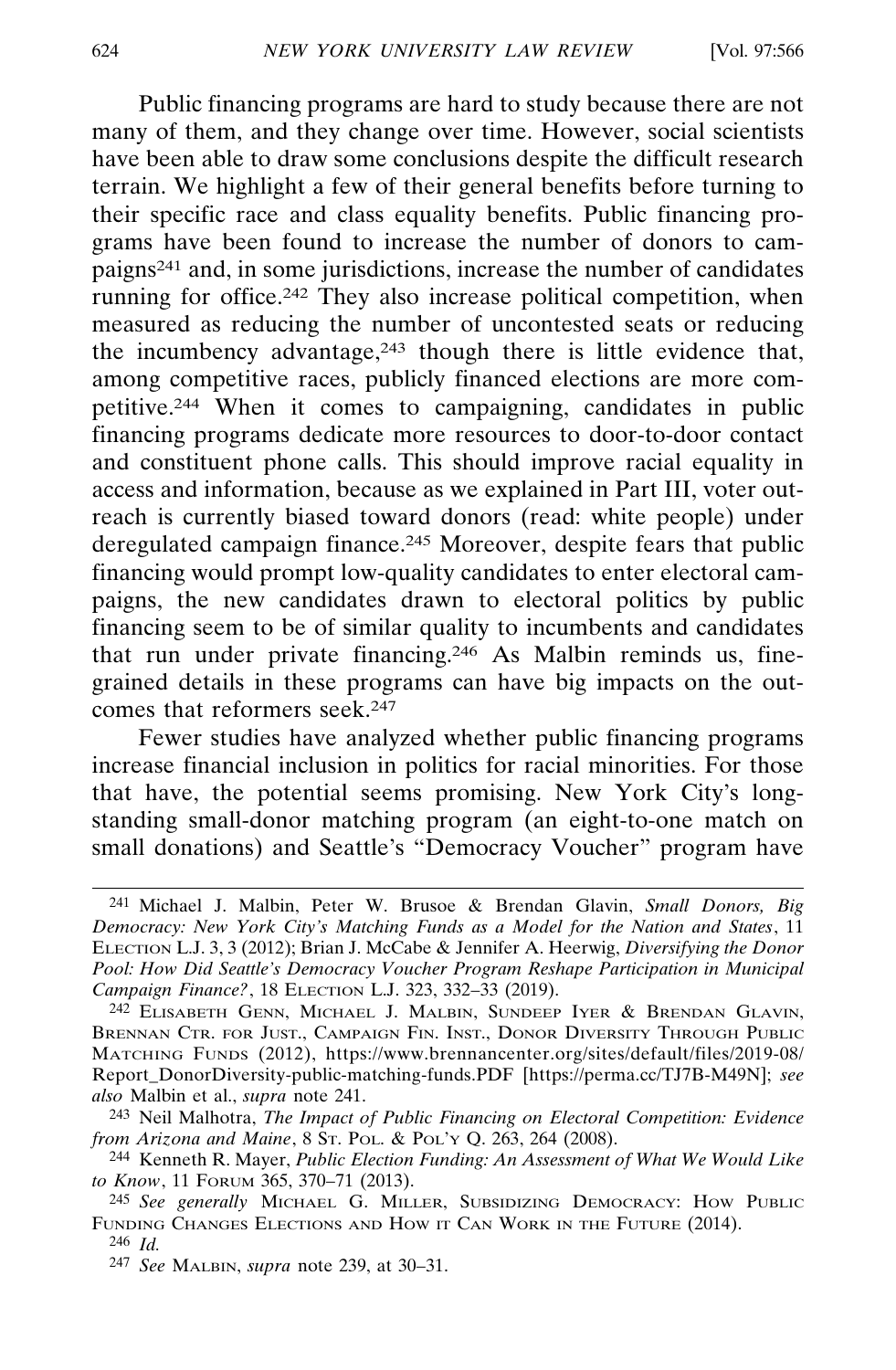greatly increased campaign finance participation in their cities.248 Neither program has fully equalized participation along racial or class lines, but the programs offer much more promise for donor and candidate financial inclusion than deregulated campaign finance. Seattle's program has now existed through two local elections (2017 and 2019). Jennifer Heerwig and Brian McCabe show that donor racial diversity was higher among voucher users than among private donors in both years.249 Seattle is a majority white city, but its two most diverse districts saw much higher participation in the voucher program than they did in private financing, especially in 2017.250 Class representation of voucher donors was also closer to the class distribution in the city, when compared to class representation among private donors, who tended to be richer.251 Michael Malbin and his coauthors show that in New York City, the proportional role of small donors increased, the number of small donors increased, and the demographic and class profile of donors shifted to be more representative as a result of the program's move from one-to-one to multiple matching.252

While studies seem fairly settled as to the potential of public financing to increase and (usually) diversify the donor pool, it is harder to get clear evidence on whether public campaign financing definitively diversifies the candidate pool.253 Evidence from Seattle is sparse, since the program is very new; however, women of color seem to be more likely to declare their candidacies—and win—than under

<sup>248</sup> *See* Malbin et al., *supra* note 241; *see also* McCabe & Heerwig, *supra* note 241; JENNIFER A. HEERWIG & BRIAN J. MCCABE, GEORGETOWN UNIV., BUILDING A MORE DIVERSE DONOR COALITION: AN ANALYSIS OF THE SEATTLE DEMOCRACY VOUCHER PROGRAM IN THE 2019 ELECTION CYCLE 9 (2020), https://georgetown.app.box.com/s/ r2skgxfnc230ukkb3dfqgm4576phzabd [https://perma.cc/KX7T-59Q6].

<sup>249</sup> One caveat is that in 2019, two socialist candidates for city council in Districts 3 and 4 received a lot of small cash donations  $( $$25$ )$  from a diverse set of donors, making the small cash donor pool look more diverse than the voucher pool. However, the voucher donor pool was more diverse than the pool of cash donors who gave more than \$25. *See* HEERWIG & MCCABE, *supra* note 248, at 9.

<sup>250</sup> *See* McCabe & Heerwig, *supra* note 241, at 332–33.

<sup>251</sup> *Id.*

<sup>252</sup> Malbin et al., *supra* note 241, at 7.

<sup>253</sup> *Compare* GENN ET AL., *supra* note 242, *with* Raymond J. La Raja & David L. Wiltse, *Money that Draws No Interest: Public Financing of Legislative Elections and Candidate Emergence*, 14 ELECTION L.J. 392 (2015), *and* Mitchell Kilborn, *Public Campaign Financing, Candidate Socioeconomic Diversity, and Representational Inequality at the U.S. State Level: Evidence from Connecticut*, 18 ST. POL. & POL'Y Q. 296, 313–14 (2018) (studies finding that the Connecticut public financing program did not improve socioeconomic diversity among candidates compared to similar states, but not analyzing racial impacts). We agree with Malbin that more research is needed to settle the issue. *See* MALBIN, *supra* note 239, at 18.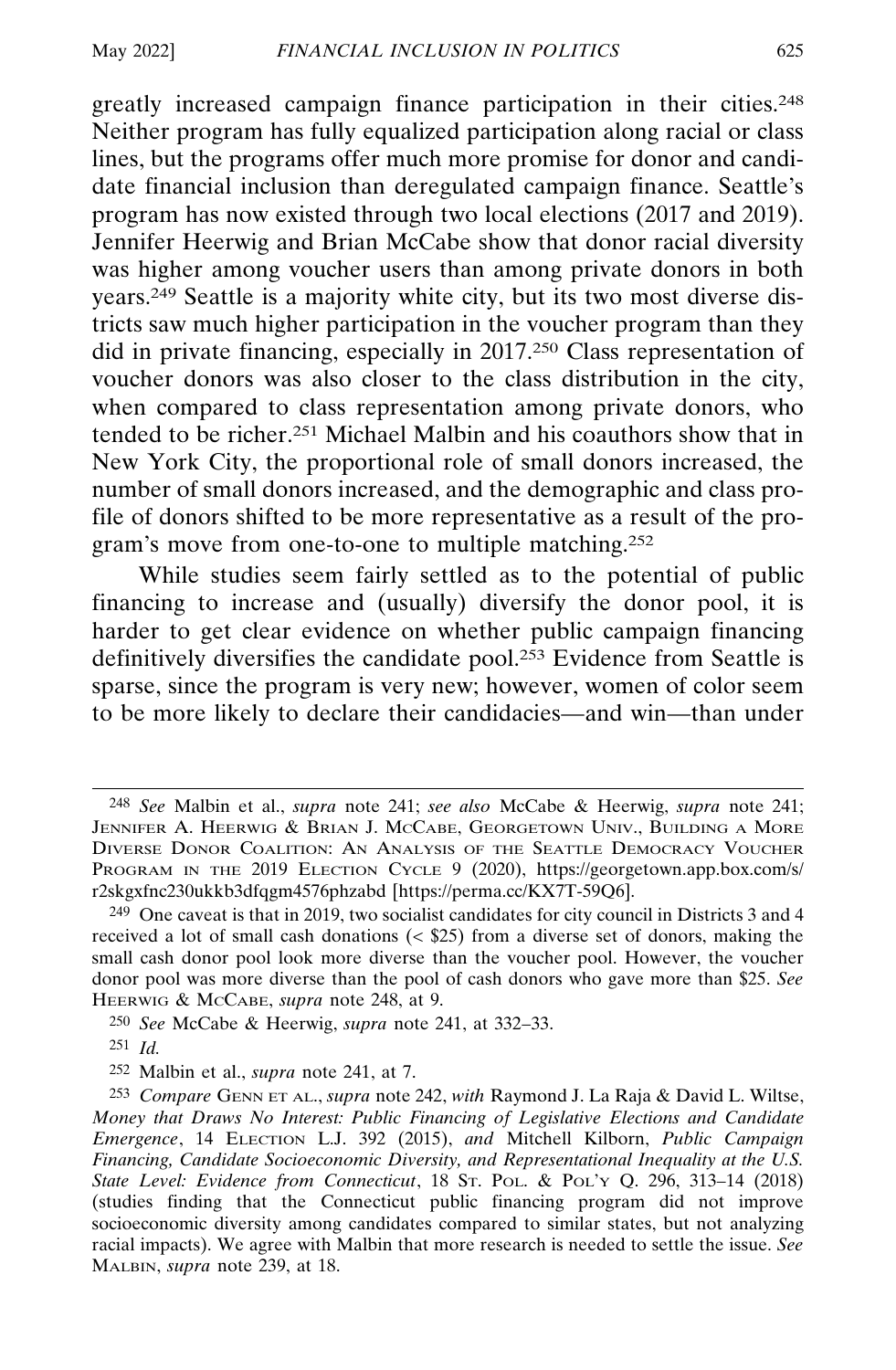private campaign financing in that city.254 In New York City's smalldollar matching program, research on candidate diversity is limited, but in the wake of the program and its increases in matching, more minority candidates were elected, which Malbin says is plausibly attributable to the matching program.255 Our firmest results on this question come from Brazil. Political and development economists studied mandatory public financing after a recent Supreme Court decision in Brazil. They found that the candidate pool under public financing was both larger and, on average, less wealthy than the candidate pool under private financing.256 Despite differences between the U.S. and Brazil, the Brazilian case is consistent with evidence from the smaller-scale examples of public financing in the U.S.

The Court's friendliness to public financing programs is not guaranteed. The Court's most recent statement on a public financing programs is *Arizona Free Enterprise Club v. Bennett*, which struck down a public financing regime that provided a subsidy of matching funds for competing candidates facing independent expenditures under various scenarios.<sup>257</sup> The Court said the provisions "impose<sup>[]</sup> an unprecedented penalty on any candidate who robustly exercises [his] First Amendment right[s]," in particular because they engaged in the "dangerous enterprise" of attempting to "level the playing field."258 The end result is that independent expenditures will probably always remain a potential threat in public financing programs, or as Malbin puts it, "that citizen funding programs cannot squeeze private money out of politics."259

While we have little jurisprudential guidance on the matter, it seems that as long as they avoid the pitfalls of the Arizona program just described, public financing programs can allow escape hatches from the voluntary public financing restrictions in response to

<sup>254</sup> SEATTLE ETHICS & ELECTIONS COMM'N, 2019 ELECTION CYCLE EVALUATION ex. 7 (2020), https://www.seattle.gov/Documents/Departments/EthicsElections/Democracy Voucher/Final%20DVP%20Evaluation%20Report%20July23\_2020.pdf [https://perma.cc/ VMQ8-ZN66].

<sup>255</sup> MALBIN, *supra* note 239, at 30.

 $256$  Eric Avis, Claudio Ferraz, Frederico Finan & Carlos Varjão, Money and Politics: The Effects of Campaign Spending Limits on Political Entry and Competition (July 2021) (unpublished manuscript), https://eml.berkeley.edu/~ffinan/Finan\_Limits.pdf [https:// perma.cc/A7LL-ML4T].

<sup>257</sup> Ariz. Free Enter. Club v. Bennett, 564 U.S. 721 (2011).

<sup>258</sup> *Id.* at 736 (quoting Davis v. FEC, 554 U.S. 724, 739 (2008)) (invalidating a provision raising contribution limits for candidates participating in the public financing program who face self-funded candidates).

<sup>259</sup> *See* MALBIN, *supra* note 239, at 2. Recall our analysis in Figure 6 that independent expenditures are even more racially imbalanced than direct contributions. *See supra* Figure 6.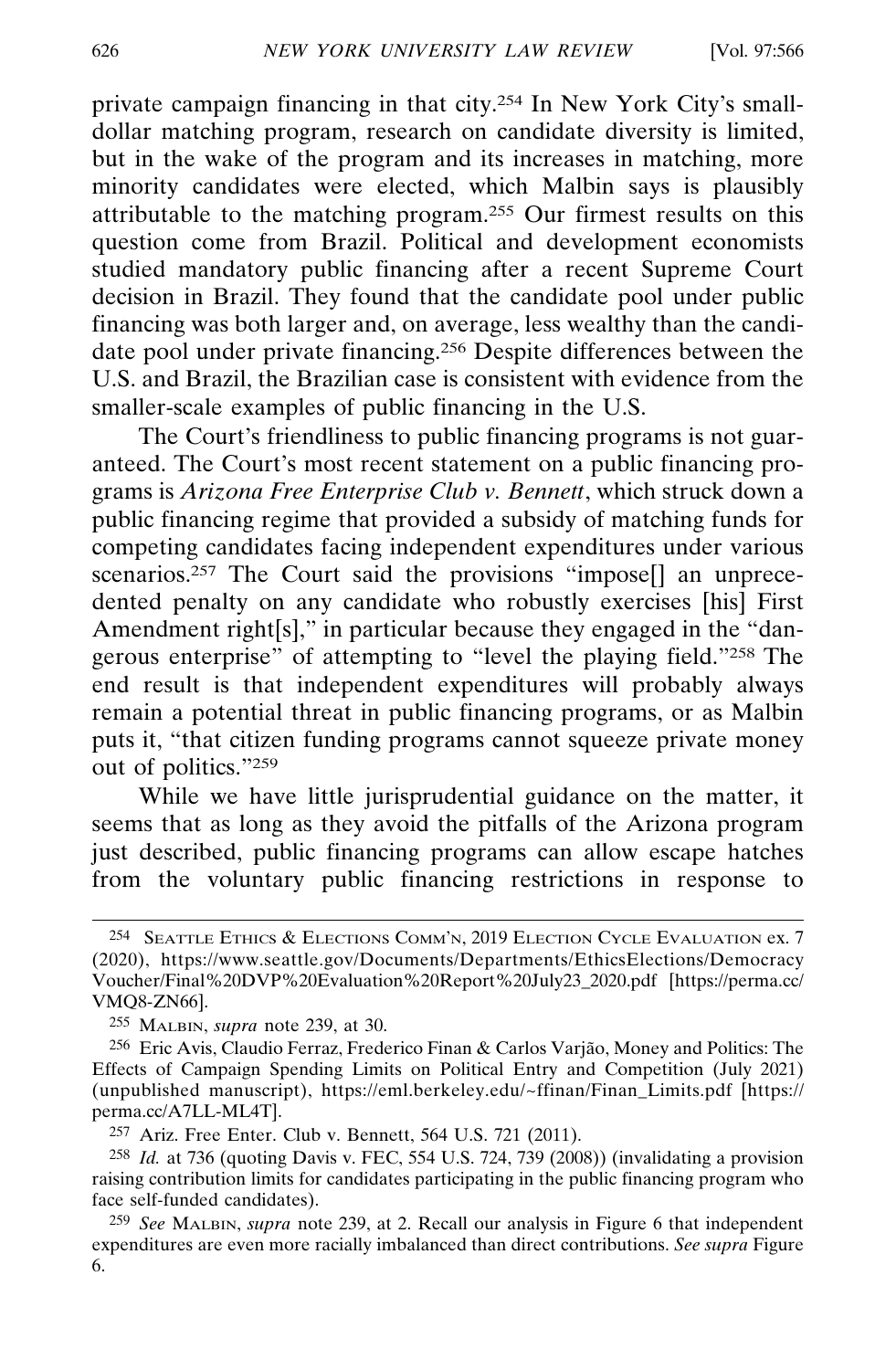independent expenditures. For example, Seattle's campaign finance regulator allows candidates an escape hatch from the program's lower contribution limits and lower spending requirements once independent expenditures made against a candidate exceeded the voucher program's spending limit. Amazon spent millions in independent expenditures to support a slate of candidates in Seattle's 2019 election.260 In response, all but one of the publicly financed candidates availed themselves of the escape hatch. So far, the Seattle program has survived constitutional scrutiny, including a recent denial of a petition for certiorari from the Supreme Court on a challenge to the "forced speech" landlords claimed the program thrust on them.261 Observers interpreted the certiorari denial as a win for public financing.262

### *B. Electoral Jurisdictions Should Adopt Public Financing*

The best way to implement these programs is through the elected branches or via referendum. Legislators, governors, mayors, city council representatives, and county elected officials are the closest to the problem. Moreover, public buy-in ("this is *our* campaign finance program") will help a program persist over time.

<sup>260</sup> All but one lost their elections. *See* Daniel Beekman & Jim Brunner, *Amazon Lost the Seattle City Council Elections After a \$1 Million Power Play. Will It See a New Head Tax?*, SEATTLE TIMES (Nov. 10, 2019, 6:00 PM), https://www.seattletimes.com/seattle-news/ politics/amazon-lost-the-seattle-city-council-elections-after-a-1-million-power-play-will-itsee-a-new-head-tax [https://perma.cc/WF69-4ZYX].

<sup>261</sup> Elster v. City of Seattle, 444 P.3d 590, 592 (Wash. 2019), *cert. denied*, 140 S. Ct. 2564 (2020).

<sup>262</sup> This escape hatch is different than the "subsidy" provided to campaigns in *Arizona Free Enterprise*, because it merely allows publicly funded candidates to fundraise according to the rules the privately funded candidates follow once money spent against them reaches their limit, rather than providing them additional public funds to help equalize the campaigns. Ciara Torres-Spelliscy, *A Win for Public Financing at the Supreme Court*, BRENNAN CTR. FOR JUST. (May 15, 2020), https://www.brennancenter.org/our-work/ analysis-opinion/win-public-financing-supreme-court [https://perma.cc/GQB7-R8UX].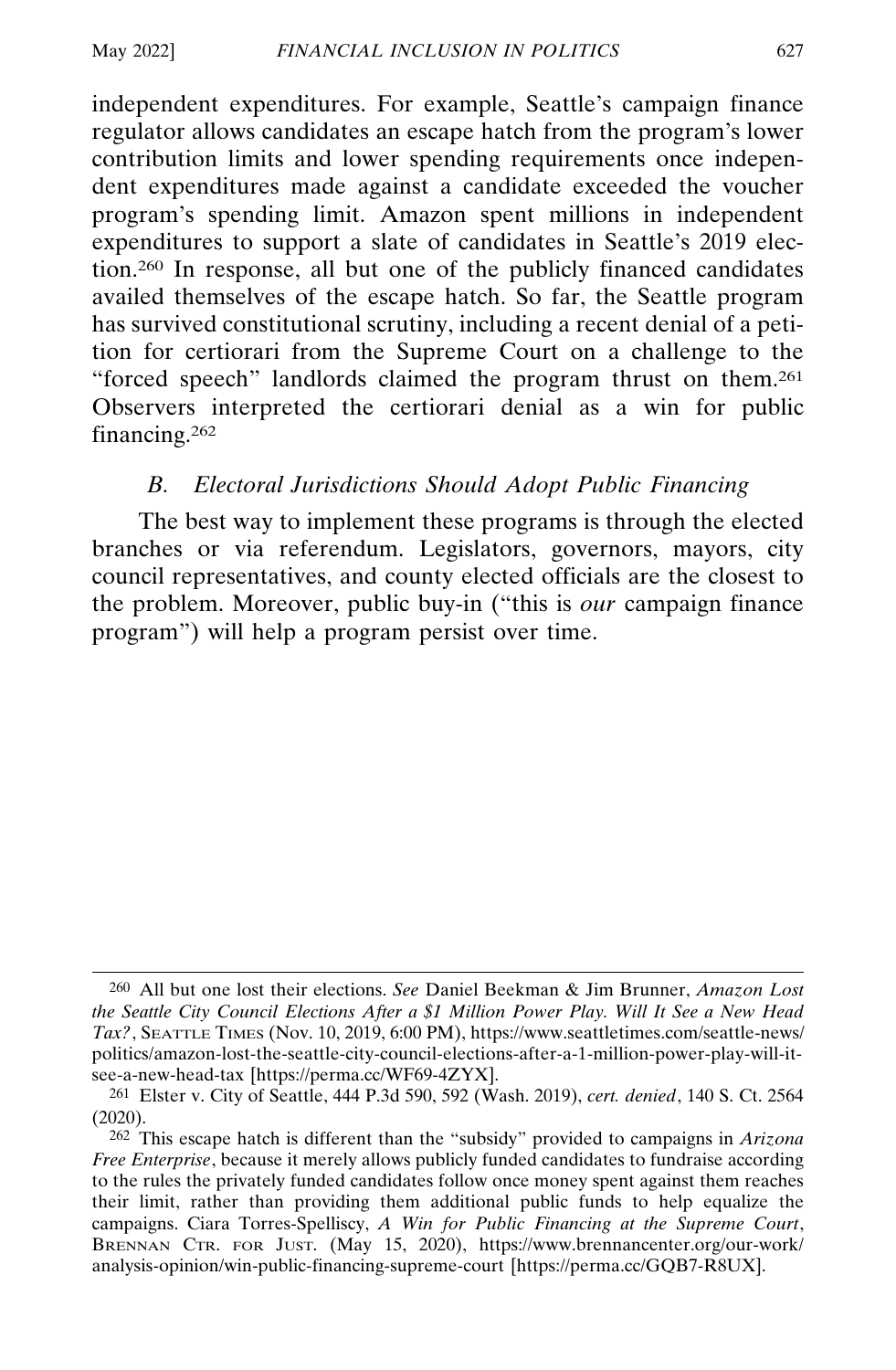

FIGURE 8. RACIAL CONTRIBUTIONS GAP BY STATE<sup>263</sup>

While we think that adopting public financing would be beneficial to all jurisdictions, interest groups advocating for the adoption of these policies must set priorities subject to resource constraints. One useful way to prioritize is to consider which places in the United States have the largest contributions gaps. In Figure 8, we show estimates of the contributions gap in each state. We calculate the contributions gap as the ratio between the percent of a state's contributions that come from white donors to the percent of a state's population that is white. A larger contributions gap means that the contributions from a state's donors are more white-dominated than we would expect from its population demographics. As Figure 8 shows, the gap tracks state diversity.264 States with higher percentages of nonwhite

<sup>263</sup> The white-nonwhite contributions gap is measured as the ratio of the percent of campaign contributions by white people to the percentage of the voting age population that is white. State racial demographics are from the U.S. Census Bureau's Bridged-Race Population Estimates, available at Bridged-Race Population Estimates 1990-2019, CTRS. FOR DISEASE CONTROL & PREVENTION WONDER SEARCH, https://wonder.cdc.gov/ bridged-race-v2019.html [https://perma.cc/GB8M-7MSC].

<sup>264</sup> See, for example, the maps at William H. Frey, *Diversity Defines the Millennial Generation*, BROOKINGS INST. (June 28, 2016), https://www.brookings.edu/blog/the-avenue/ 2016/06/28/diversity-defines-the-millennial-generation [https://perma.cc/LV9Q-Y8NL]; Niraj Chokshi, *Diversity in America's Counties, in 5 Maps*, WASH. POST (June 30, 2014), https://www.washingtonpost.com/blogs/govbeat/wp/2014/06/30/diversity-in-americascounties-in-5-maps [https://perma.cc/YRJ4-M8M3].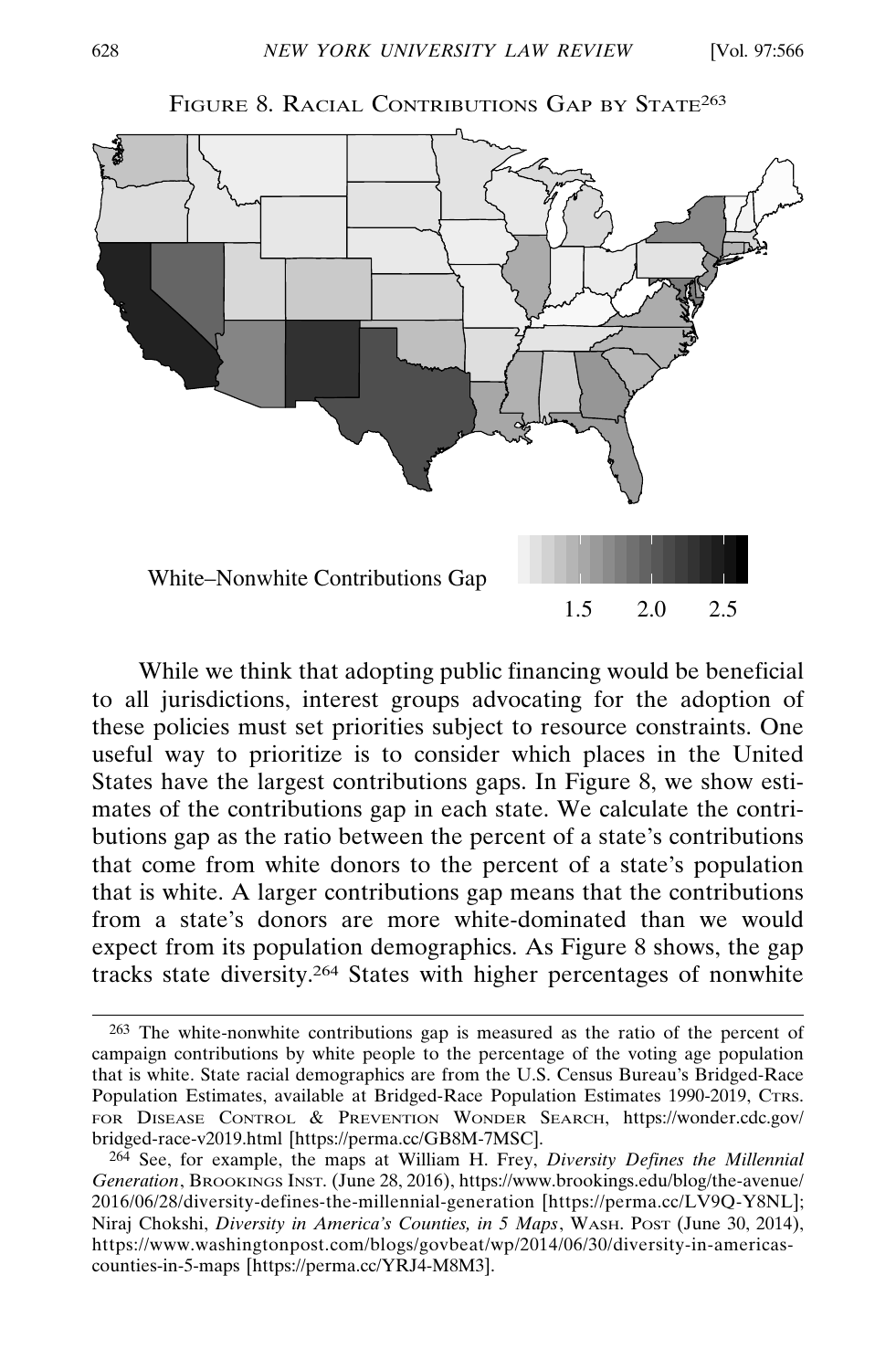residents also have larger inequalities between donors of color and white donors. For example, 89% of California-based contributions since 1980 come from white donors—more diverse than the contributions from other states—but the state's population is only 37% non-Latino white in recent years. By contrast, a state like New Hampshire has a smaller racial contributions gap because, although its contributions are 98% white, its population is 90% non-Latino white.265

# *C. Public Financing as a Judicial Remedy*

Of course, reformers could instead sue the government to enjoin the laissez-faire system we currently have. The remedy requested would be bold: Litigants would ask the courts to force the government to create a public financing program. It is a tall order: What Court would ever force a jurisdiction to adopt public financing? To that, we respond, the same kind of Court who saw racial inequality in schooling and required that states fix it, or the same kind of court that saw Eighth Amendment violations in prisons and required that cities, counties, and states implement reforms.266 In other words, requiring a jurisdiction to implement public financing is less impactful or onerous than other major court-mandated actions to ameliorate untenable situations. It is also less costly than a judicial remedy to directly rectify the racial wealth gap would be.

While it may not be particularly likely in the current political climate, and while it is less desirable than a legislative fix, there is nothing obviously legally or constitutionally flawed in a request. A future Court could require public financing of campaigns as a remedy to the cycle of representational problems described in this Article.

### **CONCLUSION**

Campaign finance has a race problem. Because of our country's historical and ongoing policies that create and exacerbate the racial wealth gap, white donors are far more able to donate, and to donate large amounts, than Americans of color. We show this with new data estimating the race of contributors, finding that approximately ninetyone percent of contributions since 1980 are from white donors—a number that has changed little in more recent years.<sup>267</sup>

<sup>265</sup> *Quick Facts: New Hampshire*, U.S. CENSUS BUREAU (July 1, 2021), https:// www.census.gov/quickfacts/NH [https://perma.cc/X42J-MB57].

<sup>266</sup> *See* Brown v. Bd. of Educ., 349 U.S. 294, 301 (1955) (directing the lower courts to issue orders to desegregate public schools).

<sup>267</sup> *See supra* Section I.C.1, Figure 4.